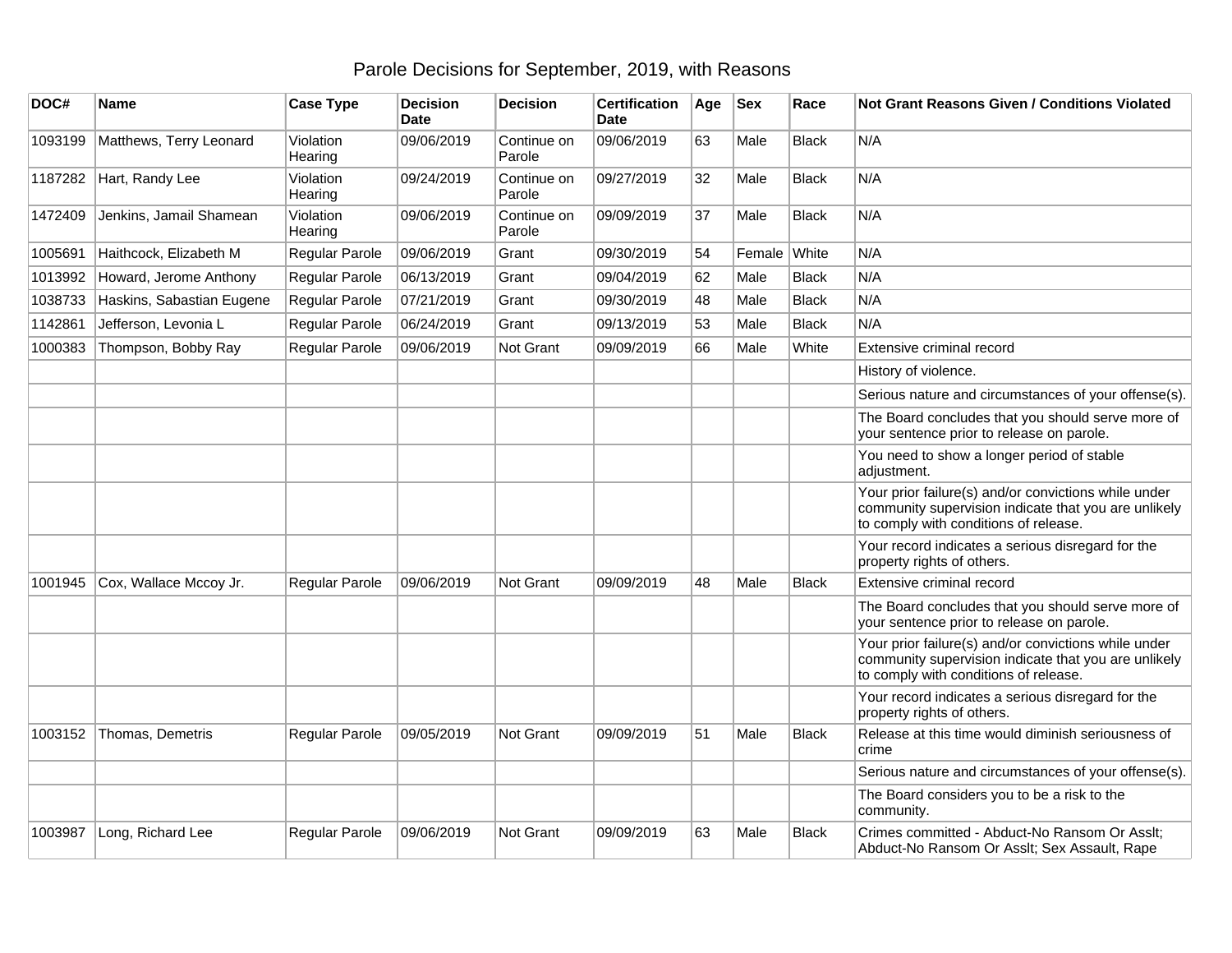| DOC#    | <b>Name</b>               | <b>Case Type</b>      | <b>Decision</b><br><b>Date</b> | <b>Decision</b> | <b>Certification</b><br><b>Date</b> | Age | <b>Sex</b> | Race         | Not Grant Reasons Given / Conditions Violated                                                                                                               |
|---------|---------------------------|-----------------------|--------------------------------|-----------------|-------------------------------------|-----|------------|--------------|-------------------------------------------------------------------------------------------------------------------------------------------------------------|
| 1003987 | Long, Richard Lee         | Regular Parole        | 09/06/2019                     | Not Grant       | 09/09/2019                          | 63  | Male       | Black        | Release at this time would diminish seriousness of<br>crime                                                                                                 |
|         |                           |                       |                                |                 |                                     |     |            |              | Serious nature and circumstances of your offense(s).                                                                                                        |
|         |                           |                       |                                |                 |                                     |     |            |              | The Board considers you to be a risk to the<br>community.                                                                                                   |
|         |                           |                       |                                |                 |                                     |     |            |              | You need further participation in institutional work<br>and/or educational programs to indicate your positive<br>progression towards re-entry into society. |
|         |                           |                       |                                |                 |                                     |     |            |              | Your record of institutional infractions indicates a<br>disregard for rules and that you are not ready to<br>conform to society.                            |
| 1004354 | Hannah, Harold Walter Jr. | Geriatric             | 09/11/2019                     | Not Grant       | 09/12/2019                          | 72  | Male       | <b>Black</b> | Crimes committed - Penetrate W/Inanimate Object;<br>Penetrate W/Inanimate Object; Penetrate<br>W/Inanimate Object                                           |
|         |                           |                       |                                |                 |                                     |     |            |              | Serious nature and circumstances of your offense(s).                                                                                                        |
|         |                           |                       |                                |                 |                                     |     |            |              | The Board considers you to be a risk to the<br>community.                                                                                                   |
| 1007281 | Jones, Melvin Lee         | Geriatric             | 09/10/2019                     | Not Grant       | 09/11/2019                          | 61  | Male       | <b>Black</b> | Extensive criminal record                                                                                                                                   |
|         |                           |                       |                                |                 |                                     |     |            |              | Release at this time would diminish seriousness of<br>crime                                                                                                 |
|         |                           |                       |                                |                 |                                     |     |            |              | Serious nature and circumstances of your offense(s).                                                                                                        |
| 1009950 | Adams, Elmer Nathanie     | Geriatric             | 09/16/2019                     | Not Grant       | 09/17/2019                          | 69  | Male       | <b>Black</b> | Crimes committed - Cocaine-Sell; Cocaine-Sell;<br>Cocaine-Sell                                                                                              |
|         |                           |                       |                                |                 |                                     |     |            |              | Extensive criminal record                                                                                                                                   |
|         |                           |                       |                                |                 |                                     |     |            |              | History of violence.                                                                                                                                        |
|         |                           |                       |                                |                 |                                     |     |            |              | The Board considers you to be a risk to the<br>community.                                                                                                   |
| 1010028 | Mills, Barry W Jr.        | <b>Regular Parole</b> | 09/11/2019                     | Not Grant       | 09/12/2019                          | 46  | Male       | White        | Conviction of a new crime while incarcerated                                                                                                                |
|         |                           |                       |                                |                 |                                     |     |            |              | Crimes committed - Breaking And Entering; Breaking<br>And Entering; Breaking And Entering                                                                   |
|         |                           |                       |                                |                 |                                     |     |            |              | Extensive criminal record                                                                                                                                   |
|         |                           |                       |                                |                 |                                     |     |            |              | The Board concludes that you should serve more of<br>your sentence prior to release on parole.                                                              |
|         |                           |                       |                                |                 |                                     |     |            |              | Your prior failure(s) and/or convictions while under<br>community supervision indicate that you are unlikely<br>to comply with conditions of release.       |
|         |                           |                       |                                |                 |                                     |     |            |              | Your record indicates a serious disregard for the<br>property rights of others.                                                                             |
| 1012437 | Penn, Anthony Wesley Jr.  | Regular Parole        | 09/11/2019                     | Not Grant       | 09/12/2019                          | 43  | Male       | <b>Black</b> | Crimes committed - Homicide-1st Degree; Robbery;<br>Robbery                                                                                                 |
|         |                           |                       |                                |                 |                                     |     |            |              | Extensive criminal record                                                                                                                                   |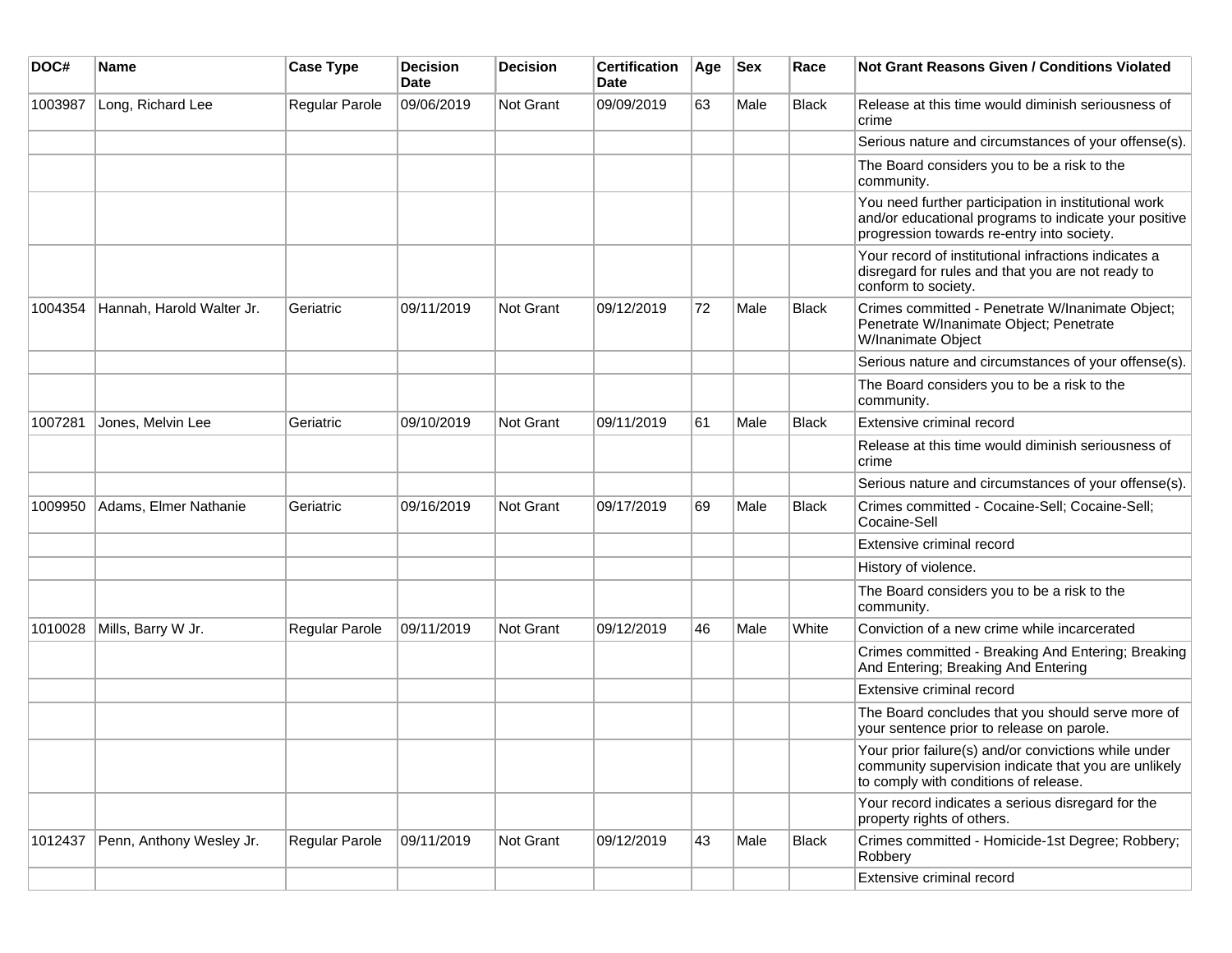| DOC#    | <b>Name</b>               | <b>Case Type</b> | <b>Decision</b><br><b>Date</b> | <b>Decision</b>  | <b>Certification</b><br>Date | Age | <b>Sex</b> | Race         | <b>Not Grant Reasons Given / Conditions Violated</b>                                                                                                  |
|---------|---------------------------|------------------|--------------------------------|------------------|------------------------------|-----|------------|--------------|-------------------------------------------------------------------------------------------------------------------------------------------------------|
| 1012437 | Penn, Anthony Wesley Jr.  | Regular Parole   | 09/11/2019                     | <b>Not Grant</b> | 09/12/2019                   | 43  | Male       | Black        | Serious nature and circumstances of your offense(s).                                                                                                  |
|         |                           |                  |                                |                  |                              |     |            |              | You need to show a longer period of stable<br>adjustment.                                                                                             |
| 1013129 | Jones, Johnny L           | Regular Parole   | 08/31/2019                     | <b>Not Grant</b> | 09/03/2019                   | 60  | Male       | <b>Black</b> | History of substance abuse.                                                                                                                           |
|         |                           |                  |                                |                  |                              |     |            |              | History of violence.                                                                                                                                  |
|         |                           |                  |                                |                  |                              |     |            |              | Release at this time would diminish seriousness of<br>crime                                                                                           |
|         |                           |                  |                                |                  |                              |     |            |              | Serious nature and circumstances of your offense(s).                                                                                                  |
|         |                           |                  |                                |                  |                              |     |            |              | The Board considers you to be a risk to the<br>community.                                                                                             |
| 1014318 | Hamblin, Michael Jared    | Regular Parole   | 09/09/2019                     | Not Grant        | 09/10/2019                   | 46  | Male       | White        | Extensive criminal record                                                                                                                             |
|         |                           |                  |                                |                  |                              |     |            |              | History of violence.                                                                                                                                  |
|         |                           |                  |                                |                  |                              |     |            |              | Serious nature and circumstances of your offense(s).                                                                                                  |
|         |                           |                  |                                |                  |                              |     |            |              | The Board concludes that you should serve more of<br>your sentence prior to release on parole.                                                        |
|         |                           |                  |                                |                  |                              |     |            |              | The Board considers you to be a risk to the<br>community.                                                                                             |
|         |                           |                  |                                |                  |                              |     |            |              | Your prior failure(s) and/or convictions while under<br>community supervision indicate that you are unlikely<br>to comply with conditions of release. |
| 1014937 | Mitchell, James Alexander | Regular Parole   | 09/04/2019                     | <b>Not Grant</b> | 09/06/2019                   | 52  | Male       | <b>Black</b> | Considering your offense and your institutional<br>records, the Board concludes that you should serve<br>more of your sentence before being paroled.  |
|         |                           |                  |                                |                  |                              |     |            |              | Conviction of a new crime while incarcerated                                                                                                          |
|         |                           |                  |                                |                  |                              |     |            |              | Extensive criminal record                                                                                                                             |
|         |                           |                  |                                |                  |                              |     |            |              | History of violence.                                                                                                                                  |
|         |                           |                  |                                |                  |                              |     |            |              | Serious nature and circumstances of your offense(s).                                                                                                  |
|         |                           |                  |                                |                  |                              |     |            |              | Your prior failure(s) and/or convictions while under<br>community supervision indicate that you are unlikely<br>to comply with conditions of release. |
| 1015045 | Martin, Donald E          | Regular Parole   | 09/06/2019                     | <b>Not Grant</b> | 09/09/2019                   | 58  | Male       | White        | History of substance abuse.                                                                                                                           |
|         |                           |                  |                                |                  |                              |     |            |              | Release at this time would diminish seriousness of<br> crime                                                                                          |
|         |                           |                  |                                |                  |                              |     |            |              | The Board concludes that you should serve more of<br>your sentence prior to release on parole.                                                        |
|         |                           |                  |                                |                  |                              |     |            |              | Your prior failure(s) and/or convictions while under<br>community supervision indicate that you are unlikely<br>to comply with conditions of release. |
| 1016125 | Michael, Mark A           | Regular Parole   | 09/25/2019                     | Not Grant        | 09/26/2019                   | 51  | Male       | White        | Crimes committed - Kidnap/Abduct; Sex Assault,<br>Rape; Cocaine-Sell                                                                                  |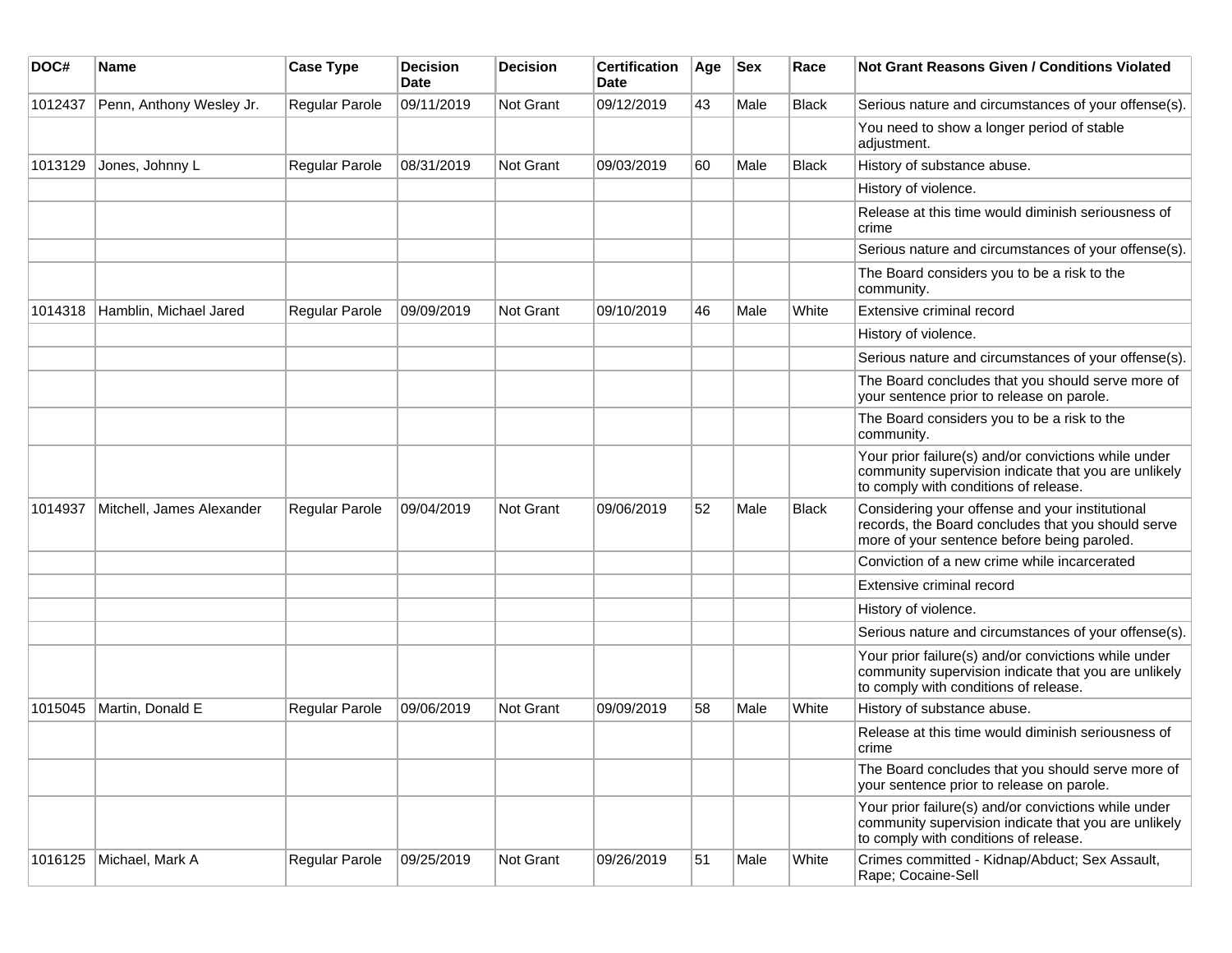| DOC#    | <b>Name</b>              | <b>Case Type</b> | <b>Decision</b><br>Date | <b>Decision</b>  | <b>Certification</b><br>Date | Age | <b>Sex</b> | Race         | Not Grant Reasons Given / Conditions Violated                                                                                                               |
|---------|--------------------------|------------------|-------------------------|------------------|------------------------------|-----|------------|--------------|-------------------------------------------------------------------------------------------------------------------------------------------------------------|
| 1016125 | Michael, Mark A          | Regular Parole   | 09/25/2019              | Not Grant        | 09/26/2019                   | 51  | Male       | White        | History of violence.                                                                                                                                        |
|         |                          |                  |                         |                  |                              |     |            |              | Release at this time would diminish seriousness of<br>crime                                                                                                 |
|         |                          |                  |                         |                  |                              |     |            |              | Serious nature and circumstances of your offense(s).                                                                                                        |
|         |                          |                  |                         |                  |                              |     |            |              | The Board considers you to be a risk to the<br>community.                                                                                                   |
| 1019658 | Osbourne, Scott Edwin    | Regular Parole   | 09/04/2019              | <b>Not Grant</b> | 09/06/2019                   | 51  | Male       | White        | Extensive criminal record                                                                                                                                   |
|         |                          |                  |                         |                  |                              |     |            |              | History of substance abuse.                                                                                                                                 |
|         |                          |                  |                         |                  |                              |     |            |              | The Board considers you to be a risk to the<br>community.                                                                                                   |
|         |                          |                  |                         |                  |                              |     |            |              | Your prior failure(s) and/or convictions while under<br>community supervision indicate that you are unlikely<br>to comply with conditions of release.       |
|         |                          |                  |                         |                  |                              |     |            |              | Your record indicates a serious disregard for the<br>property rights of others.                                                                             |
| 1022531 | Fisher, Linwood Lockett  | Geriatric        | 09/01/2019              | Not Grant        | 09/03/2019                   | 73  | Male       | <b>Black</b> | History of substance abuse.                                                                                                                                 |
|         |                          |                  |                         |                  |                              |     |            |              | History of violence.                                                                                                                                        |
|         |                          |                  |                         |                  |                              |     |            |              | Release at this time would diminish seriousness of<br>crime                                                                                                 |
|         |                          |                  |                         |                  |                              |     |            |              | Serious nature and circumstances of your offense(s).                                                                                                        |
|         |                          |                  |                         |                  |                              |     |            |              | The Board considers you to be a risk to the<br>community.                                                                                                   |
|         |                          |                  |                         |                  |                              |     |            |              | Your prior failure(s) and/or convictions while under<br>community supervision indicate that you are unlikely<br>to comply with conditions of release.       |
| 1023432 | Brewer, Tracey Allen Jr. | Regular Parole   | 08/31/2019              | <b>Not Grant</b> | 09/03/2019                   | 56  | Male       | <b>Black</b> | Crimes committed - Malicious Wounding; Unlawful<br>Wound/Bodily Injury; Statutory Burglary                                                                  |
|         |                          |                  |                         |                  |                              |     |            |              | Poor institutional adjustment (for example,<br>motivation/attitude, unfavorable reports, lack of<br>program involvement, etc.)                              |
|         |                          |                  |                         |                  |                              |     |            |              | You need further participation in institutional work<br>and/or educational programs to indicate your positive<br>progression towards re-entry into society. |
| 1023819 | Mills, Michael Christop  | Regular Parole   | 09/21/2019              | <b>Not Grant</b> | 09/23/2019                   | 49  | Male       | White        | Extensive criminal record                                                                                                                                   |
|         |                          |                  |                         |                  |                              |     |            |              | Serious nature and circumstances of your offense(s).                                                                                                        |
|         |                          |                  |                         |                  |                              |     |            |              | The Board concludes that you should serve more of<br>your sentence prior to release on parole.                                                              |
| 1024748 | Bliss, Shawn Howard      | Regular Parole   | 09/03/2019              | Not Grant        | 09/04/2019                   | 55  | Male       | White        | Release at this time would diminish seriousness of<br>crime                                                                                                 |
|         |                          |                  |                         |                  |                              |     |            |              | Serious nature and circumstances of your offense(s).                                                                                                        |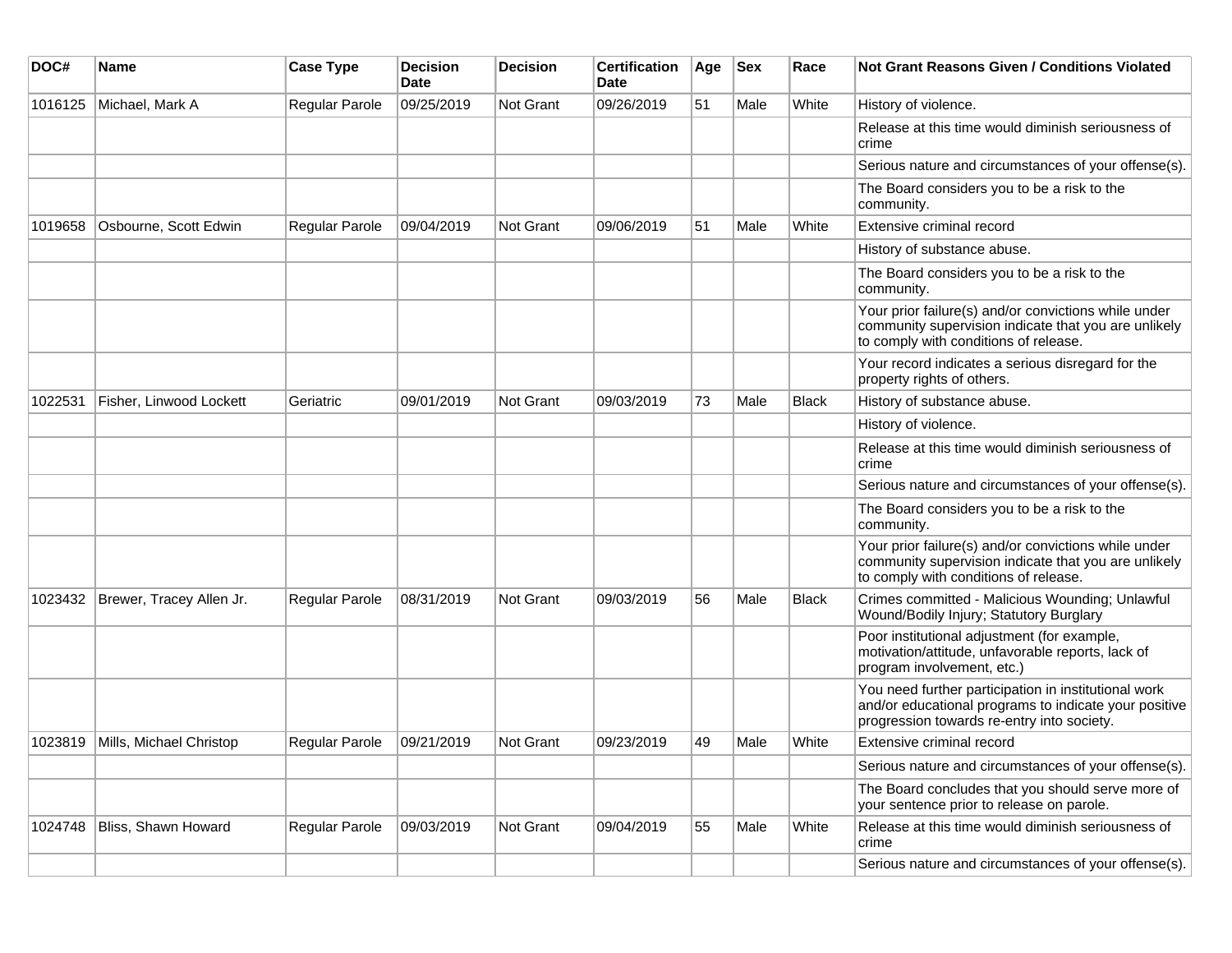| DOC#    | <b>Name</b>                | <b>Case Type</b>      | <b>Decision</b><br><b>Date</b> | <b>Decision</b> | <b>Certification</b><br><b>Date</b> | Age | <b>Sex</b> | Race         | Not Grant Reasons Given / Conditions Violated                                                                                                               |
|---------|----------------------------|-----------------------|--------------------------------|-----------------|-------------------------------------|-----|------------|--------------|-------------------------------------------------------------------------------------------------------------------------------------------------------------|
| 1024748 | Bliss, Shawn Howard        | Regular Parole        | 09/03/2019                     | Not Grant       | 09/04/2019                          | 55  | Male       | White        | The Board considers you to be a risk to the<br>community.                                                                                                   |
| 1027507 | Williams, Frederick        | Regular Parole        | 09/11/2019                     | Not Grant       | 09/12/2019                          | 58  | Male       | <b>Black</b> | Considering your offense and your institutional<br>records, the Board concludes that you should serve<br>more of your sentence before being paroled.        |
|         |                            |                       |                                |                 |                                     |     |            |              | Crimes committed - Homicide-Capital;<br>Kidnap/Abduct; Burning Misc                                                                                         |
|         |                            |                       |                                |                 |                                     |     |            |              | Serious nature and circumstances of your offense(s).                                                                                                        |
|         |                            |                       |                                |                 |                                     |     |            |              | The Board considers you to be a risk to the<br>community.                                                                                                   |
|         |                            |                       |                                |                 |                                     |     |            |              | You need further participation in institutional work<br>and/or educational programs to indicate your positive<br>progression towards re-entry into society. |
|         |                            |                       |                                |                 |                                     |     |            |              | You need to show a longer period of stable<br>adjustment.                                                                                                   |
| 1030459 | Newman, Terry Lee          | <b>Regular Parole</b> | 09/03/2019                     | Not Grant       | 09/04/2019                          | 70  | Male       | Black        | History of violence.                                                                                                                                        |
|         |                            |                       |                                |                 |                                     |     |            |              | Other                                                                                                                                                       |
|         |                            |                       |                                |                 |                                     |     |            |              | Release at this time would diminish seriousness of<br>crime                                                                                                 |
|         |                            |                       |                                |                 |                                     |     |            |              | Serious nature and circumstances of your offense(s).                                                                                                        |
| 1031866 | Drummond, George Stanley   | <b>Regular Parole</b> | 09/05/2019                     | Not Grant       | 09/06/2019                          | 69  | Male       | <b>Black</b> | No Interest in Parole                                                                                                                                       |
| 1032673 | Washington, Phillip Morris | Geriatric             | 09/06/2019                     | Not Grant       | 09/09/2019                          | 67  | Male       | <b>Black</b> | Extensive criminal record                                                                                                                                   |
|         |                            |                       |                                |                 |                                     |     |            |              | Release at this time would diminish seriousness of<br>crime                                                                                                 |
|         |                            |                       |                                |                 |                                     |     |            |              | Serious nature and circumstances of your offense(s).                                                                                                        |
| 1033445 | Green, Danny               | Regular Parole        | 09/07/2019                     | Not Grant       | 09/09/2019                          | 53  | Male       | <b>Black</b> | Conviction of a new crime while incarcerated                                                                                                                |
|         |                            |                       |                                |                 |                                     |     |            |              | Extensive criminal record                                                                                                                                   |
|         |                            |                       |                                |                 |                                     |     |            |              | Poor institutional adjustment (for example,<br>motivation/attitude, unfavorable reports, lack of<br>program involvement, etc.)                              |
|         |                            |                       |                                |                 |                                     |     |            |              | Release at this time would diminish seriousness of<br>crime                                                                                                 |
|         |                            |                       |                                |                 |                                     |     |            |              | Serious nature and circumstances of your offense(s).                                                                                                        |
| 1036234 | Curtis, James Edmond       | Geriatric             | 08/31/2019                     | Not Grant       | 09/03/2019                          | 78  | Male       | White        | Crimes committed - Rape: Intercourse By<br>Force/Threat/Intimidation; Rape: Intercourse W/<br>Victim <13 Yrs; Sodomy: Victim <13 Yrs                        |
|         |                            |                       |                                |                 |                                     |     |            |              | Release at this time would diminish seriousness of<br>crime                                                                                                 |
|         |                            |                       |                                |                 |                                     |     |            |              | Serious nature and circumstances of your offense(s).                                                                                                        |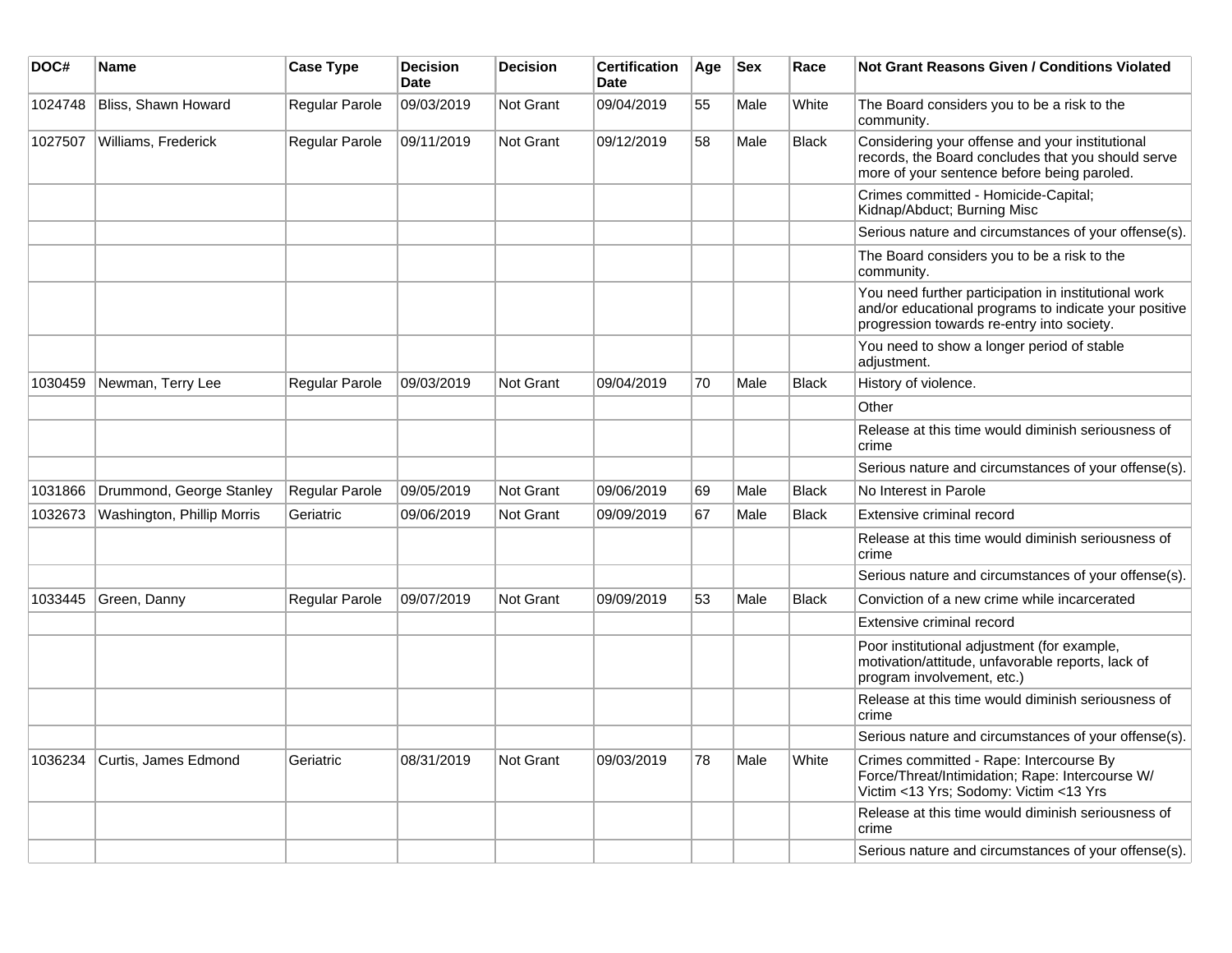| DOC#    | <b>Name</b>                            | <b>Case Type</b> | Decision<br><b>Date</b> | <b>Decision</b>  | <b>Certification</b><br>Date | Age | <b>Sex</b>   | Race         | <b>Not Grant Reasons Given / Conditions Violated</b>                                                                                                        |
|---------|----------------------------------------|------------------|-------------------------|------------------|------------------------------|-----|--------------|--------------|-------------------------------------------------------------------------------------------------------------------------------------------------------------|
| 1036234 | Curtis, James Edmond                   | Geriatric        | 08/31/2019              | <b>Not Grant</b> | 09/03/2019                   | 78  | Male         | White        | The Board considers you to be a risk to the<br>community.                                                                                                   |
| 1037826 | Hill-Bey, Dock Wayne Antwa<br>Jamailla | Regular Parole   | 09/23/2019              | Not Grant        | 09/25/2019                   | 64  | Male         | <b>Black</b> | Considering your offense and your institutional<br>records, the Board concludes that you should serve<br>more of your sentence before being paroled.        |
|         |                                        |                  |                         |                  |                              |     |              |              | Crimes committed - Abduct-No Ransom Or Asslt;<br>Sex Assault, Rape; Sodomy: By Force Or Victim<br>Helplessness                                              |
|         |                                        |                  |                         |                  |                              |     |              |              | History of substance abuse.                                                                                                                                 |
|         |                                        |                  |                         |                  |                              |     |              |              | Serious nature and circumstances of your offense(s).                                                                                                        |
|         |                                        |                  |                         |                  |                              |     |              |              | The Board concludes that you should serve more of<br>your sentence prior to release on parole.                                                              |
| 1042714 | Knowles, William Michael               | Geriatric        | 09/11/2019              | <b>Not Grant</b> | 09/12/2019                   | 71  | Male         | White        | Extensive criminal record                                                                                                                                   |
|         |                                        |                  |                         |                  |                              |     |              |              | Release at this time would diminish seriousness of<br>crime                                                                                                 |
|         |                                        |                  |                         |                  |                              |     |              |              | Serious nature and circumstances of your offense(s).                                                                                                        |
|         |                                        |                  |                         |                  |                              |     |              |              | The Board concludes that you should serve more of<br>your sentence prior to release on parole.                                                              |
| 1044399 | Minor, Jacquetta Grace                 | Regular Parole   | 09/16/2019              | <b>Not Grant</b> | 09/17/2019                   | 61  | Female Black |              | Crimes committed - Malicious Wounding; Forgery;<br>Uttering, Pass Forged Object                                                                             |
|         |                                        |                  |                         |                  |                              |     |              |              | Release at this time would diminish seriousness of<br>crime                                                                                                 |
|         |                                        |                  |                         |                  |                              |     |              |              | Serious nature and circumstances of your offense(s).                                                                                                        |
|         |                                        |                  |                         |                  |                              |     |              |              | The Board concludes that you should serve more of<br>your sentence prior to release on parole.                                                              |
|         |                                        |                  |                         |                  |                              |     |              |              | You need to show a longer period of stable<br>adjustment.                                                                                                   |
| 1048224 | Cosby, Fredrick Hamilton Jr.           | Regular Parole   | 09/07/2019              | <b>Not Grant</b> | 09/09/2019                   | 58  | Male         | <b>Black</b> | Extensive criminal record                                                                                                                                   |
|         |                                        |                  |                         |                  |                              |     |              |              | History of substance abuse.                                                                                                                                 |
|         |                                        |                  |                         |                  |                              |     |              |              | Serious nature and circumstances of your offense(s).                                                                                                        |
|         |                                        |                  |                         |                  |                              |     |              |              | You need further participation in institutional work<br>and/or educational programs to indicate your positive<br>progression towards re-entry into society. |
|         |                                        |                  |                         |                  |                              |     |              |              | Your prior failure(s) and/or convictions while under<br>community supervision indicate that you are unlikely<br>to comply with conditions of release.       |
| 1048446 | Salafi, Lateef Abdul-Jabbar            | Regular Parole   | 09/06/2019              | Not Grant        | 09/09/2019                   | 57  | Male         | <b>Black</b> | Considering your offense and your institutional<br>records, the Board concludes that you should serve<br>more of your sentence before being paroled.        |
|         |                                        |                  |                         |                  |                              |     |              |              | Extensive criminal record                                                                                                                                   |
|         |                                        |                  |                         |                  |                              |     |              |              | History of violence.                                                                                                                                        |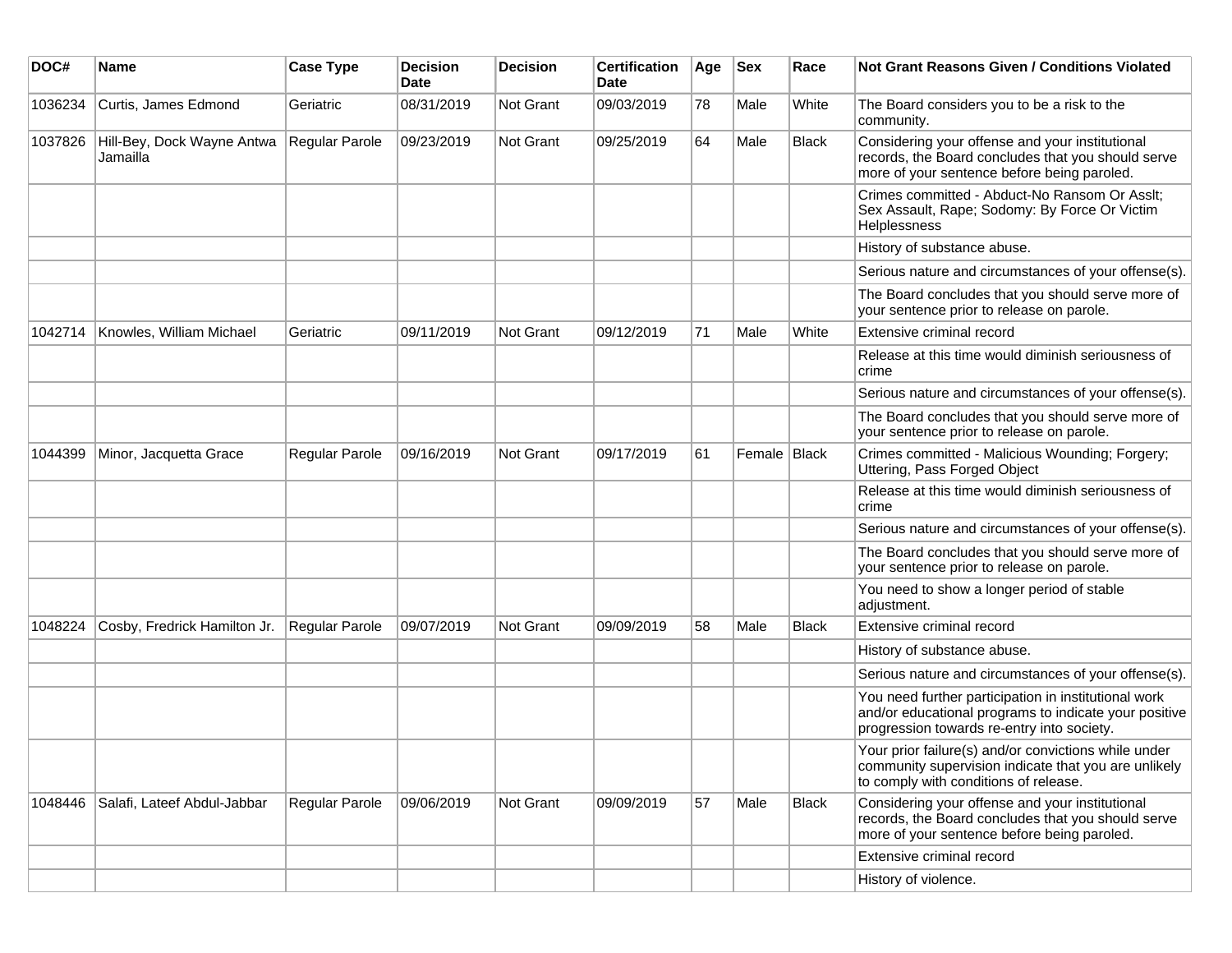| DOC#    | <b>Name</b>                 | <b>Case Type</b>      | <b>Decision</b><br>Date | <b>Decision</b>  | <b>Certification</b><br>Date | Age | <b>Sex</b>     | Race         | <b>Not Grant Reasons Given / Conditions Violated</b>                                                                                                  |
|---------|-----------------------------|-----------------------|-------------------------|------------------|------------------------------|-----|----------------|--------------|-------------------------------------------------------------------------------------------------------------------------------------------------------|
| 1048446 | Salafi, Lateef Abdul-Jabbar | Regular Parole        | 09/06/2019              | Not Grant        | 09/09/2019                   | 57  | Male           | <b>Black</b> | Release at this time would diminish seriousness of<br>crime                                                                                           |
|         |                             |                       |                         |                  |                              |     |                |              | Serious nature and circumstances of your offense(s).                                                                                                  |
|         |                             |                       |                         |                  |                              |     |                |              | The Board considers you to be a risk to the<br>community.                                                                                             |
|         |                             |                       |                         |                  |                              |     |                |              | Your prior failure(s) and/or convictions while under<br>community supervision indicate that you are unlikely<br>to comply with conditions of release. |
| 1048845 | Tyler, Herbert Lee          | Regular Parole        | 09/03/2019              | <b>Not Grant</b> | 09/04/2019                   | 53  | Male           | Black        | Crimes committed - Sex Assault, Rape; Robbery;<br>Mayhem/Maiming                                                                                      |
|         |                             |                       |                         |                  |                              |     |                |              | Extensive criminal record                                                                                                                             |
|         |                             |                       |                         |                  |                              |     |                |              | Release at this time would diminish seriousness of<br>crime                                                                                           |
|         |                             |                       |                         |                  |                              |     |                |              | Your prior failure(s) and/or convictions while under<br>community supervision indicate that you are unlikely<br>to comply with conditions of release. |
| 1051747 | Anderson, George Thomas     | Geriatric             | 09/11/2019              | <b>Not Grant</b> | 09/12/2019                   | 67  | Male           | Black        | History of violence.                                                                                                                                  |
|         |                             |                       |                         |                  |                              |     |                |              | Release at this time would diminish seriousness of<br>crime                                                                                           |
|         |                             |                       |                         |                  |                              |     |                |              | Serious nature and circumstances of your offense(s).                                                                                                  |
|         |                             |                       |                         |                  |                              |     |                |              | The Board considers you to be a risk to the<br>community.                                                                                             |
|         |                             |                       |                         |                  |                              |     |                |              | Your prior failure(s) and/or convictions while under<br>community supervision indicate that you are unlikely<br>to comply with conditions of release. |
| 1053131 | Anderson, Barbara Luciatta  | <b>Regular Parole</b> | 09/14/2019              | <b>Not Grant</b> | 09/17/2019                   | 63  | Female   Black |              | Release at this time would diminish seriousness of<br>crime                                                                                           |
|         |                             |                       |                         |                  |                              |     |                |              | Serious nature and circumstances of your offense(s).                                                                                                  |
|         |                             |                       |                         |                  |                              |     |                |              | Your prior failure(s) and/or convictions while under<br>community supervision indicate that you are unlikely<br>to comply with conditions of release. |
| 1053212 | Davis, Charles Randolph Sr. | Regular Parole        | 09/19/2019              | Not Grant        | 09/20/2019                   | 66  | Male           | <b>Black</b> | Release at this time would diminish seriousness of<br>crime                                                                                           |
|         |                             |                       |                         |                  |                              |     |                |              | Serious nature and circumstances of your offense(s).                                                                                                  |
|         |                             |                       |                         |                  |                              |     |                |              | The Board considers you to be a risk to the<br>community.                                                                                             |
| 1053936 | Terhune, Wayne William      | Regular Parole        | 09/11/2019              | Not Grant        | 09/12/2019                   | 61  | Male           | White        | Crimes committed - Sex Assault, Rape; Forcible<br>Sodomy                                                                                              |
|         |                             |                       |                         |                  |                              |     |                |              | History of violence.                                                                                                                                  |
|         |                             |                       |                         |                  |                              |     |                |              | Release at this time would diminish seriousness of<br>crime                                                                                           |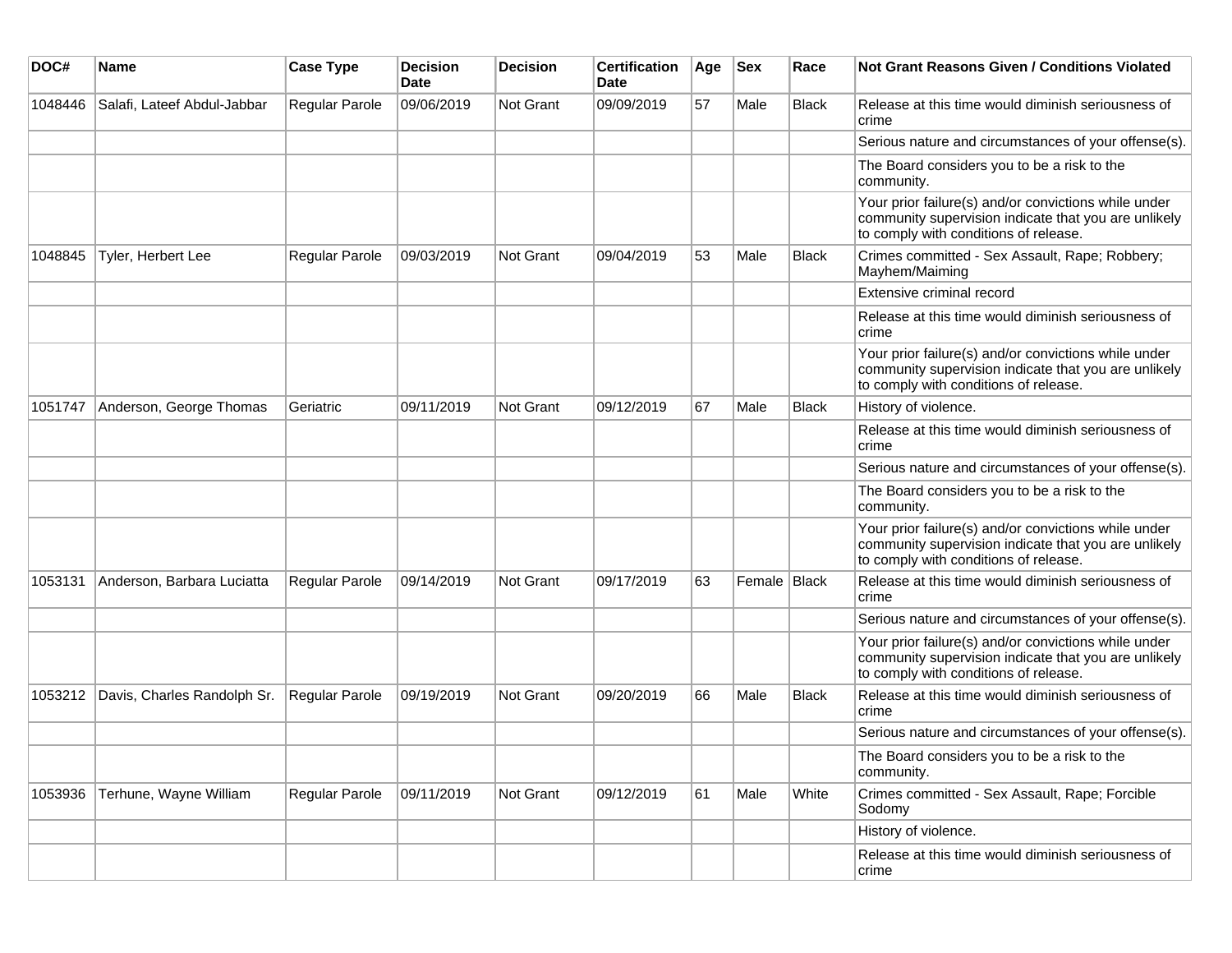| DOC#    | <b>Name</b>              | <b>Case Type</b>      | <b>Decision</b><br>Date | <b>Decision</b>  | <b>Certification</b><br>Date | Age | <b>Sex</b> | Race         | Not Grant Reasons Given / Conditions Violated                                                                    |
|---------|--------------------------|-----------------------|-------------------------|------------------|------------------------------|-----|------------|--------------|------------------------------------------------------------------------------------------------------------------|
| 1053936 | Terhune, Wayne William   | Regular Parole        | 09/11/2019              | Not Grant        | 09/12/2019                   | 61  | Male       | White        | Serious nature and circumstances of your offense(s).                                                             |
|         |                          |                       |                         |                  |                              |     |            |              | The Board considers you to be a risk to the<br>community.                                                        |
|         | 1057564   Brim, Ben Jr   | Geriatric             | 09/03/2019              | <b>Not Grant</b> | 09/06/2019                   | 65  | Male       | Black        | Other                                                                                                            |
|         |                          |                       |                         |                  |                              |     |            |              | Release at this time would diminish seriousness of<br>crime                                                      |
|         |                          |                       |                         |                  |                              |     |            |              | Serious nature and circumstances of your offense(s).                                                             |
| 1062031 | Lovings, Paul Allen      | <b>Regular Parole</b> | 09/19/2019              | <b>Not Grant</b> | 09/20/2019                   | 55  | Male       | <b>Black</b> | No Interest in Parole                                                                                            |
| 1062411 | Bowers, Virgil David Jr. | Geriatric             | 09/07/2019              | <b>Not Grant</b> | 09/09/2019                   | 70  | Male       | White        | Crimes committed - Sex Assault, Rape; Sex Assault,<br>Rape; Sex Assault, Rape                                    |
|         |                          |                       |                         |                  |                              |     |            |              | Serious nature and circumstances of your offense(s).                                                             |
| 1063181 | Jones, Roland Edward     | Geriatric             | 09/08/2019              | Not Grant        | 09/09/2019                   | 67  | Male       | <b>Black</b> | Crimes committed - Homicide-1st Degree; Homicide-<br>1st Degree; Use Of Firearm In Felony                        |
|         |                          |                       |                         |                  |                              |     |            |              | Release at this time would diminish seriousness of<br>crime                                                      |
|         |                          |                       |                         |                  |                              |     |            |              | Serious nature and circumstances of your offense(s).                                                             |
|         |                          |                       |                         |                  |                              |     |            |              | The Board concludes that you should serve more of<br>your sentence prior to release on parole.                   |
| 1065388 | Canady, Lloyd Thomas     | <b>Regular Parole</b> | 09/06/2019              | <b>Not Grant</b> | 09/09/2019                   | 57  | Male       | White        | History of substance abuse.                                                                                      |
|         |                          |                       |                         |                  |                              |     |            |              | Release at this time would diminish seriousness of<br>crime                                                      |
|         |                          |                       |                         |                  |                              |     |            |              | Serious nature and circumstances of your offense(s).                                                             |
|         |                          |                       |                         |                  |                              |     |            |              | The Board considers you to be a risk to the<br>community.                                                        |
| 1067608 | Dozier, Eugene C         | Geriatric             | 09/14/2019              | <b>Not Grant</b> | 09/16/2019                   | 77  | Male       | <b>Black</b> | Crimes committed - Kidnap/Abduct; Sex Assault,<br>Rape; Sex Assault, Rape                                        |
|         |                          |                       |                         |                  |                              |     |            |              | Extensive criminal record                                                                                        |
|         |                          |                       |                         |                  |                              |     |            |              | History of violence.                                                                                             |
|         |                          |                       |                         |                  |                              |     |            |              | Release at this time would diminish seriousness of<br>crime                                                      |
| 1072032 | Perry, Calvin            | <b>Regular Parole</b> | 08/31/2019              | Not Grant        | 09/03/2019                   | 61  | Male       | <b>Black</b> | Conviction of a new crime while incarcerated                                                                     |
|         |                          |                       |                         |                  |                              |     |            |              | Crimes committed - Homicide-1st Degree; Sex<br>Assault, Rape; Terror: Use/Sell Imitation Weapon To<br>Intimidate |
|         |                          |                       |                         |                  |                              |     |            |              | Extensive criminal record                                                                                        |
|         |                          |                       |                         |                  |                              |     |            |              | History of violence.                                                                                             |
| 1072489 | Hobbs, Thomas Wayne      | Regular Parole        | 09/15/2019              | Not Grant        | 09/17/2019                   | 55  | Male       | White        | Crimes committed - Homicide-1st Degree; Robbery;<br>Robbery                                                      |
|         |                          |                       |                         |                  |                              |     |            |              | History of substance abuse.                                                                                      |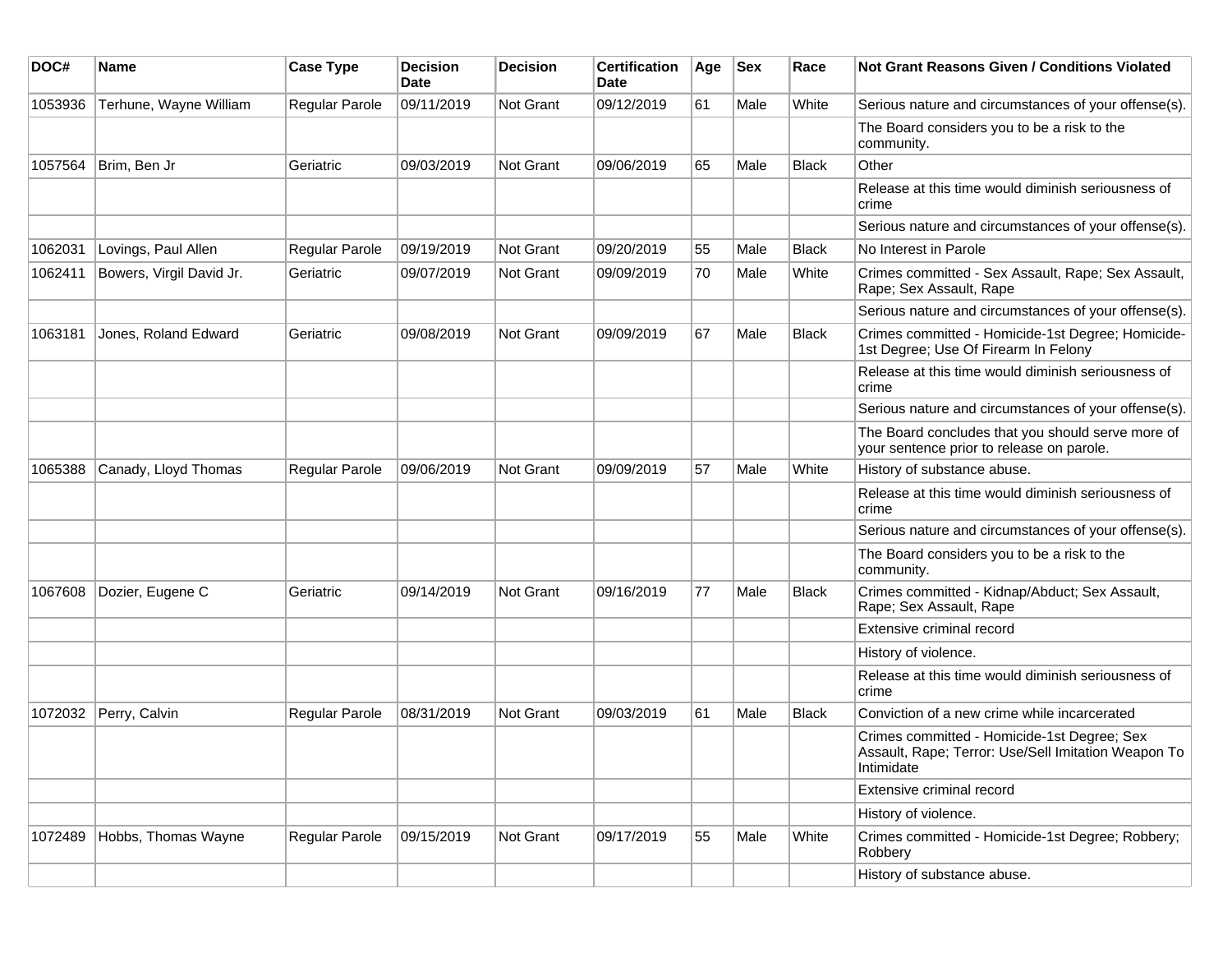| DOC#    | Name                   | <b>Case Type</b> | <b>Decision</b><br><b>Date</b> | <b>Decision</b> | <b>Certification</b><br>Date | Age | <b>Sex</b> | Race         | Not Grant Reasons Given / Conditions Violated                                                                                                               |
|---------|------------------------|------------------|--------------------------------|-----------------|------------------------------|-----|------------|--------------|-------------------------------------------------------------------------------------------------------------------------------------------------------------|
| 1072489 | Hobbs, Thomas Wayne    | Regular Parole   | 09/15/2019                     | Not Grant       | 09/17/2019                   | 55  | Male       | White        | Serious nature and circumstances of your offense(s).                                                                                                        |
|         |                        |                  |                                |                 |                              |     |            |              | The Board concludes that you should serve more of<br>your sentence prior to release on parole.                                                              |
|         |                        |                  |                                |                 |                              |     |            |              | You need to show a longer period of stable<br>adjustment.                                                                                                   |
| 1072525 | Anderson, James Patton | Geriatric        | 09/19/2019                     | Not Grant       | 09/20/2019                   | 69  | Male       | White        | Conviction of a new crime while incarcerated                                                                                                                |
|         |                        |                  |                                |                 |                              |     |            |              | Crimes committed - Homicide-2Nd-Degree; Forcible<br>Sodomy; Forcible Sodomy                                                                                 |
|         |                        |                  |                                |                 |                              |     |            |              | Extensive criminal record                                                                                                                                   |
|         |                        |                  |                                |                 |                              |     |            |              | History of violence.                                                                                                                                        |
|         |                        |                  |                                |                 |                              |     |            |              | Release at this time would diminish seriousness of<br>crime                                                                                                 |
|         |                        |                  |                                |                 |                              |     |            |              | Serious nature and circumstances of your offense(s).                                                                                                        |
|         |                        |                  |                                |                 |                              |     |            |              | Your prior failure(s) and/or convictions while under<br>community supervision indicate that you are unlikely<br>to comply with conditions of release.       |
| 1072717 | Samuels, Rudolph       | Regular Parole   | 09/11/2019                     | Not Grant       | 09/12/2019                   | 52  | Male       | <b>Black</b> | Conviction of a new crime while incarcerated                                                                                                                |
|         |                        |                  |                                |                 |                              |     |            |              | Crimes committed - Homicide-Attempted; Homicide-<br>Attempted; Homicide-Attempted                                                                           |
|         |                        |                  |                                |                 |                              |     |            |              | Extensive criminal record                                                                                                                                   |
|         |                        |                  |                                |                 |                              |     |            |              | History of violence.                                                                                                                                        |
|         |                        |                  |                                |                 |                              |     |            |              | Release at this time would diminish seriousness of<br>crime                                                                                                 |
|         |                        |                  |                                |                 |                              |     |            |              | The Board concludes that you should serve more of<br>your sentence prior to release on parole.                                                              |
|         |                        |                  |                                |                 |                              |     |            |              | Your prior failure(s) and/or convictions while under<br>community supervision indicate that you are unlikely<br>to comply with conditions of release.       |
| 1073457 | Lewis, Tony Edward     | Geriatric        | 09/09/2019                     | Not Grant       | 09/10/2019                   | 63  | Male       | <b>Black</b> | Considering your offense and your institutional<br>records, the Board concludes that you should serve<br>more of your sentence before being paroled.        |
|         |                        |                  |                                |                 |                              |     |            |              | Conviction of a new crime while incarcerated                                                                                                                |
|         |                        |                  |                                |                 |                              |     |            |              | Release at this time would diminish seriousness of<br>crime                                                                                                 |
|         |                        |                  |                                |                 |                              |     |            |              | Serious nature and circumstances of your offense(s).                                                                                                        |
|         |                        |                  |                                |                 |                              |     |            |              | You need further participation in institutional work<br>and/or educational programs to indicate your positive<br>progression towards re-entry into society. |
| 1073590 | Johnson, James Alfred  | Regular Parole   | 09/06/2019                     | Not Grant       | 09/09/2019                   | 59  | Male       | <b>Black</b> | Crimes committed - Robbery; Malicious Wounding;<br><b>Malicious Wounding</b>                                                                                |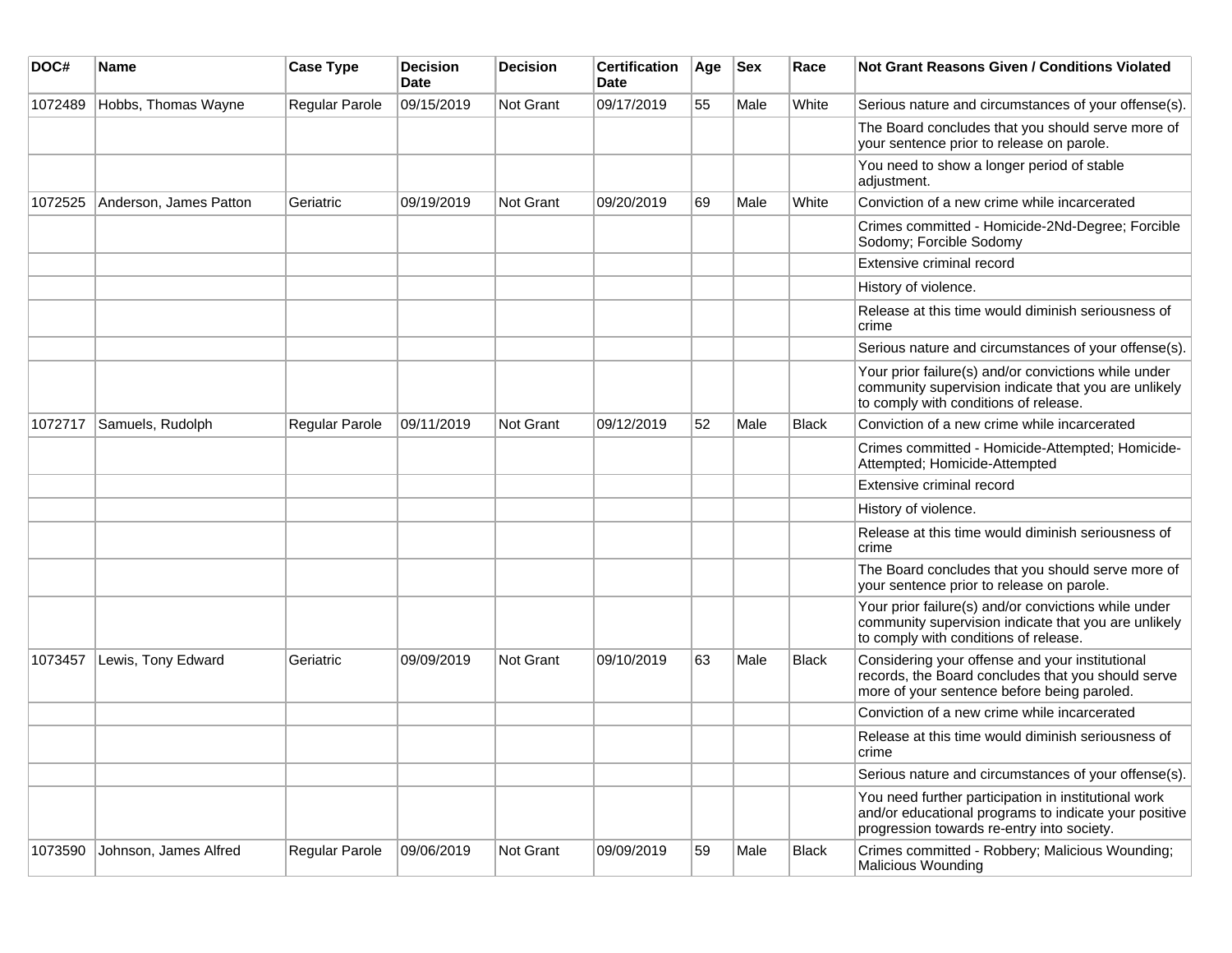| DOC#    | Name                      | <b>Case Type</b> | <b>Decision</b><br><b>Date</b> | <b>Decision</b> | <b>Certification</b><br>Date | Age | <b>Sex</b> | Race         | <b>Not Grant Reasons Given / Conditions Violated</b>                                                                                                                       |
|---------|---------------------------|------------------|--------------------------------|-----------------|------------------------------|-----|------------|--------------|----------------------------------------------------------------------------------------------------------------------------------------------------------------------------|
| 1073590 | Johnson, James Alfred     | Regular Parole   | 09/06/2019                     | Not Grant       | 09/09/2019                   | 59  | Male       | <b>Black</b> | Extensive criminal record                                                                                                                                                  |
|         |                           |                  |                                |                 |                              |     |            |              | History of substance abuse.                                                                                                                                                |
|         |                           |                  |                                |                 |                              |     |            |              | History of violence.                                                                                                                                                       |
|         |                           |                  |                                |                 |                              |     |            |              | The Board concludes that you should serve more of<br>your sentence prior to release on parole.                                                                             |
|         |                           |                  |                                |                 |                              |     |            |              | Your prior failure(s) and/or convictions while under<br>community supervision indicate that you are unlikely<br>to comply with conditions of release.                      |
|         |                           |                  |                                |                 |                              |     |            |              | Your record of institutional infractions indicates a<br>disregard for rules and that you are not ready to<br>conform to society.                                           |
| 1074097 | Baskerville, Gregory L    | Regular Parole   | 09/23/2019                     | Not Grant       | 09/25/2019                   | 69  | Male       | <b>Black</b> | Crimes committed - Homicide-1st Degree; Cocaine-<br>Possess; Cocaine-Possess                                                                                               |
|         |                           |                  |                                |                 |                              |     |            |              | Extensive criminal record                                                                                                                                                  |
|         |                           |                  |                                |                 |                              |     |            |              | Release at this time would diminish seriousness of<br>crime                                                                                                                |
|         |                           |                  |                                |                 |                              |     |            |              | Serious nature and circumstances of your offense(s).                                                                                                                       |
|         |                           |                  |                                |                 |                              |     |            |              | Your prior failure(s) and/or convictions while under<br>community supervision indicate that you are unlikely<br>to comply with conditions of release.                      |
| 1074438 | Taylor, Robert Logan      | Regular Parole   | 09/15/2019                     | Not Grant       | 09/17/2019                   | 51  | Male       | White        | Crimes committed - Homicide-1st Degree; Burning<br>Misc; Use Of Firearm In Felony                                                                                          |
|         |                           |                  |                                |                 |                              |     |            |              | Release at this time would diminish seriousness of<br>crime                                                                                                                |
|         |                           |                  |                                |                 |                              |     |            |              | Serious nature and circumstances of your offense(s).                                                                                                                       |
| 1074979 | Wolfe, Calvin Dwight      | Geriatric        | 09/02/2019                     | Not Grant       | 09/03/2019                   | 61  | Male       | <b>Black</b> | Crimes committed - Abduction: By Force,<br>Intimidation Or Deception; Rape: Intercourse By<br>Force/Threat/Intimidation; Rape: Intercourse By<br>Force/Threat/Intimidation |
|         |                           |                  |                                |                 |                              |     |            |              | Extensive criminal record                                                                                                                                                  |
|         |                           |                  |                                |                 |                              |     |            |              | Release at this time would diminish seriousness of<br>crime                                                                                                                |
|         |                           |                  |                                |                 |                              |     |            |              | Serious nature and circumstances of your offense(s).                                                                                                                       |
|         |                           |                  |                                |                 |                              |     |            |              | Your record of institutional infractions indicates a<br>disregard for rules and that you are not ready to<br>conform to society.                                           |
| 1075731 | Bratton, Christopher Dale | Regular Parole   | 09/19/2019                     | Not Grant       | 09/20/2019                   | 51  | Male       | <b>Black</b> | Release at this time would diminish seriousness of<br>crime                                                                                                                |
|         |                           |                  |                                |                 |                              |     |            |              | Serious nature and circumstances of your offense(s).                                                                                                                       |
|         |                           |                  |                                |                 |                              |     |            |              | The Board concludes that you should serve more of<br>your sentence prior to release on parole.                                                                             |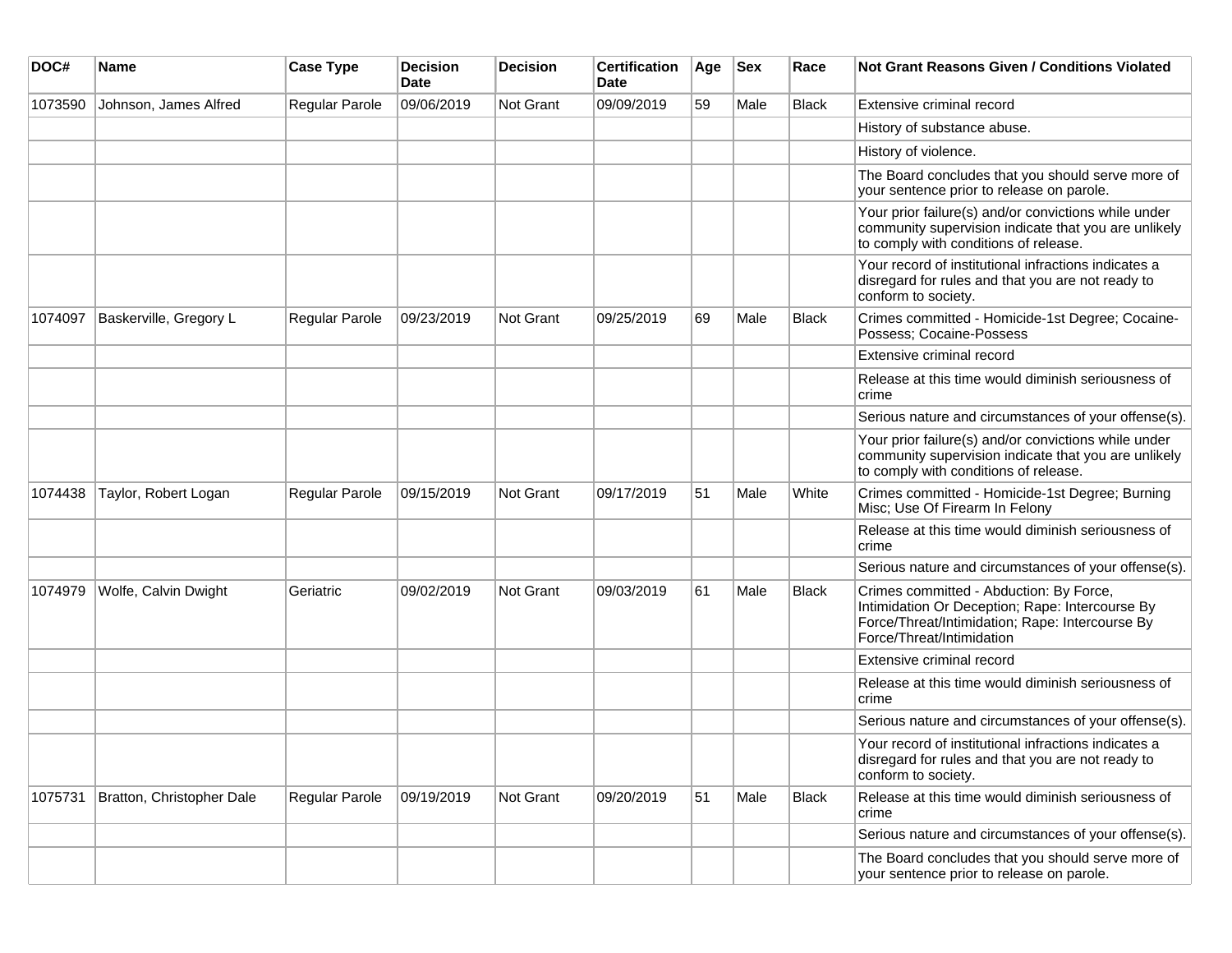| DOC#    | <b>Name</b>               | <b>Case Type</b> | Decision<br><b>Date</b> | <b>Decision</b>  | <b>Certification</b><br>Date | Age | <b>Sex</b> | Race         | <b>Not Grant Reasons Given / Conditions Violated</b>                                                                                                  |
|---------|---------------------------|------------------|-------------------------|------------------|------------------------------|-----|------------|--------------|-------------------------------------------------------------------------------------------------------------------------------------------------------|
| 1075731 | Bratton, Christopher Dale | Regular Parole   | 09/19/2019              | Not Grant        | 09/20/2019                   | 51  | Male       | Black        | You need to show a longer period of stable<br>adjustment.                                                                                             |
| 1077252 | Lamm, Anthony John        | Regular Parole   | 09/11/2019              | Not Grant        | 09/12/2019                   | 47  | Male       | White        | Extensive criminal record                                                                                                                             |
|         |                           |                  |                         |                  |                              |     |            |              | Serious nature and circumstances of your offense(s).                                                                                                  |
|         |                           |                  |                         |                  |                              |     |            |              | Your record of institutional infractions indicates a<br>disregard for rules and that you are not ready to<br>conform to society.                      |
| 1079060 | Marrow, Ervin             | Regular Parole   | 09/03/2019              | <b>Not Grant</b> | 09/04/2019                   | 65  | Male       | <b>Black</b> | Considering your offense and your institutional<br>records, the Board concludes that you should serve<br>more of your sentence before being paroled.  |
|         |                           |                  |                         |                  |                              |     |            |              | Crimes committed - Abduct-No Ransom Or Asslt;<br>Sex Assault, Rape; Robbery                                                                           |
|         |                           |                  |                         |                  |                              |     |            |              | History of substance abuse.                                                                                                                           |
|         |                           |                  |                         |                  |                              |     |            |              | Release at this time would diminish seriousness of<br>crime                                                                                           |
|         |                           |                  |                         |                  |                              |     |            |              | Serious nature and circumstances of your offense(s).                                                                                                  |
|         |                           |                  |                         |                  |                              |     |            |              | The Board considers you to be a risk to the<br>community.                                                                                             |
| 1081098 | Shareef, Ramzee Arabee    | Geriatric        | 09/09/2019              | Not Grant        | 09/09/2019                   | 65  | Male       | <b>Black</b> | Crimes committed - Homicide-1st Degree; Robbery;<br>Robbery                                                                                           |
|         |                           |                  |                         |                  |                              |     |            |              | Extensive criminal record                                                                                                                             |
|         |                           |                  |                         |                  |                              |     |            |              | History of substance abuse.                                                                                                                           |
|         |                           |                  |                         |                  |                              |     |            |              | Release at this time would diminish seriousness of<br>crime                                                                                           |
|         |                           |                  |                         |                  |                              |     |            |              | Serious nature and circumstances of your offense(s).                                                                                                  |
| 1081106 | Franklin, Wayne Maurice   | Geriatric        | 09/09/2019              | Not Grant        | 09/10/2019                   | 66  | Male       | <b>Black</b> | Crimes committed - Homicide-2Nd-Degree; Use Of<br>Firearm In Felony                                                                                   |
|         |                           |                  |                         |                  |                              |     |            |              | History of substance abuse.                                                                                                                           |
|         |                           |                  |                         |                  |                              |     |            |              | Release at this time would diminish seriousness of<br>crime                                                                                           |
|         |                           |                  |                         |                  |                              |     |            |              | Serious nature and circumstances of your offense(s).                                                                                                  |
| 1082943 | Smith, Warren             | Geriatric        | 09/21/2019              | Not Grant        | 09/23/2019                   | 60  | Male       | <b>Black</b> | Crimes committed - Homicide-1st Degree; Breaking<br>And Entering; Breaking And Entering                                                               |
|         |                           |                  |                         |                  |                              |     |            |              | Release at this time would diminish seriousness of<br>crime                                                                                           |
|         |                           |                  |                         |                  |                              |     |            |              | Serious nature and circumstances of your offense(s).                                                                                                  |
|         |                           |                  |                         |                  |                              |     |            |              | Your prior failure(s) and/or convictions while under<br>community supervision indicate that you are unlikely<br>to comply with conditions of release. |
| 1084031 | Bowen, Clarence Linwood   | Geriatric        | 09/09/2019              | Not Grant        | 09/10/2019                   | 74  | Male       | White        | Extensive criminal record                                                                                                                             |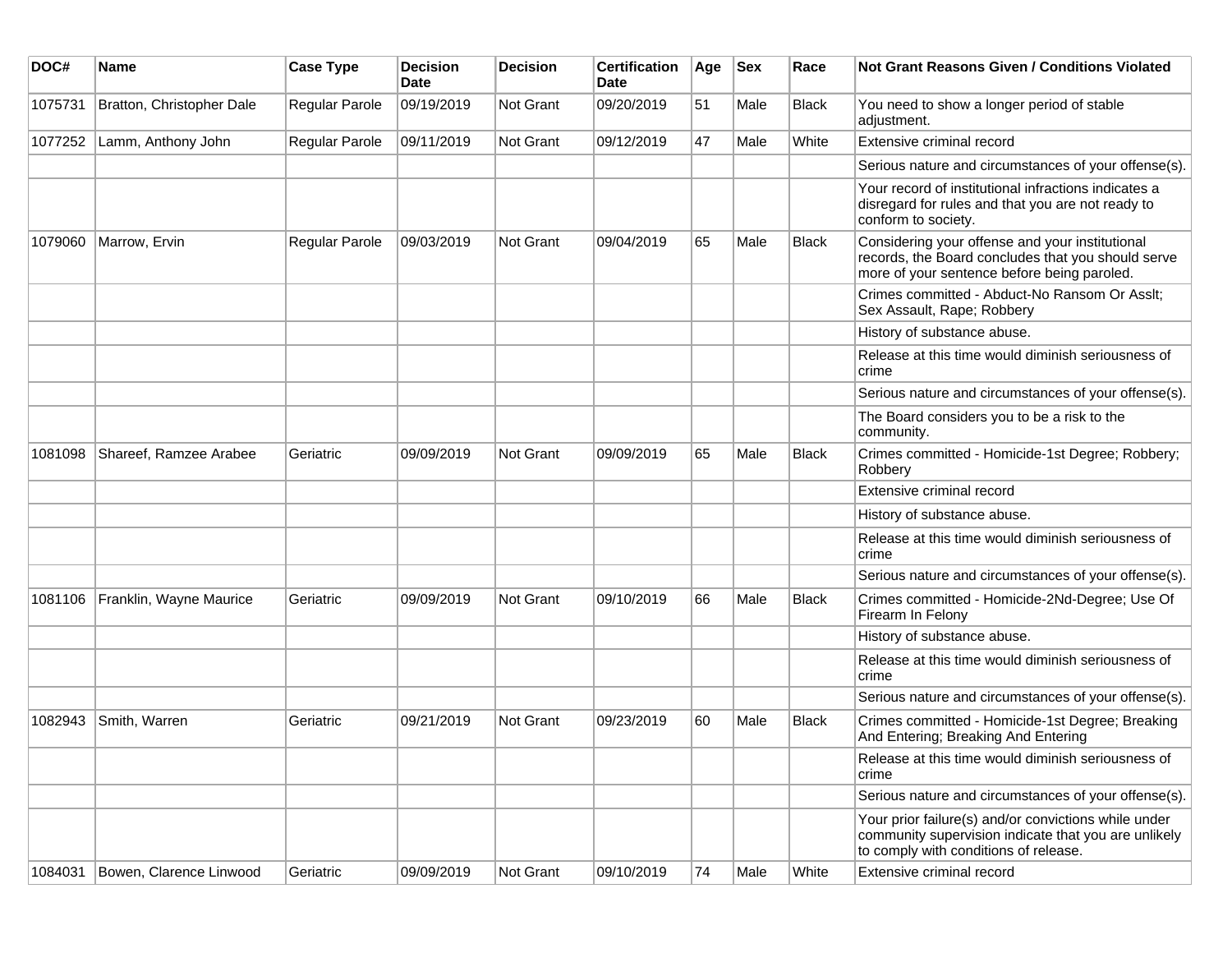| DOC#    | Name                     | <b>Case Type</b>      | <b>Decision</b><br><b>Date</b> | <b>Decision</b>  | <b>Certification</b><br>Date | Age | <b>Sex</b> | Race         | Not Grant Reasons Given / Conditions Violated                                                                                                         |
|---------|--------------------------|-----------------------|--------------------------------|------------------|------------------------------|-----|------------|--------------|-------------------------------------------------------------------------------------------------------------------------------------------------------|
| 1084031 | Bowen, Clarence Linwood  | Geriatric             | 09/09/2019                     | Not Grant        | 09/10/2019                   | 74  | Male       | White        | Other                                                                                                                                                 |
|         |                          |                       |                                |                  |                              |     |            |              | Your prior failure(s) and/or convictions while under<br>community supervision indicate that you are unlikely<br>to comply with conditions of release. |
| 1085278 | Bell, Robert Lee         | Regular Parole        | 09/04/2019                     | <b>Not Grant</b> | 09/06/2019                   | 52  | Male       | <b>Black</b> | No Interest in Parole                                                                                                                                 |
| 1087210 | Tunstall, Christopher R  | <b>Regular Parole</b> | 09/15/2019                     | Not Grant        | 09/17/2019                   | 45  | Male       | <b>Black</b> | Conviction of a new crime while incarcerated                                                                                                          |
|         |                          |                       |                                |                  |                              |     |            |              | Crimes committed - Homicide-1st Degree; Homicide-<br>1st Degree; Robbery                                                                              |
|         |                          |                       |                                |                  |                              |     |            |              | History of substance abuse.                                                                                                                           |
|         |                          |                       |                                |                  |                              |     |            |              | History of violence.                                                                                                                                  |
|         |                          |                       |                                |                  |                              |     |            |              | Release at this time would diminish seriousness of<br>crime                                                                                           |
|         |                          |                       |                                |                  |                              |     |            |              | Serious nature and circumstances of your offense(s).                                                                                                  |
|         |                          |                       |                                |                  |                              |     |            |              | Your record of institutional infractions indicates a<br>disregard for rules and that you are not ready to<br>conform to society.                      |
| 1090287 | Carmichael, David Leslie | <b>Regular Parole</b> | 09/02/2019                     | <b>Not Grant</b> | 09/03/2019                   | 54  | Male       | White        | Crimes committed - Homicide/Murder; Weapon<br>Offense                                                                                                 |
|         |                          |                       |                                |                  |                              |     |            |              | Release at this time would diminish seriousness of<br>crime                                                                                           |
|         |                          |                       |                                |                  |                              |     |            |              | Serious nature and circumstances of your offense(s).                                                                                                  |
| 1091669 | Clifton, Troy Eugene     | <b>Regular Parole</b> | 09/16/2019                     | <b>Not Grant</b> | 09/17/2019                   | 48  | Male       | <b>Black</b> | Crimes committed - Homicide-1st Degree; Homicide-<br>2Nd-Degree; Parole Violation                                                                     |
|         |                          |                       |                                |                  |                              |     |            |              | History of violence.                                                                                                                                  |
|         |                          |                       |                                |                  |                              |     |            |              | Release at this time would diminish seriousness of<br>crime                                                                                           |
|         |                          |                       |                                |                  |                              |     |            |              | Serious nature and circumstances of your offense(s).                                                                                                  |
|         |                          |                       |                                |                  |                              |     |            |              | The Board concludes that you should serve more of<br>your sentence prior to release on parole.                                                        |
| 1094331 | Ash, James Leonard       | Geriatric             | 09/11/2019                     | Not Grant        | 09/12/2019                   | 68  | Male       | <b>Black</b> | Extensive criminal record                                                                                                                             |
|         |                          |                       |                                |                  |                              |     |            |              | History of violence.                                                                                                                                  |
|         |                          |                       |                                |                  |                              |     |            |              | Release at this time would diminish seriousness of<br>crime                                                                                           |
|         |                          |                       |                                |                  |                              |     |            |              | Serious nature and circumstances of your offense(s).                                                                                                  |
|         |                          |                       |                                |                  |                              |     |            |              | The Board concludes that you should serve more of<br>your sentence prior to release on parole.                                                        |
|         |                          |                       |                                |                  |                              |     |            |              | The Board considers you to be a risk to the<br>community.                                                                                             |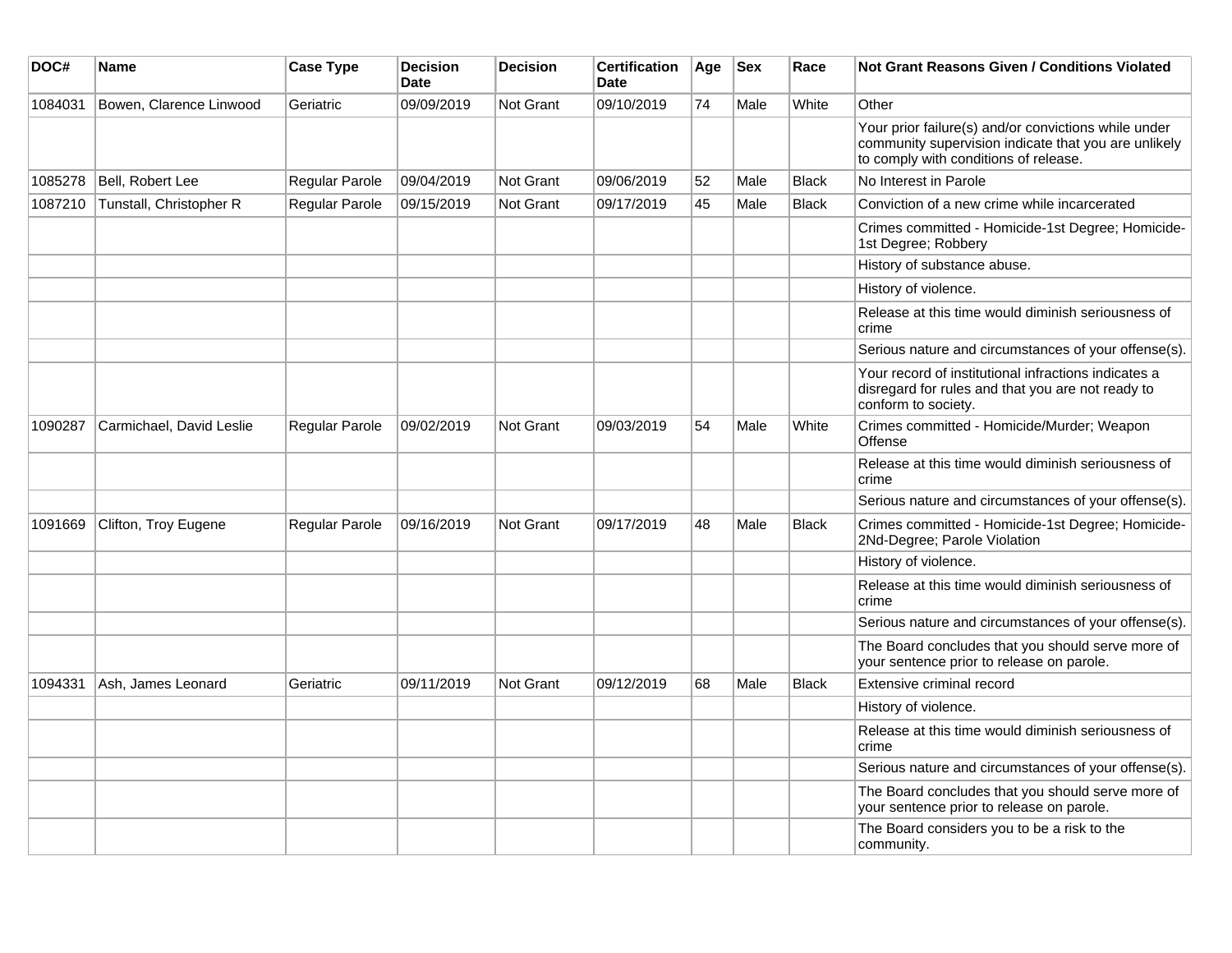| DOC#    | <b>Name</b>               | <b>Case Type</b> | <b>Decision</b><br><b>Date</b> | <b>Decision</b>  | <b>Certification</b><br>Date | Age | <b>Sex</b> | Race         | <b>Not Grant Reasons Given / Conditions Violated</b>                                                                                                        |
|---------|---------------------------|------------------|--------------------------------|------------------|------------------------------|-----|------------|--------------|-------------------------------------------------------------------------------------------------------------------------------------------------------------|
| 1094331 | Ash, James Leonard        | Geriatric        | 09/11/2019                     | Not Grant        | 09/12/2019                   | 68  | Male       | Black        | You need further participation in institutional work<br>and/or educational programs to indicate your positive<br>progression towards re-entry into society. |
| 1094847 | Butler, Jimmy Dale        | Geriatric        | 09/16/2019                     | Not Grant        | 09/17/2019                   | 66  | Male       | White        | Crimes committed - Kidnap/Abduct; Forcible<br>Sodomy; Breaking And Entering                                                                                 |
|         |                           |                  |                                |                  |                              |     |            |              | History of substance abuse.                                                                                                                                 |
|         |                           |                  |                                |                  |                              |     |            |              | Poor institutional adjustment (for example,<br>motivation/attitude, unfavorable reports, lack of<br>program involvement, etc.)                              |
|         |                           |                  |                                |                  |                              |     |            |              | Release at this time would diminish seriousness of<br>crime                                                                                                 |
|         |                           |                  |                                |                  |                              |     |            |              | Serious nature and circumstances of your offense(s).                                                                                                        |
|         |                           |                  |                                |                  |                              |     |            |              | The Board concludes that you should serve more of<br>your sentence prior to release on parole.                                                              |
|         |                           |                  |                                |                  |                              |     |            |              | The Board considers you to be a risk to the<br>community.                                                                                                   |
|         |                           |                  |                                |                  |                              |     |            |              | You need to show a longer period of stable<br>adjustment.                                                                                                   |
| 1095666 | James, Linwood Thomas Jr. | Geriatric        | 09/06/2019                     | <b>Not Grant</b> | 09/09/2019                   | 61  | Male       | <b>Black</b> | Crimes committed - Kidnap/Abduct; Kidnap/Abduct;<br>Sex Assault, Rape                                                                                       |
|         |                           |                  |                                |                  |                              |     |            |              | History of substance abuse.                                                                                                                                 |
|         |                           |                  |                                |                  |                              |     |            |              | History of violence.                                                                                                                                        |
|         |                           |                  |                                |                  |                              |     |            |              | Release at this time would diminish seriousness of<br>crime                                                                                                 |
|         |                           |                  |                                |                  |                              |     |            |              | Serious nature and circumstances of your offense(s).                                                                                                        |
|         |                           |                  |                                |                  |                              |     |            |              | The Board considers you to be a risk to the<br>community.                                                                                                   |
| 1095672 | Hines, Kendall            | Regular Parole   | 09/11/2019                     | <b>Not Grant</b> | 09/12/2019                   | 59  | Male       | <b>Black</b> | Extensive criminal record                                                                                                                                   |
|         |                           |                  |                                |                  |                              |     |            |              | History of violence.                                                                                                                                        |
|         |                           |                  |                                |                  |                              |     |            |              | Release at this time would diminish seriousness of<br>crime                                                                                                 |
|         |                           |                  |                                |                  |                              |     |            |              | Serious nature and circumstances of your offense(s).                                                                                                        |
|         |                           |                  |                                |                  |                              |     |            |              | The Board considers you to be a risk to the<br>community.                                                                                                   |
|         |                           |                  |                                |                  |                              |     |            |              | Your prior failure(s) and/or convictions while under<br>community supervision indicate that you are unlikely<br>to comply with conditions of release.       |
| 1097820 | Thivierge, Michael        | Regular Parole   | 09/17/2019                     | Not Grant        | 09/18/2019                   | 49  | Male       | White        | Conviction of a new crime while incarcerated                                                                                                                |
|         |                           |                  |                                |                  |                              |     |            |              | History of substance abuse.                                                                                                                                 |
|         |                           |                  |                                |                  |                              |     |            |              | History of violence.                                                                                                                                        |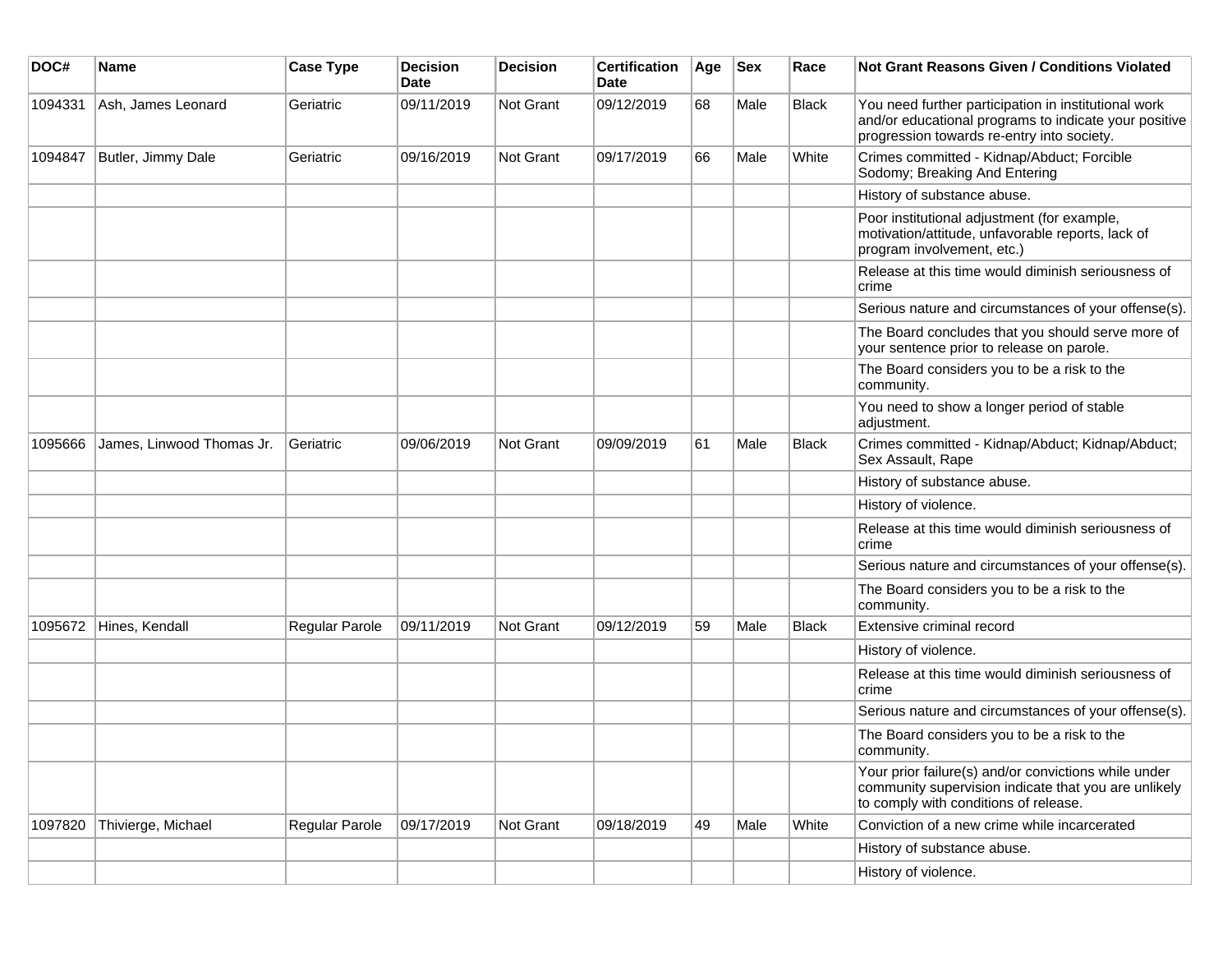| DOC#    | <b>Name</b>           | <b>Case Type</b> | <b>Decision</b><br>Date | <b>Decision</b> | <b>Certification</b><br>Date | Age | <b>Sex</b> | Race         | Not Grant Reasons Given / Conditions Violated                                                                                                               |
|---------|-----------------------|------------------|-------------------------|-----------------|------------------------------|-----|------------|--------------|-------------------------------------------------------------------------------------------------------------------------------------------------------------|
| 1097820 | Thivierge, Michael    | Regular Parole   | 09/17/2019              | Not Grant       | 09/18/2019                   | 49  | Male       | White        | Release at this time would diminish seriousness of<br>crime                                                                                                 |
|         |                       |                  |                         |                 |                              |     |            |              | Serious nature and circumstances of your offense(s).                                                                                                        |
|         |                       |                  |                         |                 |                              |     |            |              | You need further participation in institutional work<br>and/or educational programs to indicate your positive<br>progression towards re-entry into society. |
| 1097997 | Lear, Bryant Lee      | Regular Parole   | 09/07/2019              | Not Grant       | 09/09/2019                   | 47  | Male       | White        | Release at this time would diminish seriousness of<br>crime                                                                                                 |
|         |                       |                  |                         |                 |                              |     |            |              | Serious nature and circumstances of your offense(s).                                                                                                        |
|         |                       |                  |                         |                 |                              |     |            |              | The Board concludes that you should serve more of<br>your sentence prior to release on parole.                                                              |
| 1098803 | Brown, Willie Lee     | Regular Parole   | 09/06/2019              | Not Grant       | 09/09/2019                   | 62  | Male       | <b>Black</b> | Crimes committed - Robbery; Robbery; Malicious<br>Wounding                                                                                                  |
|         |                       |                  |                         |                 |                              |     |            |              | Extensive criminal record                                                                                                                                   |
|         |                       |                  |                         |                 |                              |     |            |              | History of violence.                                                                                                                                        |
|         |                       |                  |                         |                 |                              |     |            |              | Release at this time would diminish seriousness of<br>crime                                                                                                 |
|         |                       |                  |                         |                 |                              |     |            |              | Serious nature and circumstances of your offense(s).                                                                                                        |
|         |                       |                  |                         |                 |                              |     |            |              | Your prior failure(s) and/or convictions while under<br>community supervision indicate that you are unlikely<br>to comply with conditions of release.       |
| 1099432 | Powell, Benjamin Dino | Regular Parole   | 09/19/2019              | Not Grant       | 09/20/2019                   | 51  | Male       | <b>Black</b> | Crimes committed - Sex Assault, Rape; Forcible<br>Sodomy; Robbery                                                                                           |
|         |                       |                  |                         |                 |                              |     |            |              | Extensive criminal record                                                                                                                                   |
|         |                       |                  |                         |                 |                              |     |            |              | History of violence.                                                                                                                                        |
|         |                       |                  |                         |                 |                              |     |            |              | Release at this time would diminish seriousness of<br>crime                                                                                                 |
|         |                       |                  |                         |                 |                              |     |            |              | Serious nature and circumstances of your offense(s).                                                                                                        |
|         |                       |                  |                         |                 |                              |     |            |              | The Board considers you to be a risk to the<br>community.                                                                                                   |
| 1099497 | Skinner, Phillip      | Geriatric        | 09/06/2019              | Not Grant       | 09/09/2019                   | 60  | Male       | <b>Black</b> | Crimes committed - Homicide-1st Degree;<br>Kidnap/Abduct; Kidnap/Abduct                                                                                     |
|         |                       |                  |                         |                 |                              |     |            |              | Extensive criminal record                                                                                                                                   |
|         |                       |                  |                         |                 |                              |     |            |              | History of violence.                                                                                                                                        |
|         |                       |                  |                         |                 |                              |     |            |              | Release at this time would diminish seriousness of<br>crime                                                                                                 |
|         |                       |                  |                         |                 |                              |     |            |              | Serious nature and circumstances of your offense(s).                                                                                                        |
|         |                       |                  |                         |                 |                              |     |            |              | You need further participation in institutional work<br>and/or educational programs to indicate your positive<br>progression towards re-entry into society. |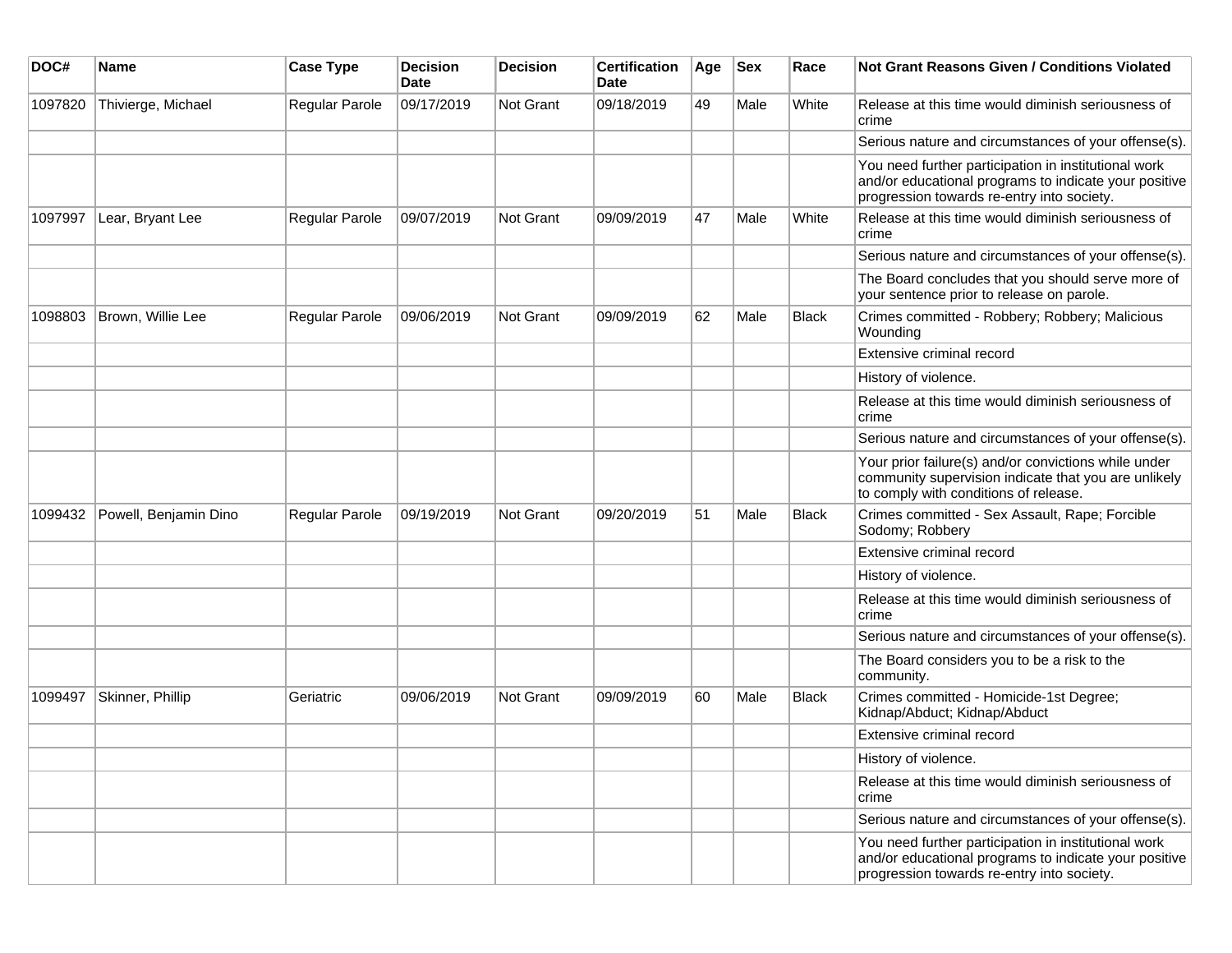| DOC#    | <b>Name</b>           | <b>Case Type</b> | <b>Decision</b><br><b>Date</b> | <b>Decision</b>  | <b>Certification</b><br><b>Date</b> | Age | <b>Sex</b> | Race         | <b>Not Grant Reasons Given / Conditions Violated</b>                                                                                                        |
|---------|-----------------------|------------------|--------------------------------|------------------|-------------------------------------|-----|------------|--------------|-------------------------------------------------------------------------------------------------------------------------------------------------------------|
| 1099497 | Skinner, Phillip      | Geriatric        | 09/06/2019                     | Not Grant        | 09/09/2019                          | 60  | Male       | <b>Black</b> | You need to show a longer period of stable<br>adjustment.                                                                                                   |
| 1101020 | Mccall, Toronto       | Regular Parole   | 09/04/2019                     | Not Grant        | 09/06/2019                          | 41  | Male       | <b>Black</b> | Considering your offense and your institutional<br>records, the Board concludes that you should serve<br>more of your sentence before being paroled.        |
|         |                       |                  |                                |                  |                                     |     |            |              | Release at this time would diminish seriousness of<br>crime                                                                                                 |
|         |                       |                  |                                |                  |                                     |     |            |              | Serious nature and circumstances of your offense(s).                                                                                                        |
|         |                       |                  |                                |                  |                                     |     |            |              | The Board considers you to be a risk to the<br>community.                                                                                                   |
|         |                       |                  |                                |                  |                                     |     |            |              | You need further participation in institutional work<br>and/or educational programs to indicate your positive<br>progression towards re-entry into society. |
|         |                       |                  |                                |                  |                                     |     |            |              | Your record of institutional infractions indicates a<br>disregard for rules and that you are not ready to<br>conform to society.                            |
| 1101378 | Rucker, Andre Antonio | Regular Parole   | 08/31/2019                     | <b>Not Grant</b> | 09/03/2019                          | 55  | Male       | <b>Black</b> | Release at this time would diminish seriousness of<br>crime                                                                                                 |
|         |                       |                  |                                |                  |                                     |     |            |              | Serious nature and circumstances of your offense(s).                                                                                                        |
| 1106945 | Lester, Donnie Lee    | Geriatric        | 09/20/2019                     | <b>Not Grant</b> | 09/23/2019                          | 73  | Male       | White        | Extensive criminal record                                                                                                                                   |
|         |                       |                  |                                |                  |                                     |     |            |              | History of violence.                                                                                                                                        |
|         |                       |                  |                                |                  |                                     |     |            |              | Release at this time would diminish seriousness of<br>crime                                                                                                 |
|         |                       |                  |                                |                  |                                     |     |            |              | Serious nature and circumstances of your offense(s).                                                                                                        |
|         |                       |                  |                                |                  |                                     |     |            |              | Your prior failure(s) and/or convictions while under<br>community supervision indicate that you are unlikely<br>to comply with conditions of release.       |
| 1108364 | Johnson, Donald Scott | Geriatric        | 09/11/2019                     | <b>Not Grant</b> | 09/12/2019                          | 60  | Male       | White        | Crimes committed - Murder: 1st Degree                                                                                                                       |
|         |                       |                  |                                |                  |                                     |     |            |              | Extensive criminal record                                                                                                                                   |
|         |                       |                  |                                |                  |                                     |     |            |              | Release at this time would diminish seriousness of<br>crime                                                                                                 |
| 1110135 | Hunt, Alex Thomas     | Regular Parole   | 09/16/2019                     | <b>Not Grant</b> | 09/17/2019                          | 41  | Male       | <b>Black</b> | History of violence.                                                                                                                                        |
|         |                       |                  |                                |                  |                                     |     |            |              | Release at this time would diminish seriousness of<br>crime                                                                                                 |
|         |                       |                  |                                |                  |                                     |     |            |              | Serious nature and circumstances of your offense(s).                                                                                                        |
|         |                       |                  |                                |                  |                                     |     |            |              | You need further participation in institutional work<br>and/or educational programs to indicate your positive<br>progression towards re-entry into society. |
|         |                       |                  |                                |                  |                                     |     |            |              | You need to show a longer period of stable<br>adjustment.                                                                                                   |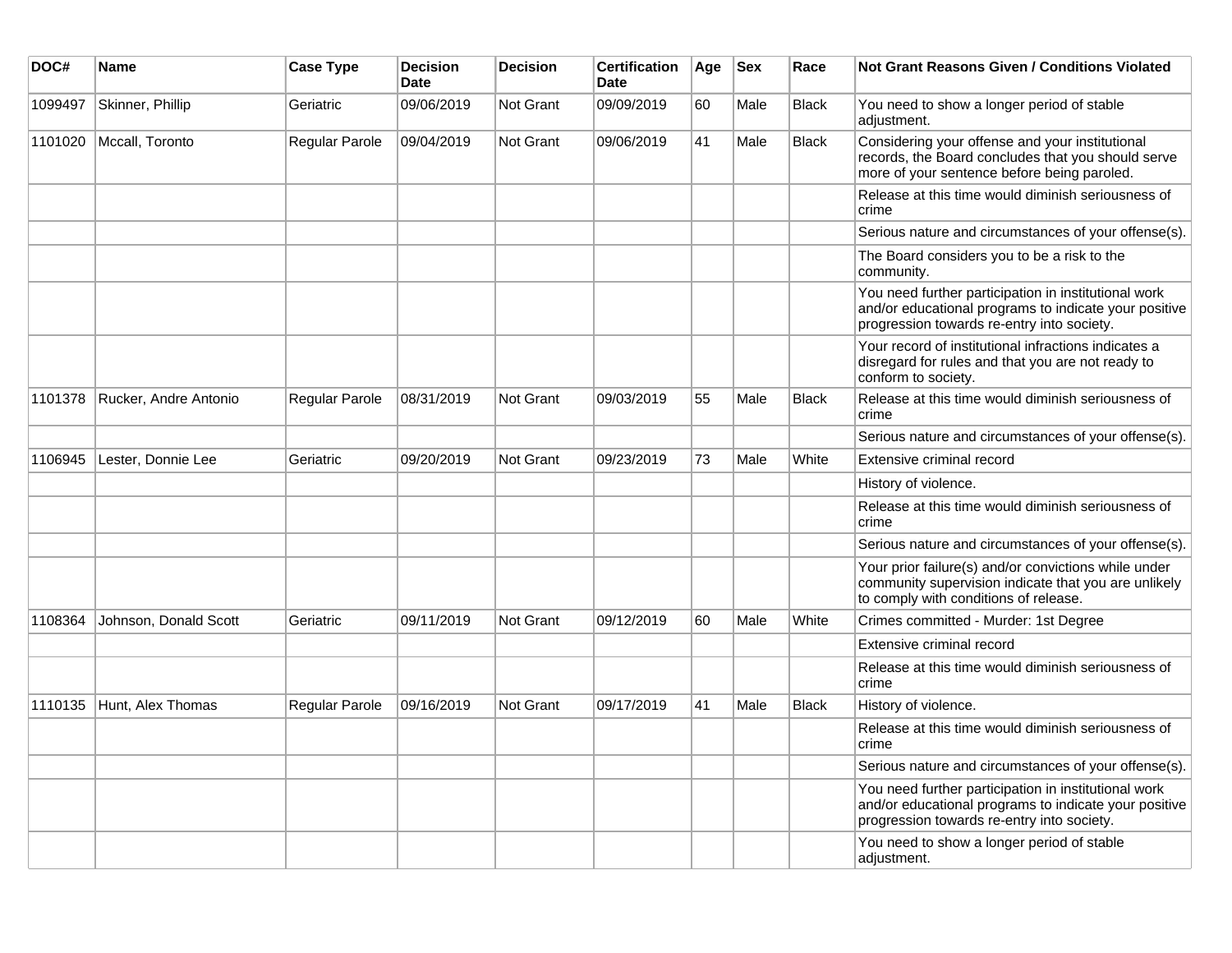| DOC#    | Name                   | <b>Case Type</b> | <b>Decision</b><br><b>Date</b> | <b>Decision</b>  | <b>Certification</b><br><b>Date</b> | Age | <b>Sex</b> | Race         | <b>Not Grant Reasons Given / Conditions Violated</b>                                                                                                  |
|---------|------------------------|------------------|--------------------------------|------------------|-------------------------------------|-----|------------|--------------|-------------------------------------------------------------------------------------------------------------------------------------------------------|
| 1110258 | Jones, John Thomas     | Regular Parole   | 09/04/2019                     | Not Grant        | 09/06/2019                          | 52  | Male       | <b>Black</b> | Considering your offense and your institutional<br>records, the Board concludes that you should serve<br>more of your sentence before being paroled.  |
|         |                        |                  |                                |                  |                                     |     |            |              | Conviction of a new crime while incarcerated                                                                                                          |
|         |                        |                  |                                |                  |                                     |     |            |              | Extensive criminal record                                                                                                                             |
|         |                        |                  |                                |                  |                                     |     |            |              | History of violence.                                                                                                                                  |
|         |                        |                  |                                |                  |                                     |     |            |              | Serious nature and circumstances of your offense(s).                                                                                                  |
|         |                        |                  |                                |                  |                                     |     |            |              | The Board concludes that you should serve more of<br>your sentence prior to release on parole.                                                        |
| 1111537 | Williams, Jerry F      | Geriatric        | 09/03/2019                     | <b>Not Grant</b> | 09/04/2019                          | 61  | Male       | <b>Black</b> | Crimes committed - Homicide-1st Degree; Malicious<br>Wounding; Breaking And Entering                                                                  |
|         |                        |                  |                                |                  |                                     |     |            |              | Extensive criminal record                                                                                                                             |
|         |                        |                  |                                |                  |                                     |     |            |              | History of substance abuse.                                                                                                                           |
|         |                        |                  |                                |                  |                                     |     |            |              | History of violence.                                                                                                                                  |
|         |                        |                  |                                |                  |                                     |     |            |              | Release at this time would diminish seriousness of<br>crime                                                                                           |
|         |                        |                  |                                |                  |                                     |     |            |              | Serious nature and circumstances of your offense(s).                                                                                                  |
|         |                        |                  |                                |                  |                                     |     |            |              | The Board considers you to be a risk to the<br>community.                                                                                             |
|         |                        |                  |                                |                  |                                     |     |            |              | Your prior failure(s) and/or convictions while under<br>community supervision indicate that you are unlikely<br>to comply with conditions of release. |
| 1116462 | Patterson, Larry Edwin | Geriatric        | 09/07/2019                     | Not Grant        | 09/09/2019                          | 63  | Male       | <b>Black</b> | Extensive criminal record                                                                                                                             |
|         |                        |                  |                                |                  |                                     |     |            |              | Release at this time would diminish seriousness of<br>crime                                                                                           |
|         |                        |                  |                                |                  |                                     |     |            |              | Serious nature and circumstances of your offense(s).                                                                                                  |
|         |                        |                  |                                |                  |                                     |     |            |              | The Board concludes that you should serve more of<br>your sentence prior to release on parole.                                                        |
|         |                        |                  |                                |                  |                                     |     |            |              | The Board considers you to be a risk to the<br>community.                                                                                             |
|         |                        |                  |                                |                  |                                     |     |            |              | Your prior failure(s) and/or convictions while under<br>community supervision indicate that you are unlikely<br>to comply with conditions of release. |
| 1117522 | Hughes, Michael Wayne  | Regular Parole   | 09/19/2019                     | <b>Not Grant</b> | 09/20/2019                          | 46  | Male       | White        | Extensive criminal record                                                                                                                             |
|         |                        |                  |                                |                  |                                     |     |            |              | The Board concludes that you should serve more of<br>your sentence prior to release on parole.                                                        |
|         |                        |                  |                                |                  |                                     |     |            |              | The Board considers you to be a risk to the<br>community.                                                                                             |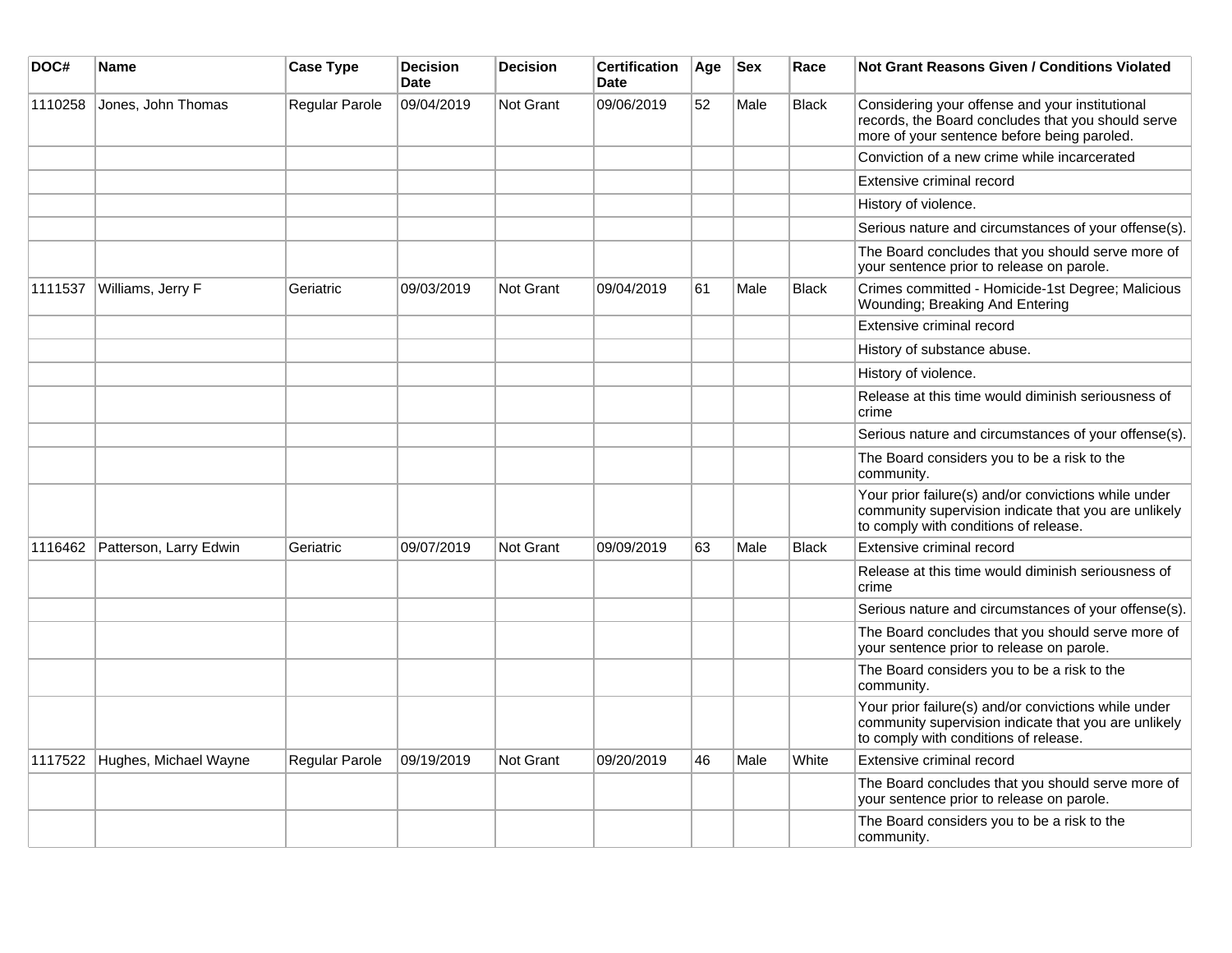| DOC#    | Name                      | <b>Case Type</b>      | <b>Decision</b><br><b>Date</b> | <b>Decision</b> | <b>Certification</b><br><b>Date</b> | Age | <b>Sex</b> | Race         | Not Grant Reasons Given / Conditions Violated                                                                                                         |
|---------|---------------------------|-----------------------|--------------------------------|-----------------|-------------------------------------|-----|------------|--------------|-------------------------------------------------------------------------------------------------------------------------------------------------------|
| 1117522 | Hughes, Michael Wayne     | Regular Parole        | 09/19/2019                     | Not Grant       | 09/20/2019                          | 46  | Male       | White        | Your prior failure(s) and/or convictions while under<br>community supervision indicate that you are unlikely<br>to comply with conditions of release. |
| 1117676 | Battle, Nathaniel L       | Regular Parole        | 09/24/2019                     | Not Grant       | 09/25/2019                          | 57  | Male       | <b>Black</b> | Crimes committed - Kidnap/Abduct; Sex Assault,<br>Rape; Breaking And Entering                                                                         |
|         |                           |                       |                                |                 |                                     |     |            |              | Extensive criminal record                                                                                                                             |
|         |                           |                       |                                |                 |                                     |     |            |              | History of substance abuse.                                                                                                                           |
|         |                           |                       |                                |                 |                                     |     |            |              | History of violence.                                                                                                                                  |
|         |                           |                       |                                |                 |                                     |     |            |              | Release at this time would diminish seriousness of<br>crime                                                                                           |
|         |                           |                       |                                |                 |                                     |     |            |              | Serious nature and circumstances of your offense(s).                                                                                                  |
|         |                           |                       |                                |                 |                                     |     |            |              | The Board considers you to be a risk to the<br>community.                                                                                             |
|         |                           |                       |                                |                 |                                     |     |            |              | Your prior failure(s) and/or convictions while under<br>community supervision indicate that you are unlikely<br>to comply with conditions of release. |
| 1118392 | Pugh, James Stuart        | Geriatric             | 09/04/2019                     | Not Grant       | 09/05/2019                          | 62  | Male       | White        | Crimes committed - Robbery; Malicious Wounding;<br>Use Of Firearm In Felony                                                                           |
|         |                           |                       |                                |                 |                                     |     |            |              | Release at this time would diminish seriousness of<br>crime                                                                                           |
|         |                           |                       |                                |                 |                                     |     |            |              | The Board considers you to be a risk to the<br>community.                                                                                             |
| 1119515 | Morin, Gilbert Joseph Jr. | Geriatric             | 09/05/2019                     | Not Grant       | 09/09/2019                          | 65  | Male       | White        | Crimes committed - Sex Assault, Rape; Sex Assault,<br>Rape; Penetrate W/Inanimate Object                                                              |
|         |                           |                       |                                |                 |                                     |     |            |              | Release at this time would diminish seriousness of<br>crime                                                                                           |
|         |                           |                       |                                |                 |                                     |     |            |              | Serious nature and circumstances of your offense(s).                                                                                                  |
|         |                           |                       |                                |                 |                                     |     |            |              | The Board considers you to be a risk to the<br>community.                                                                                             |
| 1120121 | Atkins, Percell           | <b>Regular Parole</b> | 09/03/2019                     | Not Grant       | 09/04/2019                          | 64  | Male       | <b>Black</b> | Release at this time would diminish seriousness of<br>crime                                                                                           |
|         |                           |                       |                                |                 |                                     |     |            |              | Serious nature and circumstances of your offense(s).                                                                                                  |
| 1121652 | Hicks, Carl Littleto      | Regular Parole        | 09/17/2019                     | Not Grant       | 09/20/2019                          | 49  | Male       | <b>Black</b> | Crimes committed - Homicide-Capital; Robbery; Use<br>Of Firearm In Felony                                                                             |
|         |                           |                       |                                |                 |                                     |     |            |              | History of substance abuse.                                                                                                                           |
|         |                           |                       |                                |                 |                                     |     |            |              | History of violence.                                                                                                                                  |
|         |                           |                       |                                |                 |                                     |     |            |              | Release at this time would diminish seriousness of<br>crime                                                                                           |
|         |                           |                       |                                |                 |                                     |     |            |              | Serious nature and circumstances of your offense(s).                                                                                                  |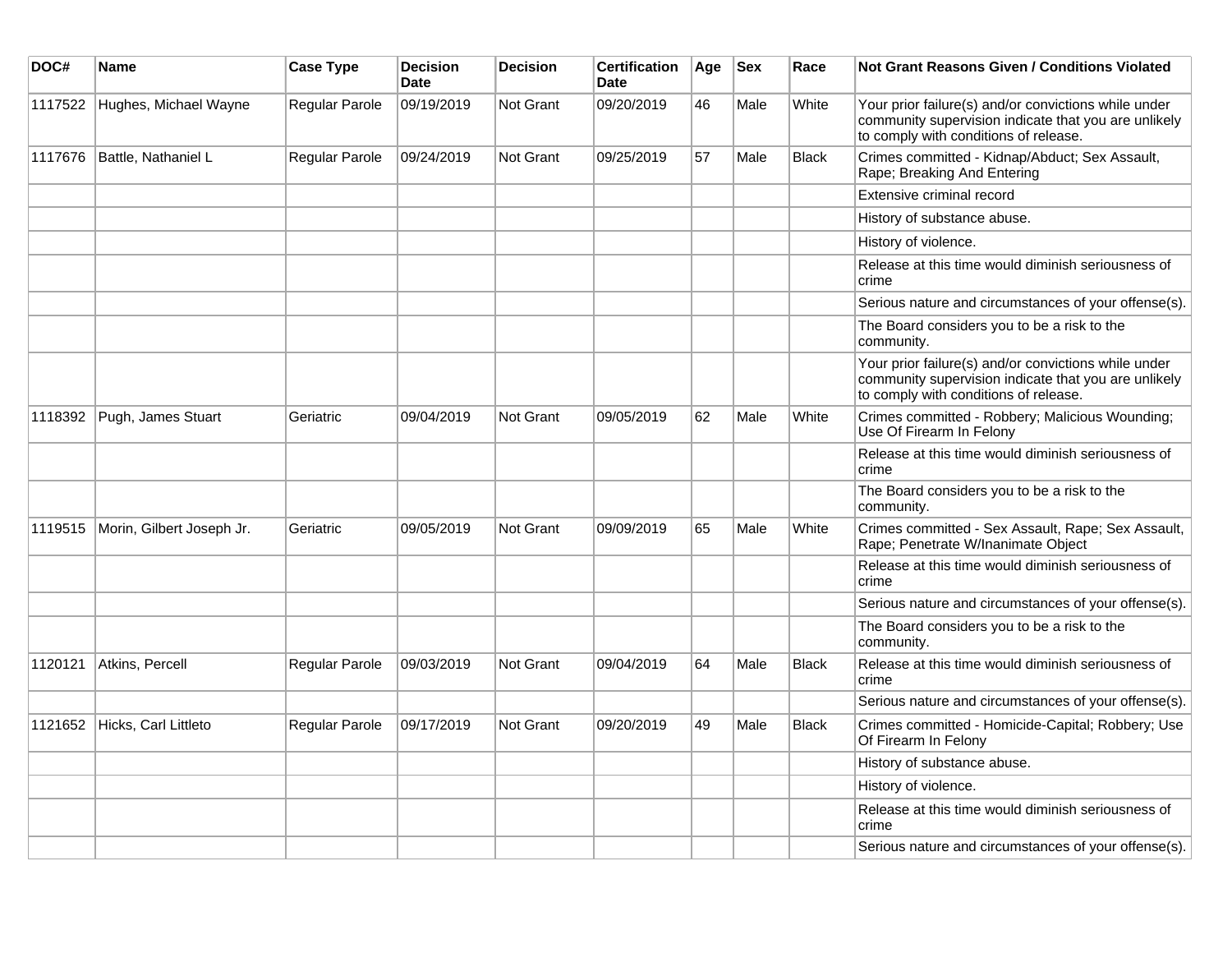| DOC#    | <b>Name</b>             | <b>Case Type</b> | <b>Decision</b><br><b>Date</b> | <b>Decision</b>  | <b>Certification</b><br><b>Date</b> | Age | <b>Sex</b> | Race         | <b>Not Grant Reasons Given / Conditions Violated</b>                                                                                                  |
|---------|-------------------------|------------------|--------------------------------|------------------|-------------------------------------|-----|------------|--------------|-------------------------------------------------------------------------------------------------------------------------------------------------------|
| 1121652 | Hicks, Carl Littleto    | Regular Parole   | 09/17/2019                     | Not Grant        | 09/20/2019                          | 49  | Male       | <b>Black</b> | The Board concludes that you should serve more of<br>your sentence prior to release on parole.                                                        |
| 1122177 | Nesbitt, Ricky          | Regular Parole   | 09/04/2019                     | Not Grant        | 09/06/2019                          | 59  | Male       | <b>Black</b> | Crimes committed - Homicide-1st Degree;<br>Kidnap/Abduct; Robbery                                                                                     |
|         |                         |                  |                                |                  |                                     |     |            |              | Extensive criminal record                                                                                                                             |
|         |                         |                  |                                |                  |                                     |     |            |              | History of violence.                                                                                                                                  |
|         |                         |                  |                                |                  |                                     |     |            |              | Release at this time would diminish seriousness of<br>crime                                                                                           |
|         |                         |                  |                                |                  |                                     |     |            |              | Serious nature and circumstances of your offense(s).                                                                                                  |
| 1122246 | Jackson, Samuel Lee     | Geriatric        | 09/15/2019                     | <b>Not Grant</b> | 09/17/2019                          | 67  | Male       | <b>Black</b> | Crimes committed - Kidnap/Abduct; Sex Assault,<br>Rape; Aggravated Sexual Battery                                                                     |
|         |                         |                  |                                |                  |                                     |     |            |              | History of violence.                                                                                                                                  |
|         |                         |                  |                                |                  |                                     |     |            |              | Release at this time would diminish seriousness of<br>crime                                                                                           |
|         |                         |                  |                                |                  |                                     |     |            |              | Serious nature and circumstances of your offense(s).                                                                                                  |
|         |                         |                  |                                |                  |                                     |     |            |              | The Board considers you to be a risk to the<br>community.                                                                                             |
| 1124248 | Wood, Demetrius Donnell | Regular Parole   | 09/15/2019                     | <b>Not Grant</b> | 09/17/2019                          | 45  | Male       | <b>Black</b> | Considering your offense and your institutional<br>records, the Board concludes that you should serve<br>more of your sentence before being paroled.  |
|         |                         |                  |                                |                  |                                     |     |            |              | Crimes committed - Statutory Burglary; Statutory<br>Burglary; Statutory Burglary                                                                      |
|         |                         |                  |                                |                  |                                     |     |            |              | Extensive criminal record                                                                                                                             |
|         |                         |                  |                                |                  |                                     |     |            |              | You need to show a longer period of stable<br>adjustment.                                                                                             |
|         |                         |                  |                                |                  |                                     |     |            |              | Your prior failure(s) and/or convictions while under<br>community supervision indicate that you are unlikely<br>to comply with conditions of release. |
| 1124791 | Carney, Keith Karl      | Geriatric        | 09/23/2019                     | Not Grant        | 09/26/2019                          | 66  | Male       | <b>Black</b> | Crimes committed - Heroin-Possess; Heroin-<br>Possess: Cocaine-Possess                                                                                |
|         |                         |                  |                                |                  |                                     |     |            |              | Extensive criminal record                                                                                                                             |
|         |                         |                  |                                |                  |                                     |     |            |              | History of substance abuse.                                                                                                                           |
|         |                         |                  |                                |                  |                                     |     |            |              | Serious nature and circumstances of your offense(s).                                                                                                  |
|         |                         |                  |                                |                  |                                     |     |            |              | The Board considers you to be a risk to the<br>community.                                                                                             |
| 1126131 | Dotson, Rodney Phillip  | Regular Parole   | 09/09/2019                     | <b>Not Grant</b> | 09/10/2019                          | 50  | Male       | White        | Extensive criminal record                                                                                                                             |
|         |                         |                  |                                |                  |                                     |     |            |              | Release at this time would diminish seriousness of<br>crime                                                                                           |
|         |                         |                  |                                |                  |                                     |     |            |              | Serious nature and circumstances of your offense(s).                                                                                                  |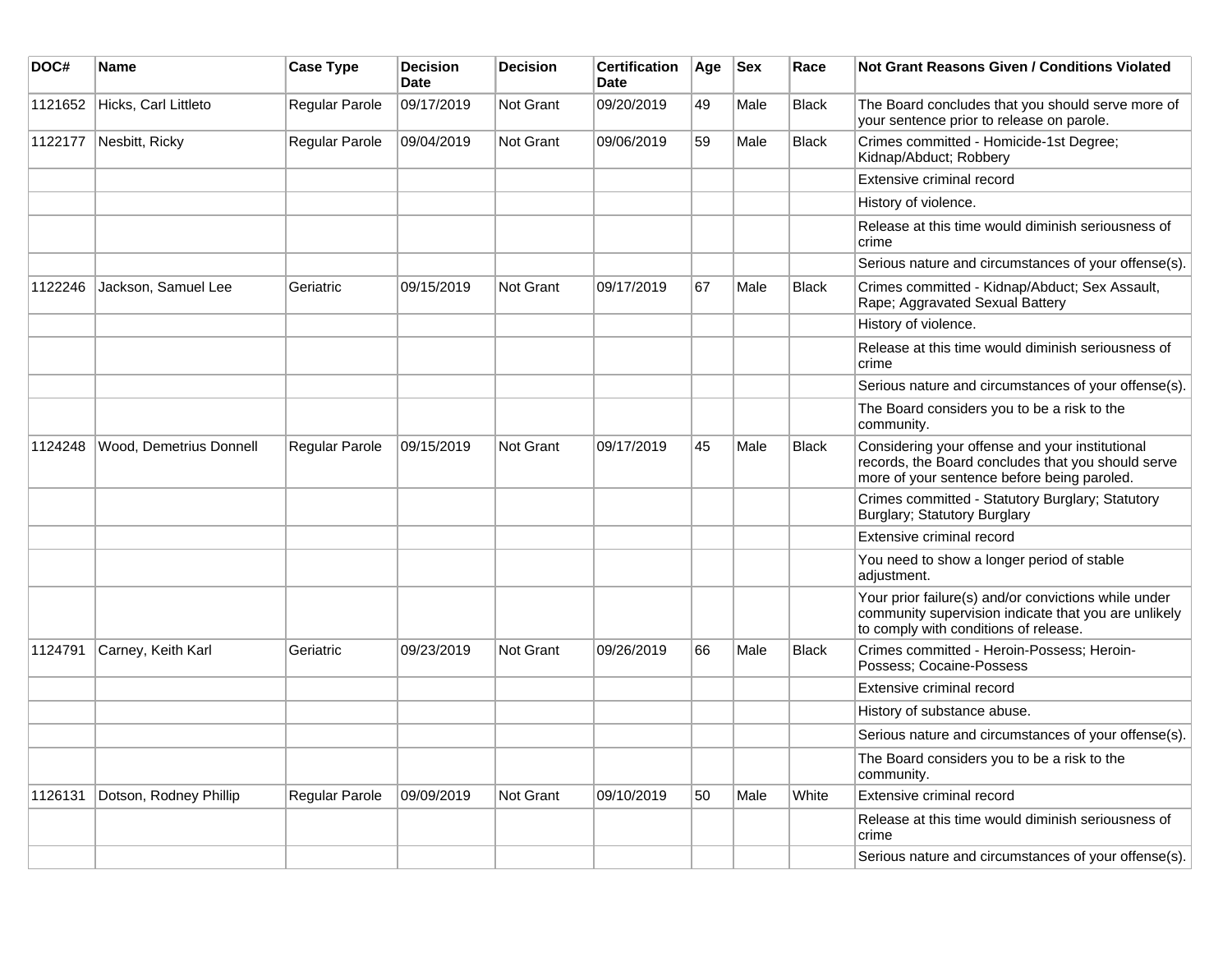| DOC#    | <b>Name</b>                    | <b>Case Type</b> | <b>Decision</b><br>Date | <b>Decision</b> | <b>Certification</b><br><b>Date</b> | Age | <b>Sex</b> | Race         | Not Grant Reasons Given / Conditions Violated                                                                                                         |
|---------|--------------------------------|------------------|-------------------------|-----------------|-------------------------------------|-----|------------|--------------|-------------------------------------------------------------------------------------------------------------------------------------------------------|
| 1126131 | Dotson, Rodney Phillip         | Regular Parole   | 09/09/2019              | Not Grant       | 09/10/2019                          | 50  | Male       | White        | The Board concludes that you should serve more of<br>your sentence prior to release on parole.                                                        |
| 1127391 | Frye, Darryl Leroy             | Geriatric        | 09/23/2019              | Not Grant       | 09/26/2019                          | 64  | Male       | <b>Black</b> | Considering your offense and your institutional<br>records, the Board concludes that you should serve<br>more of your sentence before being paroled.  |
|         |                                |                  |                         |                 |                                     |     |            |              | Crimes committed - Robbery; Malicious Wounding;<br><b>Malicious Wounding</b>                                                                          |
|         |                                |                  |                         |                 |                                     |     |            |              | Extensive criminal record                                                                                                                             |
|         |                                |                  |                         |                 |                                     |     |            |              | Poor institutional adjustment (for example,<br>motivation/attitude, unfavorable reports, lack of<br>program involvement, etc.)                        |
|         |                                |                  |                         |                 |                                     |     |            |              | Serious nature and circumstances of your offense(s).                                                                                                  |
|         |                                |                  |                         |                 |                                     |     |            |              | Your prior failure(s) and/or convictions while under<br>community supervision indicate that you are unlikely<br>to comply with conditions of release. |
| 1130472 | Hermans, Wayne Morris          | Geriatric        | 09/21/2019              | Not Grant       | 09/23/2019                          | 60  | Male       | White        | Extensive criminal record                                                                                                                             |
|         |                                |                  |                         |                 |                                     |     |            |              | History of substance abuse.                                                                                                                           |
|         |                                |                  |                         |                 |                                     |     |            |              | History of violence.                                                                                                                                  |
|         |                                |                  |                         |                 |                                     |     |            |              | Release at this time would diminish seriousness of<br>crime                                                                                           |
|         |                                |                  |                         |                 |                                     |     |            |              | Serious nature and circumstances of your offense(s).                                                                                                  |
|         |                                |                  |                         |                 |                                     |     |            |              | The Board considers you to be a risk to the<br>community.                                                                                             |
|         |                                |                  |                         |                 |                                     |     |            |              | Your prior failure(s) and/or convictions while under<br>community supervision indicate that you are unlikely<br>to comply with conditions of release. |
| 1130657 | Jenkins, Joseph Junior         | Regular Parole   | 08/31/2019              | Not Grant       | 09/03/2019                          | 57  | Male       | <b>Black</b> | Extensive criminal record                                                                                                                             |
|         |                                |                  |                         |                 |                                     |     |            |              | History of violence.                                                                                                                                  |
|         |                                |                  |                         |                 |                                     |     |            |              | You need to show a longer period of stable<br>adjustment.                                                                                             |
|         |                                |                  |                         |                 |                                     |     |            |              | Your prior failure(s) and/or convictions while under<br>community supervision indicate that you are unlikely<br>to comply with conditions of release. |
|         | 1130978 Ross, Charles Nathanie | Regular Parole   | 09/12/2019              | Not Grant       | 09/17/2019                          | 52  | Male       | Black        | Extensive criminal record                                                                                                                             |
|         |                                |                  |                         |                 |                                     |     |            |              | History of violence.                                                                                                                                  |
|         |                                |                  |                         |                 |                                     |     |            |              | Other                                                                                                                                                 |
|         |                                |                  |                         |                 |                                     |     |            |              | Release at this time would diminish seriousness of<br>crime                                                                                           |
|         |                                |                  |                         |                 |                                     |     |            |              | The Board concludes that you should serve more of<br>your sentence prior to release on parole.                                                        |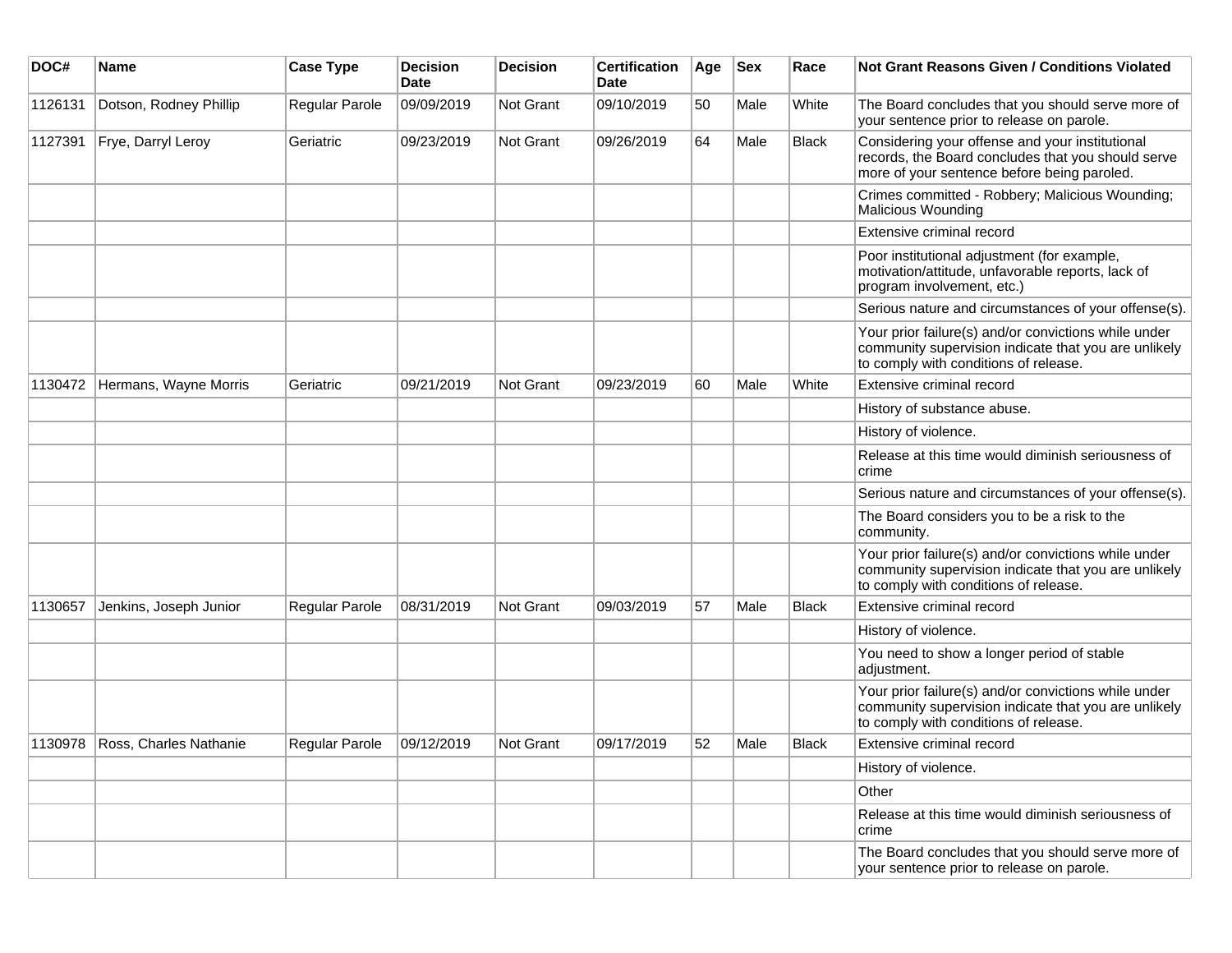| DOC#    | <b>Name</b>            | <b>Case Type</b> | <b>Decision</b><br><b>Date</b> | <b>Decision</b> | <b>Certification</b><br>Date | Age | <b>Sex</b> | Race         | Not Grant Reasons Given / Conditions Violated                                                                                                         |
|---------|------------------------|------------------|--------------------------------|-----------------|------------------------------|-----|------------|--------------|-------------------------------------------------------------------------------------------------------------------------------------------------------|
| 1130978 | Ross, Charles Nathanie | Regular Parole   | 09/12/2019                     | Not Grant       | 09/17/2019                   | 52  | Male       | <b>Black</b> | Your prior failure(s) and/or convictions while under<br>community supervision indicate that you are unlikely<br>to comply with conditions of release. |
| 1133600 | Hill, Richard Boyd     | Geriatric        | 09/07/2019                     | Not Grant       | 09/09/2019                   | 60  | Male       | <b>Black</b> | Crimes committed - Robbery; Robbery - Attempted;<br>Cocaine-Possess                                                                                   |
|         |                        |                  |                                |                 |                              |     |            |              | Extensive criminal record                                                                                                                             |
|         |                        |                  |                                |                 |                              |     |            |              | Release at this time would diminish seriousness of<br>crime                                                                                           |
|         |                        |                  |                                |                 |                              |     |            |              | Serious nature and circumstances of your offense(s).                                                                                                  |
|         |                        |                  |                                |                 |                              |     |            |              | The Board concludes that you should serve more of<br>your sentence prior to release on parole.                                                        |
| 1136002 | Jacobs, Clinton        | Regular Parole   | 09/07/2019                     | Not Grant       | 09/09/2019                   | 63  | Male       | Black        | Crimes committed - Kidnap/Abduct; Sex Assault,<br>Rape; Heroin-Sell                                                                                   |
|         |                        |                  |                                |                 |                              |     |            |              | Serious nature and circumstances of your offense(s).                                                                                                  |
|         |                        |                  |                                |                 |                              |     |            |              | The Board considers you to be a risk to the<br>community.                                                                                             |
|         |                        |                  |                                |                 |                              |     |            |              | Your prior failure(s) and/or convictions while under<br>community supervision indicate that you are unlikely<br>to comply with conditions of release. |
| 1136945 | Olsen, Henry Christia  | Geriatric        | 09/11/2019                     | Not Grant       | 09/12/2019                   | 81  | Male       | White        | Release at this time would diminish seriousness of<br>crime                                                                                           |
|         |                        |                  |                                |                 |                              |     |            |              | Serious nature and circumstances of your offense(s).                                                                                                  |
|         |                        |                  |                                |                 |                              |     |            |              | The Board concludes that you should serve more of<br>your sentence prior to release on parole.                                                        |
|         |                        |                  |                                |                 |                              |     |            |              | The Board considers you to be a risk to the<br>community.                                                                                             |
| 1138419 | Sunkins, Ronald Lee    | Geriatric        | 09/23/2019                     | Not Grant       | 09/26/2019                   | 60  | Male       | <b>Black</b> | Release at this time would diminish seriousness of<br>crime                                                                                           |
|         |                        |                  |                                |                 |                              |     |            |              | Serious nature and circumstances of your offense(s).                                                                                                  |
|         |                        |                  |                                |                 |                              |     |            |              | The Board considers you to be a risk to the<br>community.                                                                                             |
|         |                        |                  |                                |                 |                              |     |            |              | Your prior failure(s) and/or convictions while under<br>community supervision indicate that you are unlikely<br>to comply with conditions of release. |
|         | 1138758 Brown, Preston | Regular Parole   | 09/03/2019                     | Not Grant       | 09/04/2019                   | 50  | Male       | <b>Black</b> | Conviction of a new crime while incarcerated                                                                                                          |
|         |                        |                  |                                |                 |                              |     |            |              | Extensive criminal record                                                                                                                             |
|         |                        |                  |                                |                 |                              |     |            |              | History of violence.                                                                                                                                  |
|         |                        |                  |                                |                 |                              |     |            |              | Release at this time would diminish seriousness of<br>crime                                                                                           |
|         |                        |                  |                                |                 |                              |     |            |              | Serious nature and circumstances of your offense(s).                                                                                                  |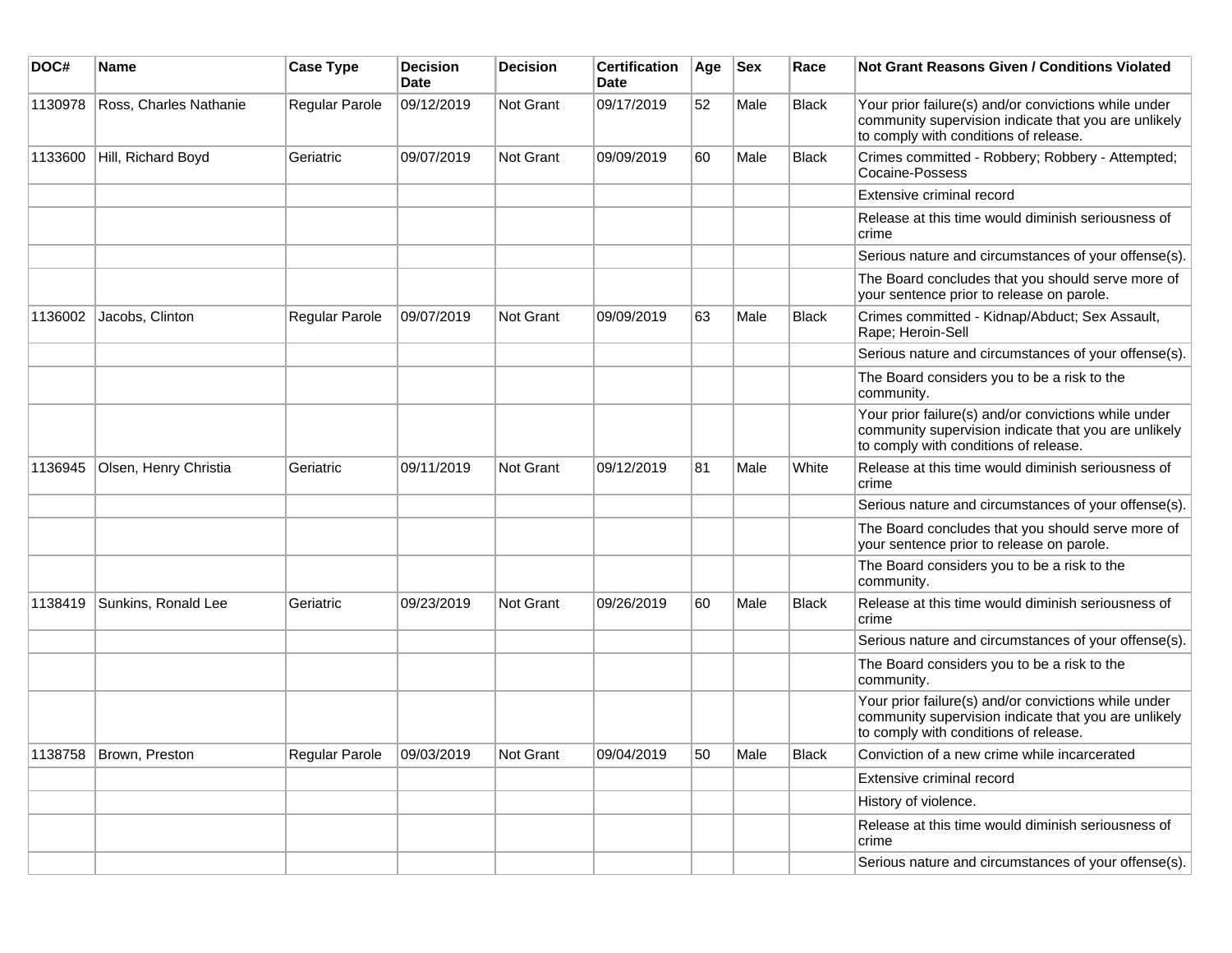| DOC#    | <b>Name</b>               | <b>Case Type</b> | <b>Decision</b><br><b>Date</b> | <b>Decision</b> | <b>Certification</b><br><b>Date</b> | Age | <b>Sex</b> | Race         | <b>Not Grant Reasons Given / Conditions Violated</b>                                                                                                  |
|---------|---------------------------|------------------|--------------------------------|-----------------|-------------------------------------|-----|------------|--------------|-------------------------------------------------------------------------------------------------------------------------------------------------------|
| 1138758 | Brown, Preston            | Regular Parole   | 09/03/2019                     | Not Grant       | 09/04/2019                          | 50  | Male       | <b>Black</b> | The Board considers you to be a risk to the<br>community.                                                                                             |
| 1140328 | Barkley, Clarence Lee Jr. | Regular Parole   | 09/11/2019                     | Not Grant       | 09/12/2019                          | 72  | Male       | <b>Black</b> | Crimes committed - Sex Assault, Rape; Malicious<br>Wounding                                                                                           |
|         |                           |                  |                                |                 |                                     |     |            |              | Release at this time would diminish seriousness of<br>crime                                                                                           |
|         |                           |                  |                                |                 |                                     |     |            |              | Serious nature and circumstances of your offense(s).                                                                                                  |
| 1140713 | Jessee. Jerry Lee         | Regular Parole   | 08/31/2019                     | Not Grant       | 09/03/2019                          | 75  | Male       | White        | Serious nature and circumstances of your offense(s).                                                                                                  |
|         |                           |                  |                                |                 |                                     |     |            |              | The Board concludes that you should serve more of<br>your sentence prior to release on parole.                                                        |
|         |                           |                  |                                |                 |                                     |     |            |              | The Board considers you to be a risk to the<br>community.                                                                                             |
| 1141313 | Emmons, Prentiss Pickens  | Geriatric        | 09/12/2019                     | Not Grant       | 09/17/2019                          | 64  | Male       | <b>Black</b> | Extensive criminal record                                                                                                                             |
|         |                           |                  |                                |                 |                                     |     |            |              | History of substance abuse.                                                                                                                           |
|         |                           |                  |                                |                 |                                     |     |            |              | Release at this time would diminish seriousness of<br>crime                                                                                           |
|         |                           |                  |                                |                 |                                     |     |            |              | Serious nature and circumstances of your offense(s).                                                                                                  |
|         |                           |                  |                                |                 |                                     |     |            |              | The Board concludes that you should serve more of<br>your sentence prior to release on parole.                                                        |
| 1142273 | Rogers, Robert Louis      | Geriatric        | 09/21/2019                     | Not Grant       | 09/23/2019                          | 64  | Male       | White        | Extensive criminal record                                                                                                                             |
|         |                           |                  |                                |                 |                                     |     |            |              | Serious nature and circumstances of your offense(s).                                                                                                  |
|         |                           |                  |                                |                 |                                     |     |            |              | The Board concludes that you should serve more of<br>your sentence prior to release on parole.                                                        |
|         |                           |                  |                                |                 |                                     |     |            |              | The Board considers you to be a risk to the<br>community.                                                                                             |
|         |                           |                  |                                |                 |                                     |     |            |              | Your prior failure(s) and/or convictions while under<br>community supervision indicate that you are unlikely<br>to comply with conditions of release. |
| 1145624 | Childress, Jeffrey        | Regular Parole   | 09/09/2019                     | Not Grant       | 09/10/2019                          | 51  | Male       | White        | Extensive criminal record                                                                                                                             |
|         |                           |                  |                                |                 |                                     |     |            |              | History of substance abuse.                                                                                                                           |
|         |                           |                  |                                |                 |                                     |     |            |              | Your prior failure(s) and/or convictions while under<br>community supervision indicate that you are unlikely<br>to comply with conditions of release. |
| 1145798 | Branch, Robert            | Geriatric        | 09/14/2019                     | Not Grant       | 09/16/2019                          | 62  | Male       | <b>Black</b> | History of violence.                                                                                                                                  |
|         |                           |                  |                                |                 |                                     |     |            |              | Release at this time would diminish seriousness of<br>crime                                                                                           |
|         |                           |                  |                                |                 |                                     |     |            |              | Serious nature and circumstances of your offense(s).                                                                                                  |
|         |                           |                  |                                |                 |                                     |     |            |              | The Board considers you to be a risk to the<br>community.                                                                                             |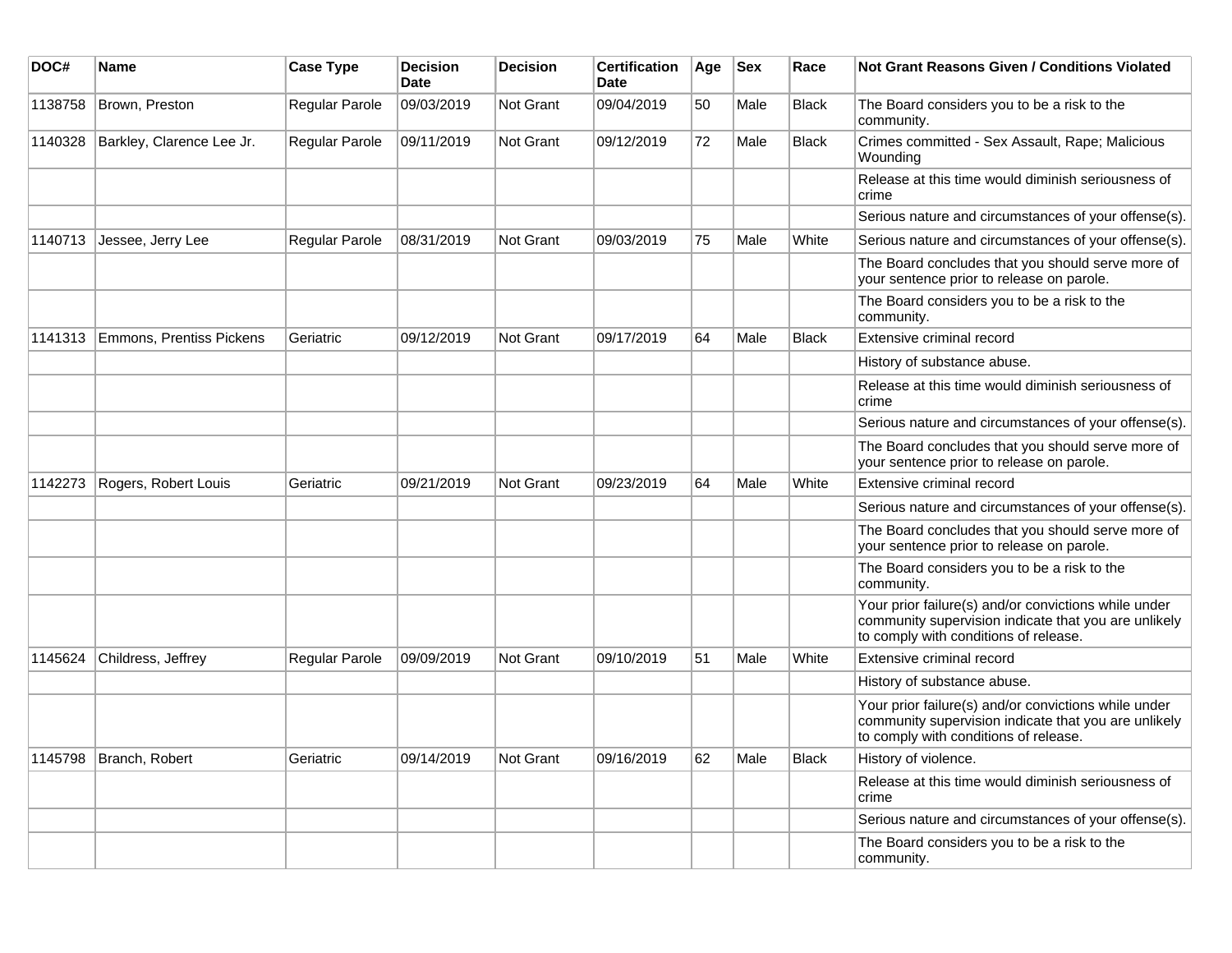| DOC#    | <b>Name</b>            | <b>Case Type</b> | <b>Decision</b><br><b>Date</b> | Decision  | <b>Certification</b><br>Date | Age | <b>Sex</b> | Race         | Not Grant Reasons Given / Conditions Violated                                                                                                         |
|---------|------------------------|------------------|--------------------------------|-----------|------------------------------|-----|------------|--------------|-------------------------------------------------------------------------------------------------------------------------------------------------------|
| 1151586 | Riddick, James         | Geriatric        | 09/06/2019                     | Not Grant | 09/09/2019                   | 70  | Male       | <b>Black</b> | Crimes committed - Kidnap/Abduct; Sex Assault,<br>Rape; Penetrate W/Inanimate Object                                                                  |
|         |                        |                  |                                |           |                              |     |            |              | History of violence.                                                                                                                                  |
|         |                        |                  |                                |           |                              |     |            |              | The Board concludes that you should serve more of<br>your sentence prior to release on parole.                                                        |
|         |                        |                  |                                |           |                              |     |            |              | The Board considers you to be a risk to the<br>community.                                                                                             |
| 1152375 | Silva, Earl Lewis Sr.  | Geriatric        | 09/14/2019                     | Not Grant | 09/17/2019                   | 66  | Male       | White        | Extensive criminal record                                                                                                                             |
|         |                        |                  |                                |           |                              |     |            |              | History of substance abuse.                                                                                                                           |
|         |                        |                  |                                |           |                              |     |            |              | Release at this time would diminish seriousness of<br>crime                                                                                           |
|         |                        |                  |                                |           |                              |     |            |              | Serious nature and circumstances of your offense(s).                                                                                                  |
|         |                        |                  |                                |           |                              |     |            |              | The Board considers you to be a risk to the<br>community.                                                                                             |
| 1158208 | Jones, Derrick Ray     | Geriatric        | 09/10/2019                     | Not Grant | 09/11/2019                   | 63  | Male       | <b>Black</b> | Crimes committed - Homicide/Murder;<br>Homicide/Murder; Sex Assault, Rape                                                                             |
|         |                        |                  |                                |           |                              |     |            |              | History of violence.                                                                                                                                  |
|         |                        |                  |                                |           |                              |     |            |              | Release at this time would diminish seriousness of<br>crime                                                                                           |
|         |                        |                  |                                |           |                              |     |            |              | Serious nature and circumstances of your offense(s).                                                                                                  |
|         |                        |                  |                                |           |                              |     |            |              | The Board considers you to be a risk to the<br>community.                                                                                             |
| 1159044 | Thomas, Raymond Huston | Geriatric        | 09/03/2019                     | Not Grant | 09/04/2019                   | 63  | Male       | <b>Black</b> | Crimes committed - Sex Assault, Rape; Sex Asslt-<br>Sodomy-Woman; Assault                                                                             |
|         |                        |                  |                                |           |                              |     |            |              | Extensive criminal record                                                                                                                             |
|         |                        |                  |                                |           |                              |     |            |              | History of violence.                                                                                                                                  |
|         |                        |                  |                                |           |                              |     |            |              | Serious nature and circumstances of your offense(s).                                                                                                  |
|         |                        |                  |                                |           |                              |     |            |              | The Board concludes that you should serve more of<br>your sentence prior to release on parole.                                                        |
|         |                        |                  |                                |           |                              |     |            |              | The Board considers you to be a risk to the<br>community.                                                                                             |
|         |                        |                  |                                |           |                              |     |            |              | Your prior failure(s) and/or convictions while under<br>community supervision indicate that you are unlikely<br>to comply with conditions of release. |
| 1161650 | Betterton, Wesley      | Geriatric        | 09/21/2019                     | Not Grant | 09/23/2019                   | 79  | Male       | White        | Extensive criminal record                                                                                                                             |
|         |                        |                  |                                |           |                              |     |            |              | Release at this time would diminish seriousness of<br>crime                                                                                           |
|         |                        |                  |                                |           |                              |     |            |              | Serious nature and circumstances of your offense(s).                                                                                                  |
|         |                        |                  |                                |           |                              |     |            |              | The Board concludes that you should serve more of<br>your sentence prior to release on parole.                                                        |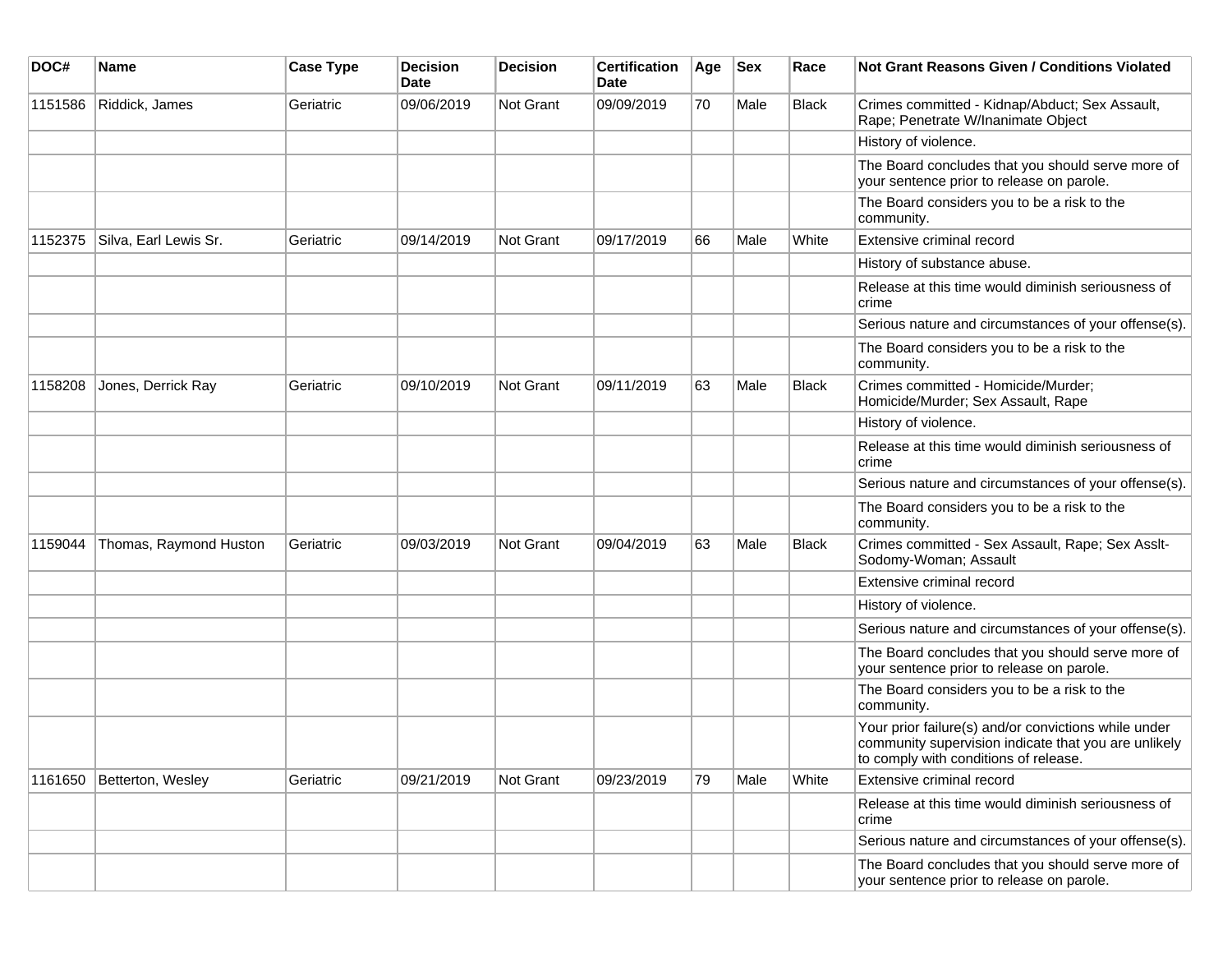| DOC#    | <b>Name</b>                    | <b>Case Type</b> | <b>Decision</b><br><b>Date</b> | <b>Decision</b>  | <b>Certification</b><br>Date | Age | <b>Sex</b> | Race                            | Not Grant Reasons Given / Conditions Violated                                                                                                                  |
|---------|--------------------------------|------------------|--------------------------------|------------------|------------------------------|-----|------------|---------------------------------|----------------------------------------------------------------------------------------------------------------------------------------------------------------|
| 1163891 | Williams, Ray                  | Regular Parole   | 09/06/2019                     | Not Grant        | 09/09/2019                   | 60  | Male       | <b>Black</b>                    | Poor institutional adjustment (for example,<br>motivation/attitude, unfavorable reports, lack of<br>program involvement, etc.)                                 |
|         |                                |                  |                                |                  |                              |     |            |                                 | Release at this time would diminish seriousness of<br>crime                                                                                                    |
|         |                                |                  |                                |                  |                              |     |            |                                 | Serious nature and circumstances of your offense(s).                                                                                                           |
|         |                                |                  |                                |                  |                              |     |            |                                 | The Board concludes that you should serve more of<br>your sentence prior to release on parole.                                                                 |
|         |                                |                  |                                |                  |                              |     |            |                                 | You need to show a longer period of stable<br>adjustment.                                                                                                      |
|         |                                |                  |                                |                  |                              |     |            |                                 | Your record of institutional infractions indicates a<br>disregard for rules and that you are not ready to<br>conform to society.                               |
| 1164239 | Bowler, Joseph Dale            | Geriatric        | 09/16/2019                     | Not Grant        | 09/17/2019                   | 69  | Male       | <b>Black</b>                    | Extensive criminal record                                                                                                                                      |
|         |                                |                  |                                |                  |                              |     |            |                                 | History of violence.                                                                                                                                           |
|         |                                |                  |                                |                  |                              |     |            |                                 | Release at this time would diminish seriousness of<br>crime                                                                                                    |
|         |                                |                  |                                |                  |                              |     |            |                                 | Serious nature and circumstances of your offense(s).                                                                                                           |
|         |                                |                  |                                |                  |                              |     |            |                                 | Your prior failure(s) and/or convictions while under<br>community supervision indicate that you are unlikely<br>to comply with conditions of release.          |
| 1165012 | Sollami, Kevin Jack            | Regular Parole   | 09/09/2019                     | <b>Not Grant</b> | 09/10/2019                   | 54  | Male       | White                           | Serious nature and circumstances of your offense(s).                                                                                                           |
|         |                                |                  |                                |                  |                              |     |            |                                 | Your prior failure(s) and/or convictions while under<br>community supervision indicate that you are unlikely<br>to comply with conditions of release.          |
| 1165881 | Sol, Kim                       | Regular Parole   | 09/16/2019                     | <b>Not Grant</b> | 09/17/2019                   | 63  | Male       | Asian or<br>Pacific<br>Islander | History of violence.                                                                                                                                           |
|         |                                |                  |                                |                  |                              |     |            |                                 | Serious nature and circumstances of your offense(s).                                                                                                           |
|         |                                |                  |                                |                  |                              |     |            |                                 | The Board concludes that you should serve more of<br>your sentence prior to release on parole.                                                                 |
|         |                                |                  |                                |                  |                              |     |            |                                 | Your prior failure(s) and/or convictions while under<br>community supervision indicate that you are unlikely<br>to comply with conditions of release.          |
|         | 1166345   Massey, Dennis Keith | Geriatric        | 09/11/2019                     | Not Grant        | 09/12/2019                   | 73  | Male       | White                           | Crimes committed - (Attempted)Rape: Intercourse<br>By Force/Threat/Intimidation; Assault & Battery -<br>Family Member; Burglary: At Night, To Commit<br>Felony |
|         |                                |                  |                                |                  |                              |     |            |                                 | Extensive criminal record                                                                                                                                      |
|         |                                |                  |                                |                  |                              |     |            |                                 | History of violence.                                                                                                                                           |
|         |                                |                  |                                |                  |                              |     |            |                                 | Serious nature and circumstances of your offense(s).                                                                                                           |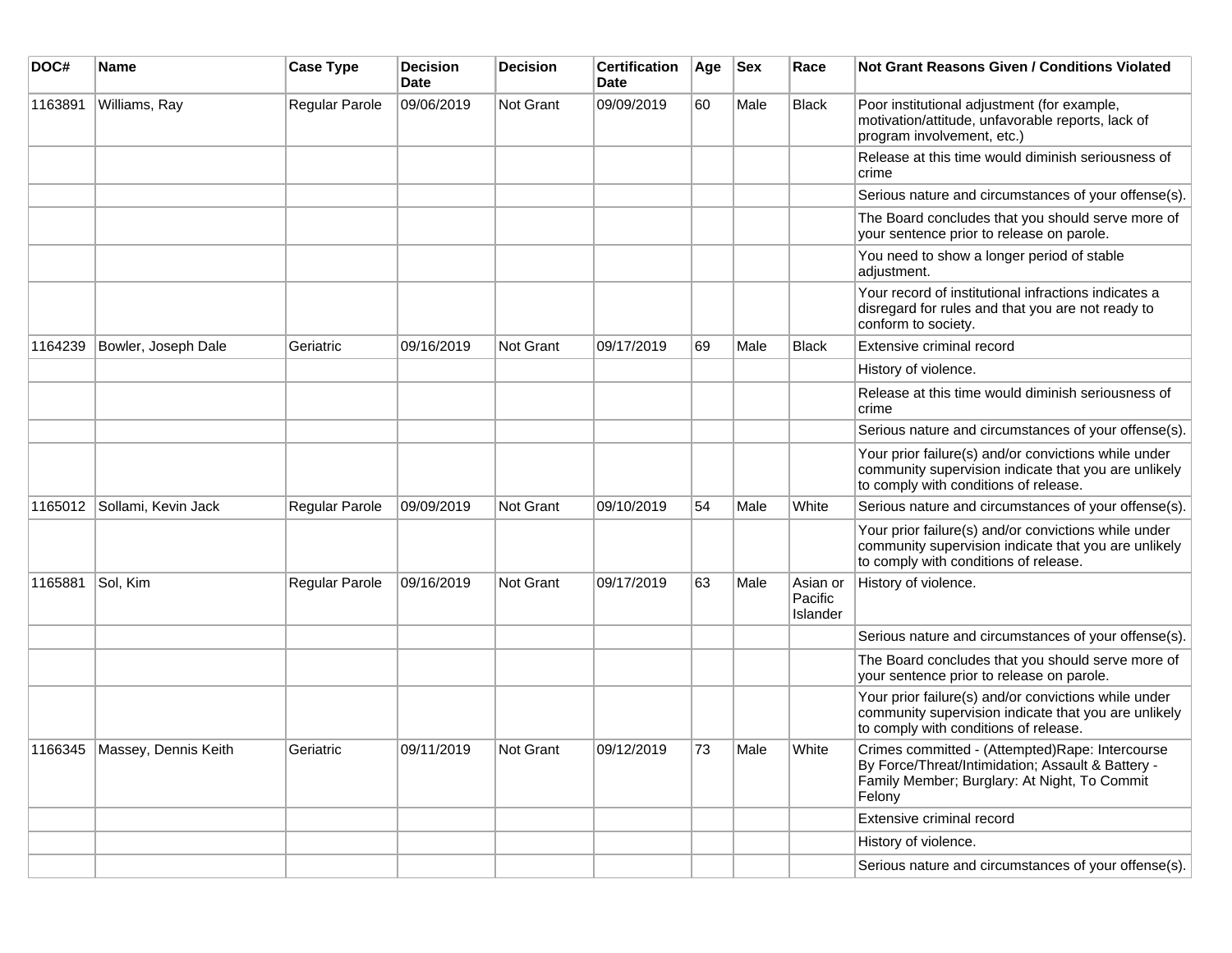| DOC#    | <b>Name</b>              | <b>Case Type</b> | <b>Decision</b><br><b>Date</b> | <b>Decision</b>  | <b>Certification</b><br><b>Date</b> | Age | <b>Sex</b> | Race         | <b>Not Grant Reasons Given / Conditions Violated</b>                                                                                                  |
|---------|--------------------------|------------------|--------------------------------|------------------|-------------------------------------|-----|------------|--------------|-------------------------------------------------------------------------------------------------------------------------------------------------------|
| 1166345 | Massey, Dennis Keith     | Geriatric        | 09/11/2019                     | Not Grant        | 09/12/2019                          | 73  | Male       | White        | The Board considers you to be a risk to the<br>community.                                                                                             |
|         |                          |                  |                                |                  |                                     |     |            |              | Your prior failure(s) and/or convictions while under<br>community supervision indicate that you are unlikely<br>to comply with conditions of release. |
| 1166986 | Barton, Gregory          | Geriatric        | 09/16/2019                     | Not Grant        | 09/17/2019                          | 66  | Male       | <b>Black</b> | Crimes committed - Carnal Know: Of Child 13-14Y:<br>W/O Force                                                                                         |
|         |                          |                  |                                |                  |                                     |     |            |              | History of violence.                                                                                                                                  |
|         |                          |                  |                                |                  |                                     |     |            |              | Release at this time would diminish seriousness of<br>crime                                                                                           |
|         |                          |                  |                                |                  |                                     |     |            |              | Serious nature and circumstances of your offense(s).                                                                                                  |
|         |                          |                  |                                |                  |                                     |     |            |              | The Board concludes that you should serve more of<br>your sentence prior to release on parole.                                                        |
|         |                          |                  |                                |                  |                                     |     |            |              | The Board considers you to be a risk to the<br>community.                                                                                             |
| 1168794 | Vinson, Braxton Wade Jr. | Regular Parole   | 09/14/2019                     | Not Grant        | 09/17/2019                          | 57  | Male       | <b>Black</b> | History of violence.                                                                                                                                  |
|         |                          |                  |                                |                  |                                     |     |            |              | Release at this time would diminish seriousness of<br>crime                                                                                           |
|         |                          |                  |                                |                  |                                     |     |            |              | Serious nature and circumstances of your offense(s).                                                                                                  |
|         |                          |                  |                                |                  |                                     |     |            |              | You need to show a longer period of stable<br>adjustment.                                                                                             |
| 1168875 | Gaither, Lloyd Kip       | Regular Parole   | 09/20/2019                     | <b>Not Grant</b> | 09/23/2019                          | 54  | Male       | <b>Black</b> | Crimes committed - Abduct-No Ransom Or Asslt;<br>Sex Assault, Rape; Robbery                                                                           |
|         |                          |                  |                                |                  |                                     |     |            |              | History of violence.                                                                                                                                  |
|         |                          |                  |                                |                  |                                     |     |            |              | Release at this time would diminish seriousness of<br>crime                                                                                           |
|         |                          |                  |                                |                  |                                     |     |            |              | Serious nature and circumstances of your offense(s).                                                                                                  |
|         |                          |                  |                                |                  |                                     |     |            |              | The Board considers you to be a risk to the<br>community.                                                                                             |
| 1169120 | Presley, George Lee      | Regular Parole   | 09/06/2019                     | <b>Not Grant</b> | 09/09/2019                          | 56  | Male       | White        | Crimes committed - Kidnap/Abduct; Kidnap/Abduct;<br>Kidnap/Abduct                                                                                     |
|         |                          |                  |                                |                  |                                     |     |            |              | Extensive criminal record                                                                                                                             |
|         |                          |                  |                                |                  |                                     |     |            |              | History of violence.                                                                                                                                  |
|         |                          |                  |                                |                  |                                     |     |            |              | Release at this time would diminish seriousness of<br>crime                                                                                           |
|         |                          |                  |                                |                  |                                     |     |            |              | Serious nature and circumstances of your offense(s).                                                                                                  |
|         |                          |                  |                                |                  |                                     |     |            |              | The Board considers you to be a risk to the<br>community.                                                                                             |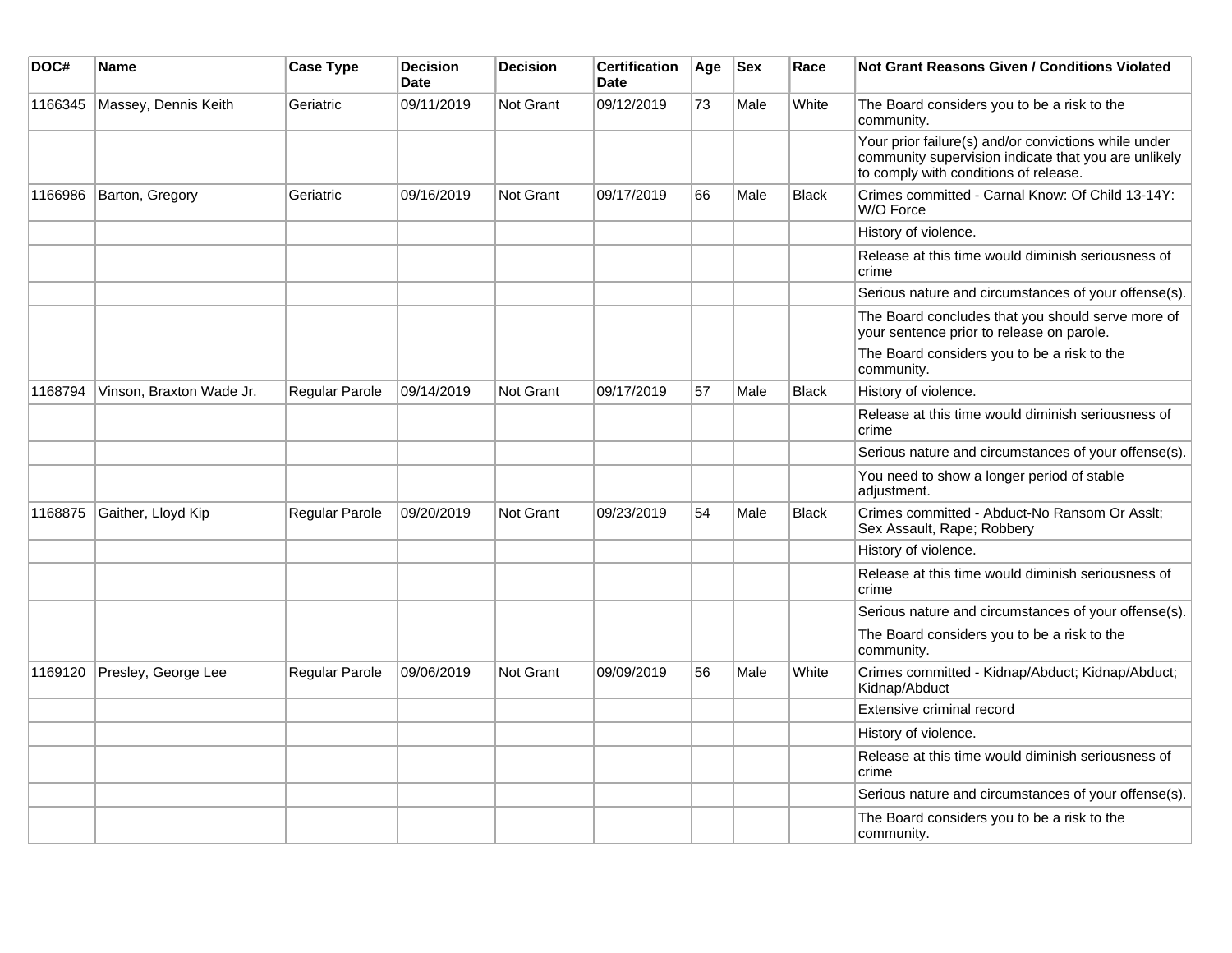| DOC#    | <b>Name</b>                | <b>Case Type</b>      | <b>Decision</b><br>Date | <b>Decision</b>  | <b>Certification</b><br>Date | Age | <b>Sex</b> | Race         | Not Grant Reasons Given / Conditions Violated                                                                                                         |
|---------|----------------------------|-----------------------|-------------------------|------------------|------------------------------|-----|------------|--------------|-------------------------------------------------------------------------------------------------------------------------------------------------------|
| 1170493 | Avant, Ricky Anderson      | Regular Parole        | 09/02/2019              | Not Grant        | 09/03/2019                   | 46  | Male       | White        | Crimes committed - (Attempted)Robbery: On Or<br>Near Street; Assault & Battery - Family Member;<br>Petit Larceny: <\$200 Not From A Person            |
|         |                            |                       |                         |                  |                              |     |            |              | Extensive criminal record                                                                                                                             |
|         |                            |                       |                         |                  |                              |     |            |              | History of substance abuse.                                                                                                                           |
|         |                            |                       |                         |                  |                              |     |            |              | Serious nature and circumstances of your offense(s).                                                                                                  |
| 1170604 | Wilson, Anthony Robert     | Regular Parole        | 09/17/2019              | Not Grant        | 09/18/2019                   | 61  | Male       | <b>Black</b> | No Interest in Parole                                                                                                                                 |
| 1170855 | Gay, Ronald Edward         | Geriatric             | 09/04/2019              | Not Grant        | 09/06/2019                   | 73  | Male       | White        | History of violence.                                                                                                                                  |
|         |                            |                       |                         |                  |                              |     |            |              | Release at this time would diminish seriousness of<br>crime                                                                                           |
|         |                            |                       |                         |                  |                              |     |            |              | Serious nature and circumstances of your offense(s).                                                                                                  |
|         |                            |                       |                         |                  |                              |     |            |              | The Board considers you to be a risk to the<br>community.                                                                                             |
| 1171286 | Weis, Wayne Gibson Jr.     | <b>Regular Parole</b> | 09/02/2019              | Not Grant        | 09/03/2019                   | 45  | Male       | White        | Crimes committed - Unlawful Wound/Bodily Injury;<br>Assault & Battery - Family Member; Statutory<br><b>Burglary</b>                                   |
|         |                            |                       |                         |                  |                              |     |            |              | Extensive criminal record                                                                                                                             |
|         |                            |                       |                         |                  |                              |     |            |              | Release at this time would diminish seriousness of<br>crime                                                                                           |
|         |                            |                       |                         |                  |                              |     |            |              | Serious nature and circumstances of your offense(s).                                                                                                  |
|         |                            |                       |                         |                  |                              |     |            |              | Your prior failure(s) and/or convictions while under<br>community supervision indicate that you are unlikely<br>to comply with conditions of release. |
| 1173014 | Wheeler, Christopher Shawn | Regular Parole        | 09/07/2019              | Not Grant        | 09/09/2019                   | 40  | Male       | White        | Crimes committed - Homicide-2Nd-Degree; Use Of<br>Firearm In Felony                                                                                   |
|         |                            |                       |                         |                  |                              |     |            |              | Release at this time would diminish seriousness of<br>crime                                                                                           |
|         |                            |                       |                         |                  |                              |     |            |              | Serious nature and circumstances of your offense(s).                                                                                                  |
| 1174620 | Grethen, Mark A            | Geriatric             | 09/06/2019              | Not Grant        | 09/09/2019                   | 62  | Male       | White        | Crimes committed - Aggravated Sexual Battery;<br>Aggravated Sexual Battery; Forcible Sodomy                                                           |
|         |                            |                       |                         |                  |                              |     |            |              | Poor institutional adjustment (for example,<br>motivation/attitude, unfavorable reports, lack of<br>program involvement, etc.)                        |
|         |                            |                       |                         |                  |                              |     |            |              | Release at this time would diminish seriousness of<br>crime                                                                                           |
|         |                            |                       |                         |                  |                              |     |            |              | The Board considers you to be a risk to the<br>community.                                                                                             |
| 1174921 | Wright, Ulysses Heywood    | Geriatric             | 09/07/2019              | <b>Not Grant</b> | 09/09/2019                   | 66  | Male       | Black        | Extensive criminal record                                                                                                                             |
|         |                            |                       |                         |                  |                              |     |            |              | History of violence.                                                                                                                                  |
|         |                            |                       |                         |                  |                              |     |            |              | Serious nature and circumstances of your offense(s).                                                                                                  |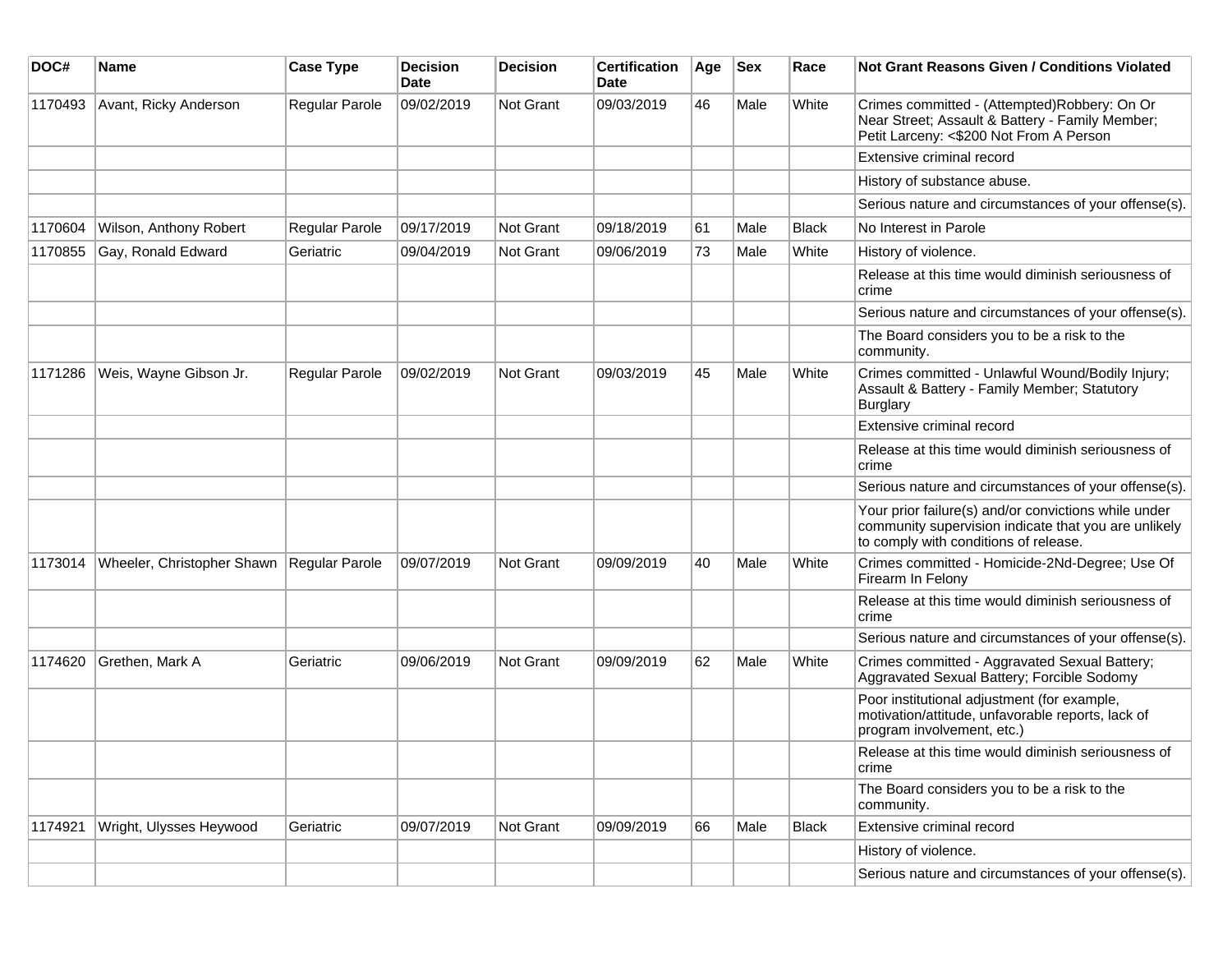| DOC#    | Name                              | <b>Case Type</b>      | <b>Decision</b><br>Date | <b>Decision</b>  | <b>Certification</b><br>Date | Age | <b>Sex</b> | Race         | <b>Not Grant Reasons Given / Conditions Violated</b>                                                                                                        |
|---------|-----------------------------------|-----------------------|-------------------------|------------------|------------------------------|-----|------------|--------------|-------------------------------------------------------------------------------------------------------------------------------------------------------------|
| 1174921 | Wright, Ulysses Heywood           | Geriatric             | 09/07/2019              | Not Grant        | 09/09/2019                   | 66  | Male       | <b>Black</b> | The Board concludes that you should serve more of<br>your sentence prior to release on parole.                                                              |
| 1176027 | Taylor, Benny Lee                 | Regular Parole        | 09/09/2019              | Not Grant        | 09/10/2019                   | 62  | Male       | White        | Release at this time would diminish seriousness of<br>crime                                                                                                 |
|         |                                   |                       |                         |                  |                              |     |            |              | Serious nature and circumstances of your offense(s).                                                                                                        |
|         |                                   |                       |                         |                  |                              |     |            |              | The Board considers you to be a risk to the<br>community.                                                                                                   |
| 1177600 | Melton, Denny Coggin              | Geriatric             | 09/11/2019              | Not Grant        | 09/12/2019                   | 65  | Male       | White        | Release at this time would diminish seriousness of<br>crime                                                                                                 |
|         |                                   |                       |                         |                  |                              |     |            |              | Serious nature and circumstances of your offense(s).                                                                                                        |
| 1177924 | Williams, Andre Christop          | Regular Parole        | 09/14/2019              | Not Grant        | 09/17/2019                   | 57  | Male       | <b>Black</b> | No Interest in Parole                                                                                                                                       |
| 1180181 | Hickman, Paul Ronnie              | Geriatric             | 09/10/2019              | Not Grant        | 09/10/2019                   | 68  | Male       | <b>Black</b> | Crimes committed - Homicide-1st Degree; Robbery;<br>Robbery: On Or Near Street                                                                              |
|         |                                   |                       |                         |                  |                              |     |            |              | History of violence.                                                                                                                                        |
|         |                                   |                       |                         |                  |                              |     |            |              | Release at this time would diminish seriousness of<br>crime                                                                                                 |
|         |                                   |                       |                         |                  |                              |     |            |              | Serious nature and circumstances of your offense(s).                                                                                                        |
|         |                                   |                       |                         |                  |                              |     |            |              | You need further participation in institutional work<br>and/or educational programs to indicate your positive<br>progression towards re-entry into society. |
|         |                                   |                       |                         |                  |                              |     |            |              | Your prior failure(s) and/or convictions while under<br>community supervision indicate that you are unlikely<br>to comply with conditions of release.       |
| 1181647 | Inman, Robert Eugene              | <b>Regular Parole</b> | 09/04/2019              | Not Grant        | 09/06/2019                   | 59  | Male       | White        | No Interest in Parole                                                                                                                                       |
| 1182395 | Martinez, Ruben E                 | Regular Parole        | 09/16/2019              | <b>Not Grant</b> | 09/17/2019                   | 63  | Male       | Black        | Crimes committed - Homicide-1st Degree;<br>Mayhem/Maiming; Use Of Firearm In Felony                                                                         |
|         |                                   |                       |                         |                  |                              |     |            |              | Extensive criminal record                                                                                                                                   |
|         |                                   |                       |                         |                  |                              |     |            |              | History of violence.                                                                                                                                        |
|         |                                   |                       |                         |                  |                              |     |            |              | Release at this time would diminish seriousness of<br>crime                                                                                                 |
|         |                                   |                       |                         |                  |                              |     |            |              | Serious nature and circumstances of your offense(s).                                                                                                        |
|         |                                   |                       |                         |                  |                              |     |            |              | The Board considers you to be a risk to the<br>community.                                                                                                   |
| 1187184 | Sublett, Michael John             | Geriatric             | 09/03/2019              | <b>Not Grant</b> | 09/04/2019                   | 62  | Male       | White        | Crimes committed - Robbery; Robbery; Carjacking                                                                                                             |
|         |                                   |                       |                         |                  |                              |     |            |              | Release at this time would diminish seriousness of<br>crime                                                                                                 |
|         |                                   |                       |                         |                  |                              |     |            |              | Serious nature and circumstances of your offense(s).                                                                                                        |
| 1187752 | Gomezmoron, Alcibiades<br>Segundo | Geriatric             | 09/11/2019              | Not Grant        | 09/12/2019                   | 62  | Male       | White        | History of violence.                                                                                                                                        |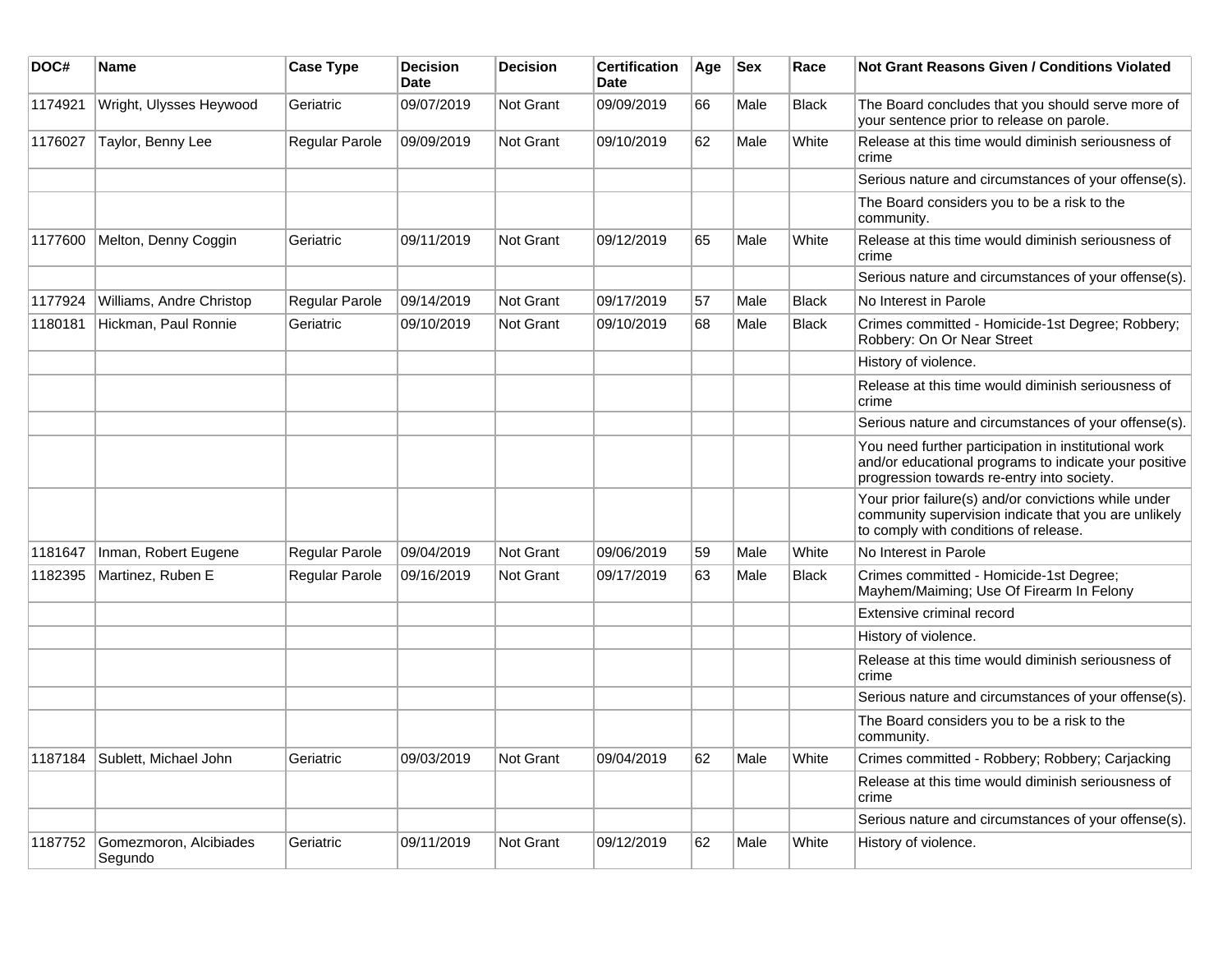| DOC#    | <b>Name</b>                       | <b>Case Type</b>      | <b>Decision</b><br><b>Date</b> | <b>Decision</b> | <b>Certification</b><br><b>Date</b> | Age | <b>Sex</b>   | Race         | <b>Not Grant Reasons Given / Conditions Violated</b>                                                                                                                       |
|---------|-----------------------------------|-----------------------|--------------------------------|-----------------|-------------------------------------|-----|--------------|--------------|----------------------------------------------------------------------------------------------------------------------------------------------------------------------------|
| 1187752 | Gomezmoron, Alcibiades<br>Segundo | Geriatric             | 09/11/2019                     | Not Grant       | 09/12/2019                          | 62  | Male         | White        | Release at this time would diminish seriousness of<br>crime                                                                                                                |
|         |                                   |                       |                                |                 |                                     |     |              |              | Serious nature and circumstances of your offense(s).                                                                                                                       |
|         |                                   |                       |                                |                 |                                     |     |              |              | The Board concludes that you should serve more of<br>your sentence prior to release on parole.                                                                             |
|         |                                   |                       |                                |                 |                                     |     |              |              | The Board considers you to be a risk to the<br>community.                                                                                                                  |
| 1187753 | Brown, Edward Reece               | Regular Parole        | 09/03/2019                     | Not Grant       | 09/04/2019                          | 70  | Male         | White        | Crimes committed -                                                                                                                                                         |
|         |                                   |                       |                                |                 |                                     |     |              |              | Extensive criminal record                                                                                                                                                  |
|         |                                   |                       |                                |                 |                                     |     |              |              | Serious nature and circumstances of your offense(s).                                                                                                                       |
| 1189445 | Boothe, Deborah J                 | <b>Regular Parole</b> | 09/07/2019                     | Not Grant       | 09/09/2019                          | 64  | Female White |              | Extensive criminal record                                                                                                                                                  |
|         |                                   |                       |                                |                 |                                     |     |              |              | Release at this time would diminish seriousness of<br>crime                                                                                                                |
| 1194788 | Hall, Jerry Lee                   | Geriatric             | 09/16/2019                     | Not Grant       | 09/17/2019                          | 62  | Male         | White        | Crimes committed - Rape: Intercourse By<br>Force/Threat/Intimidation; Adultery/Fornication:<br>Incest W/ Child 13 - 17Y; Adultery/Fornication: Incest<br>W/ Child 13 - 17Y |
|         |                                   |                       |                                |                 |                                     |     |              |              | History of violence.                                                                                                                                                       |
|         |                                   |                       |                                |                 |                                     |     |              |              | Release at this time would diminish seriousness of<br>crime                                                                                                                |
|         |                                   |                       |                                |                 |                                     |     |              |              | Serious nature and circumstances of your offense(s).                                                                                                                       |
|         |                                   |                       |                                |                 |                                     |     |              |              | The Board considers you to be a risk to the<br>community.                                                                                                                  |
| 1194804 | West, Robert Allen                | Geriatric             | 09/09/2019                     | Not Grant       | 09/10/2019                          | 66  | Male         | White        | Release at this time would diminish seriousness of<br>crime                                                                                                                |
|         |                                   |                       |                                |                 |                                     |     |              |              | Serious nature and circumstances of your offense(s).                                                                                                                       |
| 1196762 | Orellanaromero, Rodolfo           | Geriatric             | 09/21/2019                     | Not Grant       | 09/23/2019                          | 68  | Male         | White        | Crimes committed - Rape: Intercourse By<br>Force/Threat/Intimidation; Rape: Intercourse By<br>Force/Threat/Intimidation                                                    |
|         |                                   |                       |                                |                 |                                     |     |              |              | Release at this time would diminish seriousness of<br>crime                                                                                                                |
|         |                                   |                       |                                |                 |                                     |     |              |              | Serious nature and circumstances of your offense(s).                                                                                                                       |
| 1198360 | Mcphatter, Henry Clay             | Geriatric             | 09/08/2019                     | Not Grant       | 09/09/2019                          | 70  | Male         | <b>Black</b> | Release at this time would diminish seriousness of<br>crime                                                                                                                |
|         |                                   |                       |                                |                 |                                     |     |              |              | Serious nature and circumstances of your offense(s).                                                                                                                       |
| 1200959 | Ridgeway, Joshua Lee              | Regular Parole        | 09/17/2019                     | Not Grant       | 09/18/2019                          | 32  | Male         | White        | No Interest in Parole                                                                                                                                                      |
| 1205200 | Matthews, Buddy Ray               | Geriatric             | 09/09/2019                     | Not Grant       | 09/10/2019                          | 66  | Male         | White        | Crimes committed - Malicious Wounding                                                                                                                                      |
|         |                                   |                       |                                |                 |                                     |     |              |              | Release at this time would diminish seriousness of<br>crime                                                                                                                |
|         |                                   |                       |                                |                 |                                     |     |              |              | Serious nature and circumstances of your offense(s).                                                                                                                       |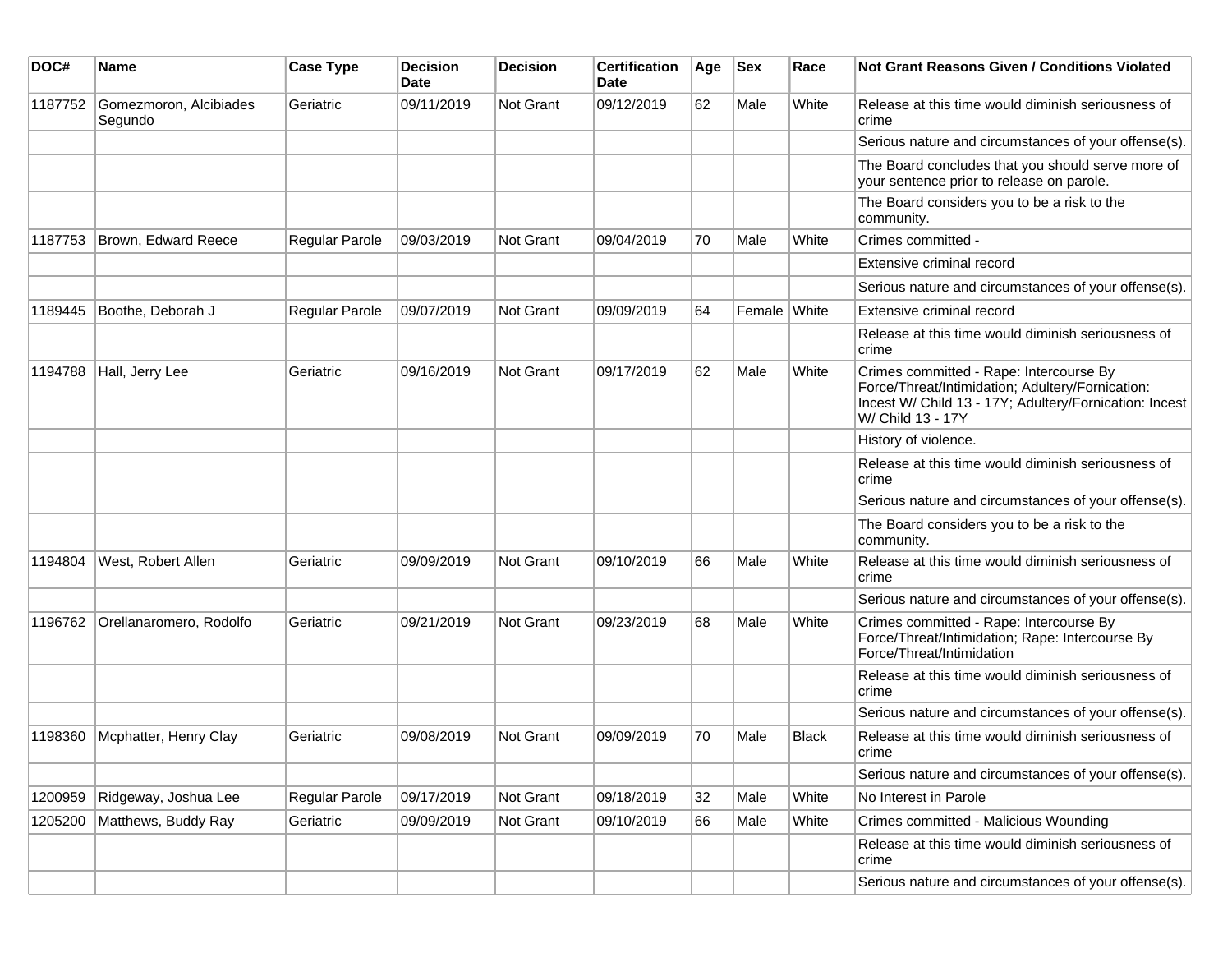| DOC#    | Name                                  | <b>Case Type</b> | <b>Decision</b><br><b>Date</b> | <b>Decision</b>  | <b>Certification</b><br>Date | Age | <b>Sex</b> | Race  | Not Grant Reasons Given / Conditions Violated                                                                                                            |
|---------|---------------------------------------|------------------|--------------------------------|------------------|------------------------------|-----|------------|-------|----------------------------------------------------------------------------------------------------------------------------------------------------------|
| 1205200 | Matthews, Buddy Ray                   | Geriatric        | 09/09/2019                     | Not Grant        | 09/10/2019                   | 66  | Male       | White | The Board concludes that you should serve more of<br>your sentence prior to release on parole.                                                           |
| 1404607 | Waldroupe, Philip Edward              | Geriatric        | 09/02/2019                     | Not Grant        | 09/03/2019                   | 61  | Male       | White | Crimes committed - Aggravated Sexual Battery:<br>Victim <13 Yrs; Aggravated Sexual Battery: Victim<br>$<$ 13 Yrs                                         |
|         |                                       |                  |                                |                  |                              |     |            |       | Extensive criminal record                                                                                                                                |
|         |                                       |                  |                                |                  |                              |     |            |       | Release at this time would diminish seriousness of<br>crime                                                                                              |
|         |                                       |                  |                                |                  |                              |     |            |       | Serious nature and circumstances of your offense(s).                                                                                                     |
| 1406297 | Szenasy, Randolph A                   | Geriatric        | 09/07/2019                     | <b>Not Grant</b> | 09/09/2019                   | 65  | Male       | White | Considering your offense and your institutional<br>records, the Board concludes that you should serve<br>more of your sentence before being paroled.     |
|         |                                       |                  |                                |                  |                              |     |            |       | Release at this time would diminish seriousness of<br>crime                                                                                              |
|         |                                       |                  |                                |                  |                              |     |            |       | Serious nature and circumstances of your offense(s).                                                                                                     |
| 1407262 | Combs, Lawrence Edward                | Geriatric        | 09/11/2019                     | Not Grant        | 09/12/2019                   | 72  | Male       | White | Extensive criminal record                                                                                                                                |
|         |                                       |                  |                                |                  |                              |     |            |       | Release at this time would diminish seriousness of<br>crime                                                                                              |
|         |                                       |                  |                                |                  |                              |     |            |       | Serious nature and circumstances of your offense(s).                                                                                                     |
|         |                                       |                  |                                |                  |                              |     |            |       | The Board concludes that you should serve more of<br>your sentence prior to release on parole.                                                           |
|         |                                       |                  |                                |                  |                              |     |            |       | The Board considers you to be a risk to the<br>community.                                                                                                |
| 1412743 | Walton, Lloyd White                   | Geriatric        | 09/04/2019                     | <b>Not Grant</b> | 09/06/2019                   | 83  | Male       | White | Crimes committed - Aggravated Sexual Battery:<br>Victim <13 Yrs; Aggravated Sexual Battery: Victim<br><13 Yrs; Aggravated Sexual Battery: Victim <13 Yrs |
|         |                                       |                  |                                |                  |                              |     |            |       | Release at this time would diminish seriousness of<br>crime                                                                                              |
|         |                                       |                  |                                |                  |                              |     |            |       | Serious nature and circumstances of your offense(s).                                                                                                     |
|         |                                       |                  |                                |                  |                              |     |            |       | The Board concludes that you should serve more of<br>your sentence prior to release on parole.                                                           |
|         |                                       |                  |                                |                  |                              |     |            |       | The Board considers you to be a risk to the<br>community.                                                                                                |
| 1415219 | Rogopoulos, William Richard Geriatric |                  | 09/11/2019                     | Not Grant        | 09/12/2019                   | 62  | Male       | White | Crimes committed - Object Sexual Penetration:<br>Victim <13 Yrs; Aggravated Sexual Battery: Victim<br><13 Yrs; Sodomy: Victim <13 Yrs                    |
|         |                                       |                  |                                |                  |                              |     |            |       | Poor institutional adjustment (for example,<br>motivation/attitude, unfavorable reports, lack of<br>program involvement, etc.)                           |
|         |                                       |                  |                                |                  |                              |     |            |       | Release at this time would diminish seriousness of<br>crime                                                                                              |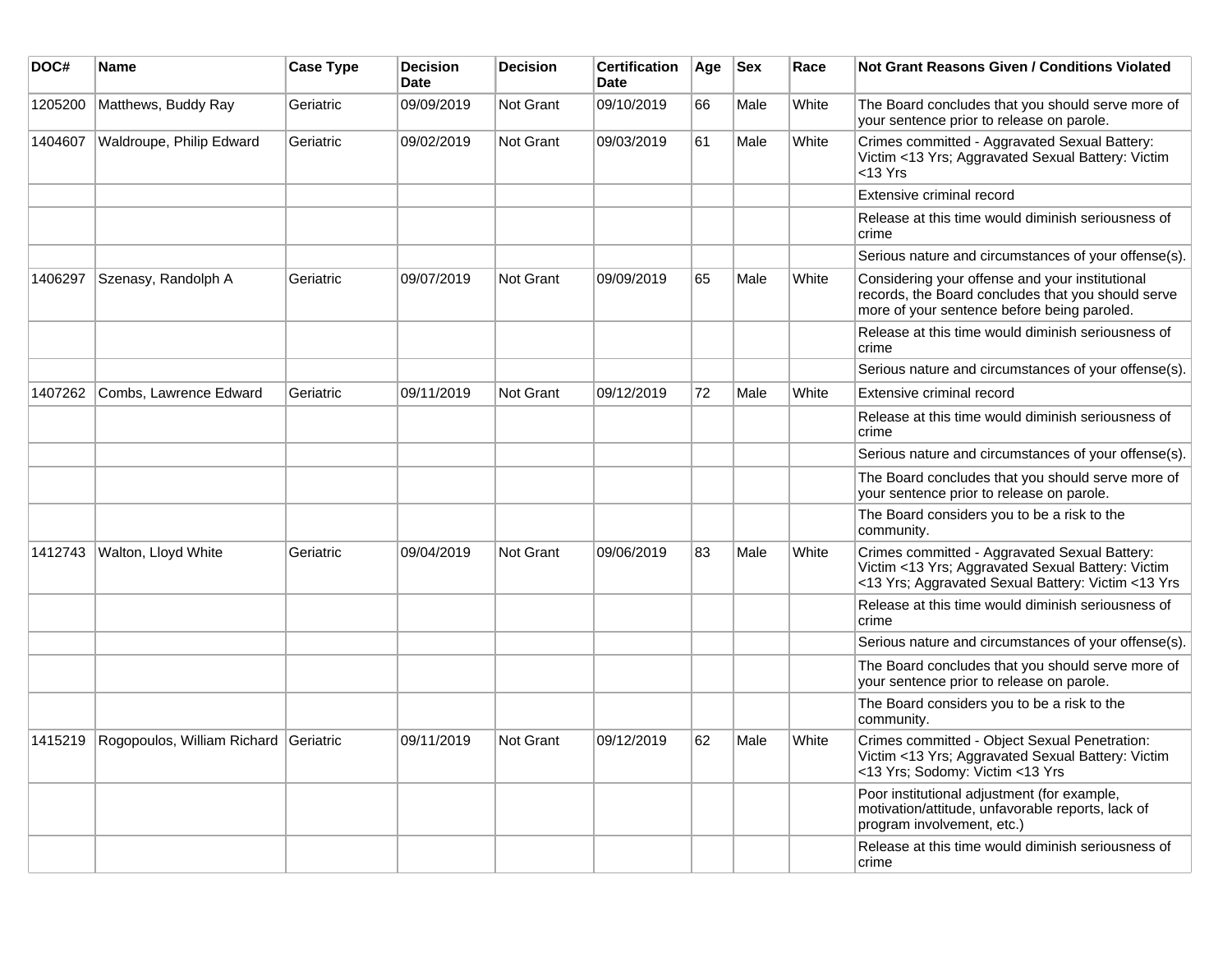| DOC#    | <b>Name</b>                     | <b>Case Type</b> | <b>Decision</b><br><b>Date</b> | <b>Decision</b> | <b>Certification</b><br><b>Date</b> | Age | <b>Sex</b> | Race  | <b>Not Grant Reasons Given / Conditions Violated</b>                                                                                                               |
|---------|---------------------------------|------------------|--------------------------------|-----------------|-------------------------------------|-----|------------|-------|--------------------------------------------------------------------------------------------------------------------------------------------------------------------|
| 1415219 | Rogopoulos, William Richard     | Geriatric        | 09/11/2019                     | Not Grant       | 09/12/2019                          | 62  | Male       | White | Serious nature and circumstances of your offense(s).                                                                                                               |
|         |                                 |                  |                                |                 |                                     |     |            |       | The Board concludes that you should serve more of<br>your sentence prior to release on parole.                                                                     |
|         |                                 |                  |                                |                 |                                     |     |            |       | The Board considers you to be a risk to the<br>community.                                                                                                          |
|         |                                 |                  |                                |                 |                                     |     |            |       | You need further participation in institutional work<br>and/or educational programs to indicate your positive<br>progression towards re-entry into society.        |
| 1418856 | Laguardia, Thomas Joseph<br>Sr. | Geriatric        | 09/12/2019                     | Not Grant       | 09/17/2019                          | 67  | Male       | White | Crimes committed - (Attempted)Capital Murder:<br>Killing For Hire; (Attempted)Capital Murder: Killing<br>For Hire                                                  |
|         |                                 |                  |                                |                 |                                     |     |            |       | Release at this time would diminish seriousness of<br>crime                                                                                                        |
|         |                                 |                  |                                |                 |                                     |     |            |       | Serious nature and circumstances of your offense(s).                                                                                                               |
|         |                                 |                  |                                |                 |                                     |     |            |       | The Board concludes that you should serve more of<br>your sentence prior to release on parole.                                                                     |
| 1451603 | <b>FREDO, EUGENE ALLEN</b>      | Geriatric        | 09/06/2019                     | Not Grant       | 09/09/2019                          | 68  | Male       | White | Crimes committed - Aggravated Sexual Battery:<br>Victim <13 Yrs; Sodomy: Victim <13 Yrs; Sodomy:<br>Victim <13 Yrs                                                 |
|         |                                 |                  |                                |                 |                                     |     |            |       | Release at this time would diminish seriousness of<br>crime                                                                                                        |
|         |                                 |                  |                                |                 |                                     |     |            |       | Serious nature and circumstances of your offense(s).                                                                                                               |
|         |                                 |                  |                                |                 |                                     |     |            |       | The Board concludes that you should serve more of<br>your sentence prior to release on parole.                                                                     |
|         |                                 |                  |                                |                 |                                     |     |            |       | The Board considers you to be a risk to the<br>community.                                                                                                          |
| 1456242 | Puckett, Jackson Devoe          | Geriatric        | 09/12/2019                     | Not Grant       | 09/17/2019                          | 68  | Male       | White | Crimes committed - (Attempted)Indecent Liberties:<br>W/Child <15Y; (Attempted)Possess Obscene<br>Material With Minor, Felony; Propose Sex By<br>Computer Etc. <15Y |
|         |                                 |                  |                                |                 |                                     |     |            |       | Release at this time would diminish seriousness of<br>crime                                                                                                        |
|         |                                 |                  |                                |                 |                                     |     |            |       | Serious nature and circumstances of your offense(s).                                                                                                               |
|         |                                 |                  |                                |                 |                                     |     |            |       | The Board concludes that you should serve more of<br>your sentence prior to release on parole.                                                                     |
|         |                                 |                  |                                |                 |                                     |     |            |       | The Board considers you to be a risk to the<br>community.                                                                                                          |
| 1463549 | Bailey, Bruce Darrell           | Geriatric        | 09/02/2019                     | Not Grant       | 09/03/2019                          | 68  | Male       | White | Crimes committed - Assault: Malicious, Victim<br>Severely Injured; Firearm: Use In Commission Of<br>Felony, 1st Off                                                |
|         |                                 |                  |                                |                 |                                     |     |            |       | History of violence.                                                                                                                                               |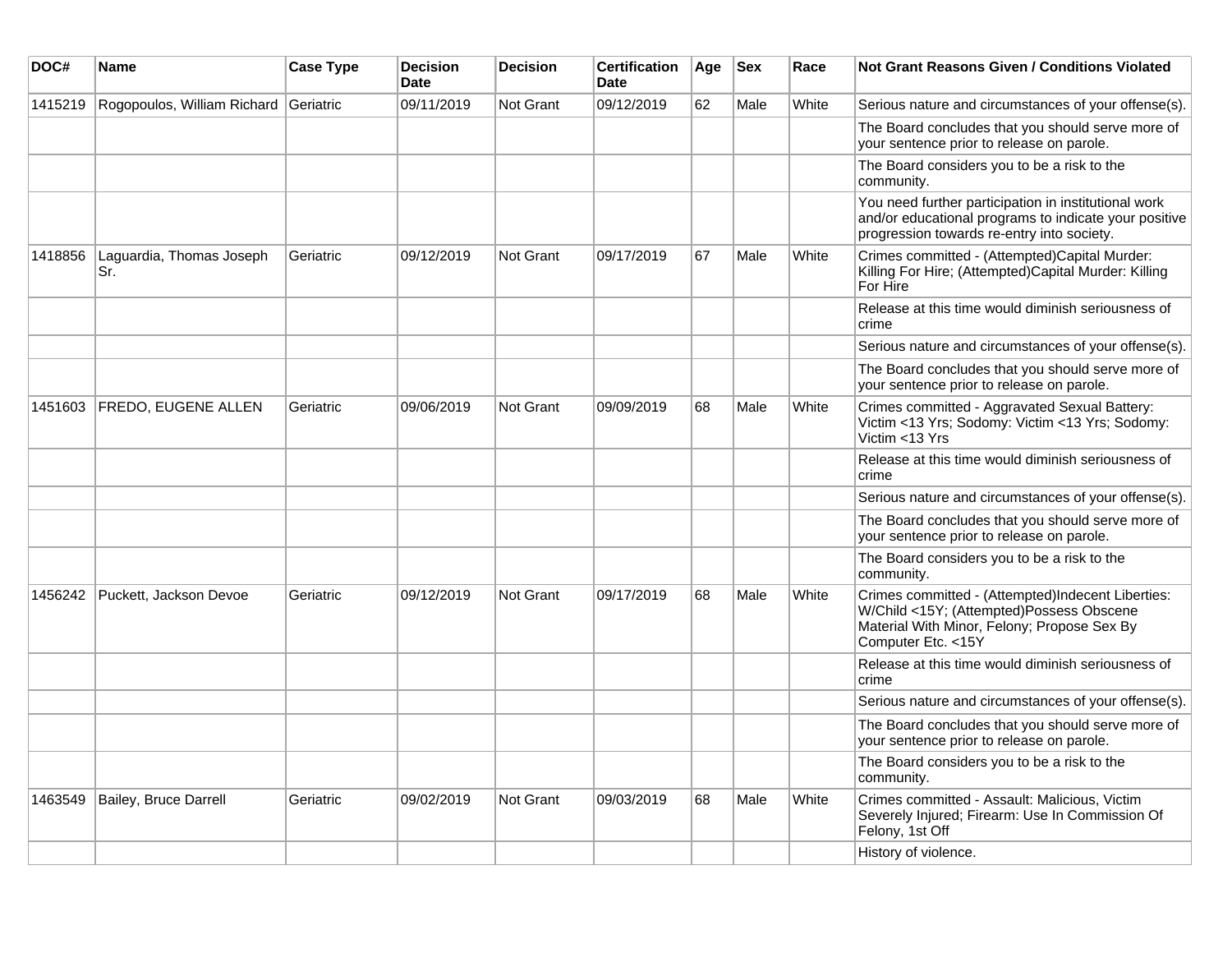| DOC#    | Name                                        | <b>Case Type</b>      | <b>Decision</b><br><b>Date</b> | <b>Decision</b>  | <b>Certification</b><br><b>Date</b> | Age | <b>Sex</b>   | Race         | <b>Not Grant Reasons Given / Conditions Violated</b>                                                                                                        |
|---------|---------------------------------------------|-----------------------|--------------------------------|------------------|-------------------------------------|-----|--------------|--------------|-------------------------------------------------------------------------------------------------------------------------------------------------------------|
| 1463549 | Bailey, Bruce Darrell                       | Geriatric             | 09/02/2019                     | <b>Not Grant</b> | 09/03/2019                          | 68  | Male         | White        | Release at this time would diminish seriousness of<br>crime                                                                                                 |
|         |                                             |                       |                                |                  |                                     |     |              |              | Serious nature and circumstances of your offense(s).                                                                                                        |
|         |                                             |                       |                                |                  |                                     |     |              |              | The Board concludes that you should serve more of<br>your sentence prior to release on parole.                                                              |
| 1465207 | Altenburg, Richard Craig<br>Thomas          | Geriatric             | 08/31/2019                     | <b>Not Grant</b> | 09/03/2019                          | 65  | Male         | White        | Release at this time would diminish seriousness of<br>crime                                                                                                 |
|         |                                             |                       |                                |                  |                                     |     |              |              | Serious nature and circumstances of your offense(s).                                                                                                        |
|         |                                             |                       |                                |                  |                                     |     |              |              | The Board concludes that you should serve more of<br>your sentence prior to release on parole.                                                              |
|         |                                             |                       |                                |                  |                                     |     |              |              | The Board considers you to be a risk to the<br>community.                                                                                                   |
| 1465534 | Hutchinson, Anthony Barringt Regular Parole |                       | 09/12/2019                     | <b>Not Grant</b> | 09/17/2019                          | 50  | Male         | <b>Black</b> | Crimes committed - Murder: 1st Degree; Murder:<br>2nd Degree; Abduction: By Force, Intimidation Or<br>Deception                                             |
|         |                                             |                       |                                |                  |                                     |     |              |              | Release at this time would diminish seriousness of<br>crime                                                                                                 |
|         |                                             |                       |                                |                  |                                     |     |              |              | Serious nature and circumstances of your offense(s).                                                                                                        |
| 1476424 | Mitchell, David Leon                        | Geriatric             | 09/06/2019                     | <b>Not Grant</b> | 09/09/2019                          | 71  | Male         | White        | Crimes committed - Murder: 2nd Degree; Firearm:<br>Use In Commission Of Felony, 1st Off                                                                     |
|         |                                             |                       |                                |                  |                                     |     |              |              | History of violence.                                                                                                                                        |
|         |                                             |                       |                                |                  |                                     |     |              |              | Release at this time would diminish seriousness of<br>crime                                                                                                 |
|         |                                             |                       |                                |                  |                                     |     |              |              | Serious nature and circumstances of your offense(s).                                                                                                        |
| 1477062 | Perkins, Earl Dean                          | Geriatric             | 09/06/2019                     | <b>Not Grant</b> | 09/09/2019                          | 70  | Male         | White        | Crimes committed - Sodomy: Victim <13 Yrs;<br>Aggravated Sexual Battery: Victim <13 Yrs                                                                     |
|         |                                             |                       |                                |                  |                                     |     |              |              | History of substance abuse.                                                                                                                                 |
|         |                                             |                       |                                |                  |                                     |     |              |              | Release at this time would diminish seriousness of<br>crime                                                                                                 |
|         |                                             |                       |                                |                  |                                     |     |              |              | Serious nature and circumstances of your offense(s).                                                                                                        |
|         |                                             |                       |                                |                  |                                     |     |              |              | The Board concludes that you should serve more of<br>your sentence prior to release on parole.                                                              |
|         |                                             |                       |                                |                  |                                     |     |              |              | The Board considers you to be a risk to the<br>community.                                                                                                   |
|         |                                             |                       |                                |                  |                                     |     |              |              | You need further participation in institutional work<br>and/or educational programs to indicate your positive<br>progression towards re-entry into society. |
| 1516493 | Levy, Lillian Mae                           | <b>Regular Parole</b> | 09/17/2019                     | Not Grant        | 09/18/2019                          | 84  | Female White |              | Considering your offense and your institutional<br>records, the Board concludes that you should serve<br>more of your sentence before being paroled.        |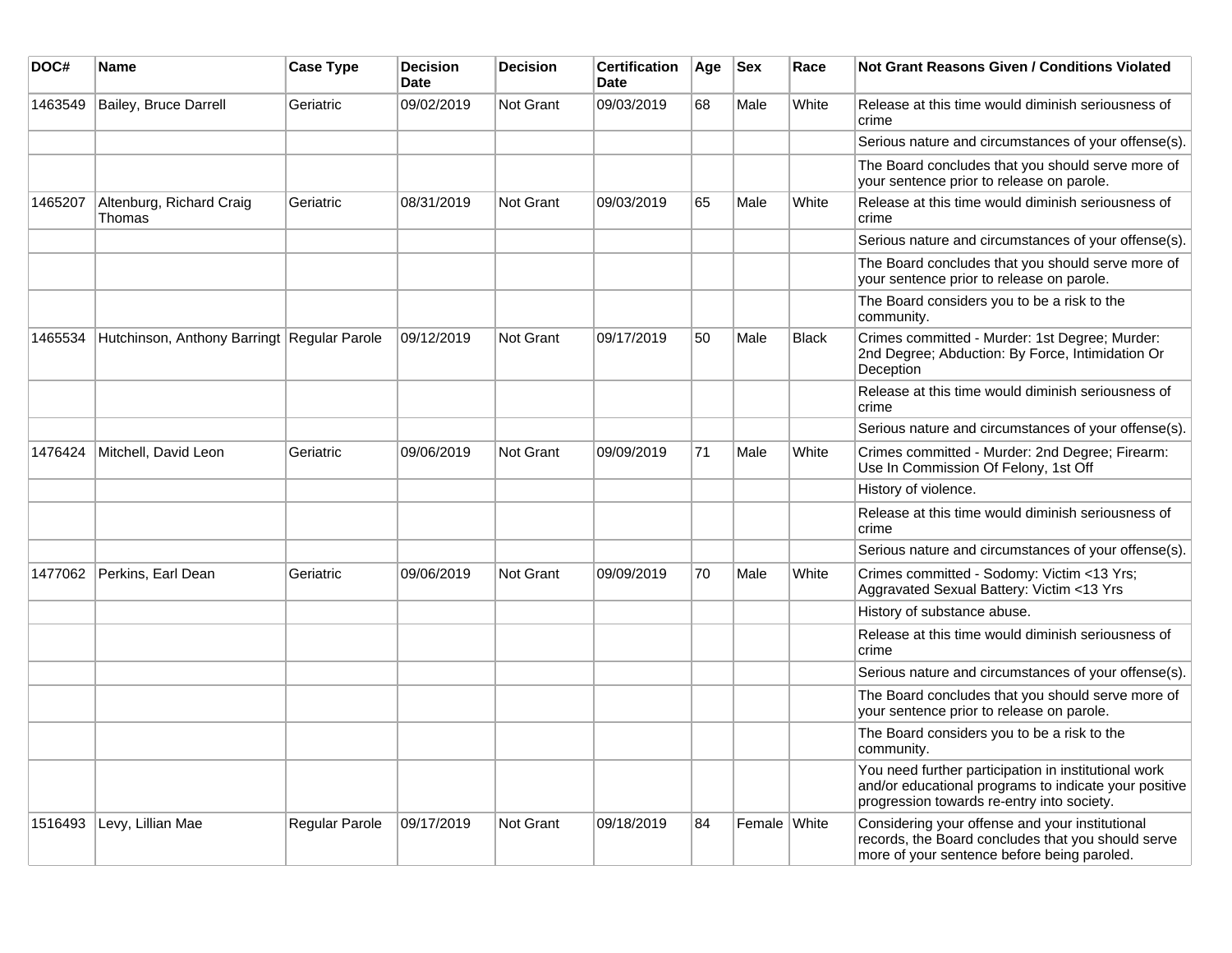| DOC#    | <b>Name</b>             | <b>Case Type</b> | Decision<br><b>Date</b> | <b>Decision</b>  | <b>Certification</b><br>Date | Age | <b>Sex</b>   | Race         | <b>Not Grant Reasons Given / Conditions Violated</b>                                                                                                                       |
|---------|-------------------------|------------------|-------------------------|------------------|------------------------------|-----|--------------|--------------|----------------------------------------------------------------------------------------------------------------------------------------------------------------------------|
| 1516493 | Levy, Lillian Mae       | Regular Parole   | 09/17/2019              | <b>Not Grant</b> | 09/18/2019                   | 84  | Female White |              | Crimes committed - Murder: 2nd Degree; Firearm:<br>Use In Commission Of Felony, 1st Off                                                                                    |
|         |                         |                  |                         |                  |                              |     |              |              | Release at this time would diminish seriousness of<br>crime                                                                                                                |
|         |                         |                  |                         |                  |                              |     |              |              | Serious nature and circumstances of your offense(s).                                                                                                                       |
|         |                         |                  |                         |                  |                              |     |              |              | The Board concludes that you should serve more of<br>your sentence prior to release on parole.                                                                             |
| 1591195 | Howsare, Mark Thomas    | Geriatric        | 09/06/2019              | <b>Not Grant</b> | 09/09/2019                   | 68  | Male         | White        | Crimes committed - Murder: 2nd Degree; Assault:<br>Malicious, Victim Severely Injured; Firearm: Use In<br>Commission Of Felony, 1st Off                                    |
|         |                         |                  |                         |                  |                              |     |              |              | Release at this time would diminish seriousness of<br>crime                                                                                                                |
|         |                         |                  |                         |                  |                              |     |              |              | Serious nature and circumstances of your offense(s).                                                                                                                       |
|         |                         |                  |                         |                  |                              |     |              |              | The Board concludes that you should serve more of<br>your sentence prior to release on parole.                                                                             |
|         |                         |                  |                         |                  |                              |     |              |              | You need further participation in institutional work<br>and/or educational programs to indicate your positive<br>progression towards re-entry into society.                |
| 1612556 | Ours, Luther Issac      | Geriatric        | 09/07/2019              | <b>Not Grant</b> | 09/09/2019                   | 78  | Male         | White        | Crimes committed - Rape: Intercourse By<br>Force/Threat/Intimidation; Rape: Intercourse By<br>Force/Threat/Intimidation; Rape: Intercourse By<br>Force/Threat/Intimidation |
|         |                         |                  |                         |                  |                              |     |              |              | The Board considers you to be a risk to the<br>community.                                                                                                                  |
| 1693395 | Byrd, Wayne Maurice     | Geriatric        | 08/31/2019              | <b>Not Grant</b> | 09/03/2019                   | 66  | Male         | Black        | Crimes committed - Robbery: Bank Or Bank Type<br>Institution; (Attempted)Robbery: Bank Or Bank Type<br>Institution; Robbery: Bank Or Bank Type Institution                 |
|         |                         |                  |                         |                  |                              |     |              |              | Extensive criminal record                                                                                                                                                  |
|         |                         |                  |                         |                  |                              |     |              |              | History of violence.                                                                                                                                                       |
|         |                         |                  |                         |                  |                              |     |              |              | Release at this time would diminish seriousness of<br>crime                                                                                                                |
|         |                         |                  |                         |                  |                              |     |              |              | The Board concludes that you should serve more of<br>your sentence prior to release on parole.                                                                             |
|         |                         |                  |                         |                  |                              |     |              |              | Your prior failure(s) and/or convictions while under<br>community supervision indicate that you are unlikely<br>to comply with conditions of release.                      |
| 1745177 | Cherry, Daquan Kentrell | Regular Parole   | 09/06/2019              | Not Grant        | 09/09/2019                   | 22  | Male         | <b>Black</b> | Crimes committed - Burglary: Enter House To<br>Commit Larceny/A&B/Etc; Grand Larceny: >=\$200<br>Not From A Person; Grand Larceny: Auto Theft                              |
|         |                         |                  |                         |                  |                              |     |              |              | Poor institutional adjustment (for example,<br>motivation/attitude, unfavorable reports, lack of<br>program involvement, etc.)                                             |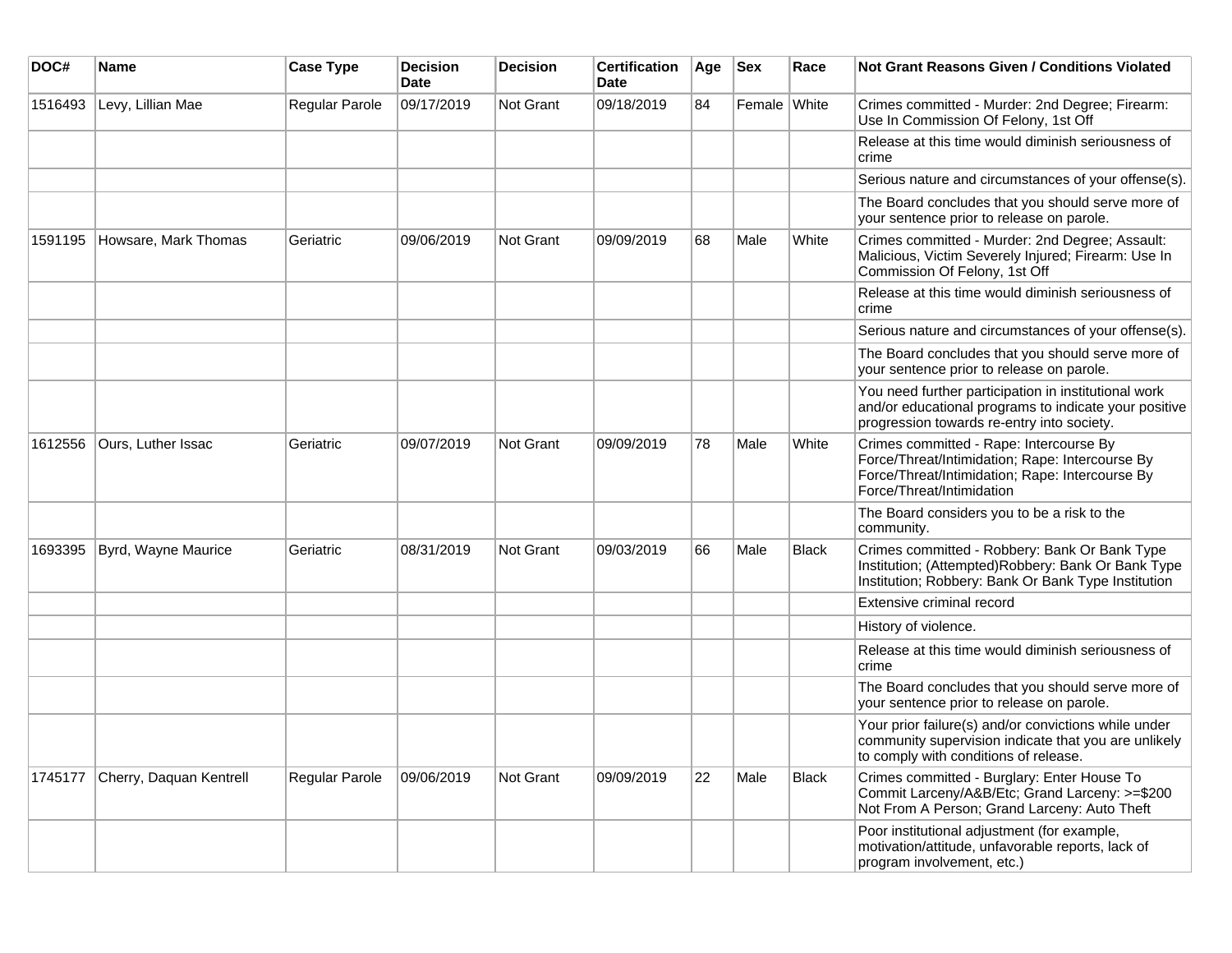| DOC#    | Name                     | <b>Case Type</b> | <b>Decision</b><br><b>Date</b> | <b>Decision</b> | <b>Certification</b><br><b>Date</b> | Age | <b>Sex</b> | Race         | <b>Not Grant Reasons Given / Conditions Violated</b>                                                                                                        |
|---------|--------------------------|------------------|--------------------------------|-----------------|-------------------------------------|-----|------------|--------------|-------------------------------------------------------------------------------------------------------------------------------------------------------------|
| 1745177 | Cherry, Daquan Kentrell  | Regular Parole   | 09/06/2019                     | Not Grant       | 09/09/2019                          | 22  | Male       | <b>Black</b> | Release at this time would diminish seriousness of<br>crime                                                                                                 |
|         |                          |                  |                                |                 |                                     |     |            |              | Serious nature and circumstances of your offense(s).                                                                                                        |
|         |                          |                  |                                |                 |                                     |     |            |              | The Board considers you to be a risk to the<br>community.                                                                                                   |
| 1795142 | Mason, Xavier J.         | Regular Parole   | 09/06/2019                     | Not Grant       | 09/09/2019                          | 22  | Male       | Black        | History of violence.                                                                                                                                        |
|         |                          |                  |                                |                 |                                     |     |            |              | Poor institutional adjustment (for example,<br>motivation/attitude, unfavorable reports, lack of<br>program involvement, etc.)                              |
|         |                          |                  |                                |                 |                                     |     |            |              | Release at this time would diminish seriousness of<br>crime                                                                                                 |
|         |                          |                  |                                |                 |                                     |     |            |              | Serious nature and circumstances of your offense(s).                                                                                                        |
|         |                          |                  |                                |                 |                                     |     |            |              | The Board considers you to be a risk to the<br>community.                                                                                                   |
|         |                          |                  |                                |                 |                                     |     |            |              | You need further participation in institutional work<br>and/or educational programs to indicate your positive<br>progression towards re-entry into society. |
|         |                          |                  |                                |                 |                                     |     |            |              | Your record of institutional infractions indicates a<br>disregard for rules and that you are not ready to<br>conform to society.                            |
| 1881686 | Richardson, Kemon Micare | Regular Parole   | 09/02/2019                     | Not Grant       | 09/03/2019                          | 20  | Male       | <b>Black</b> | Considering your offense and your institutional<br>records, the Board concludes that you should serve<br>more of your sentence before being paroled.        |
|         |                          |                  |                                |                 |                                     |     |            |              | Extensive criminal record                                                                                                                                   |
|         |                          |                  |                                |                 |                                     |     |            |              | Serious nature and circumstances of your offense(s).                                                                                                        |
|         |                          |                  |                                |                 |                                     |     |            |              | You need further participation in institutional work<br>and/or educational programs to indicate your positive<br>progression towards re-entry into society. |
| 1933190 | Fales, Cody              | Regular Parole   | 09/10/2019                     | Not Grant       | 09/10/2019                          | 20  | Male       | White        | Release at this time would diminish seriousness of<br> crime                                                                                                |
|         |                          |                  |                                |                 |                                     |     |            |              | The Board considers you to be a risk to the<br>community.                                                                                                   |
|         |                          |                  |                                |                 |                                     |     |            |              | You need further participation in institutional work<br>and/or educational programs to indicate your positive<br>progression towards re-entry into society. |
| 1953240 | Lockett, Sanchez Zonnell | Regular Parole   | 09/04/2019                     | Not Grant       | 09/06/2019                          | 20  | Male       | Black        | Serious nature and circumstances of your offense(s).                                                                                                        |
|         |                          |                  |                                |                 |                                     |     |            |              | The Board concludes that you should serve more of<br>your sentence prior to release on parole.                                                              |
|         |                          |                  |                                |                 |                                     |     |            |              | You need further participation in institutional work<br>and/or educational programs to indicate your positive<br>progression towards re-entry into society. |
| 1994023 | Mccoy, Dahnico JHARON    | Regular Parole   | 09/17/2019                     | Not Grant       | 09/18/2019                          | 17  | Male       | <b>Black</b> | Other                                                                                                                                                       |